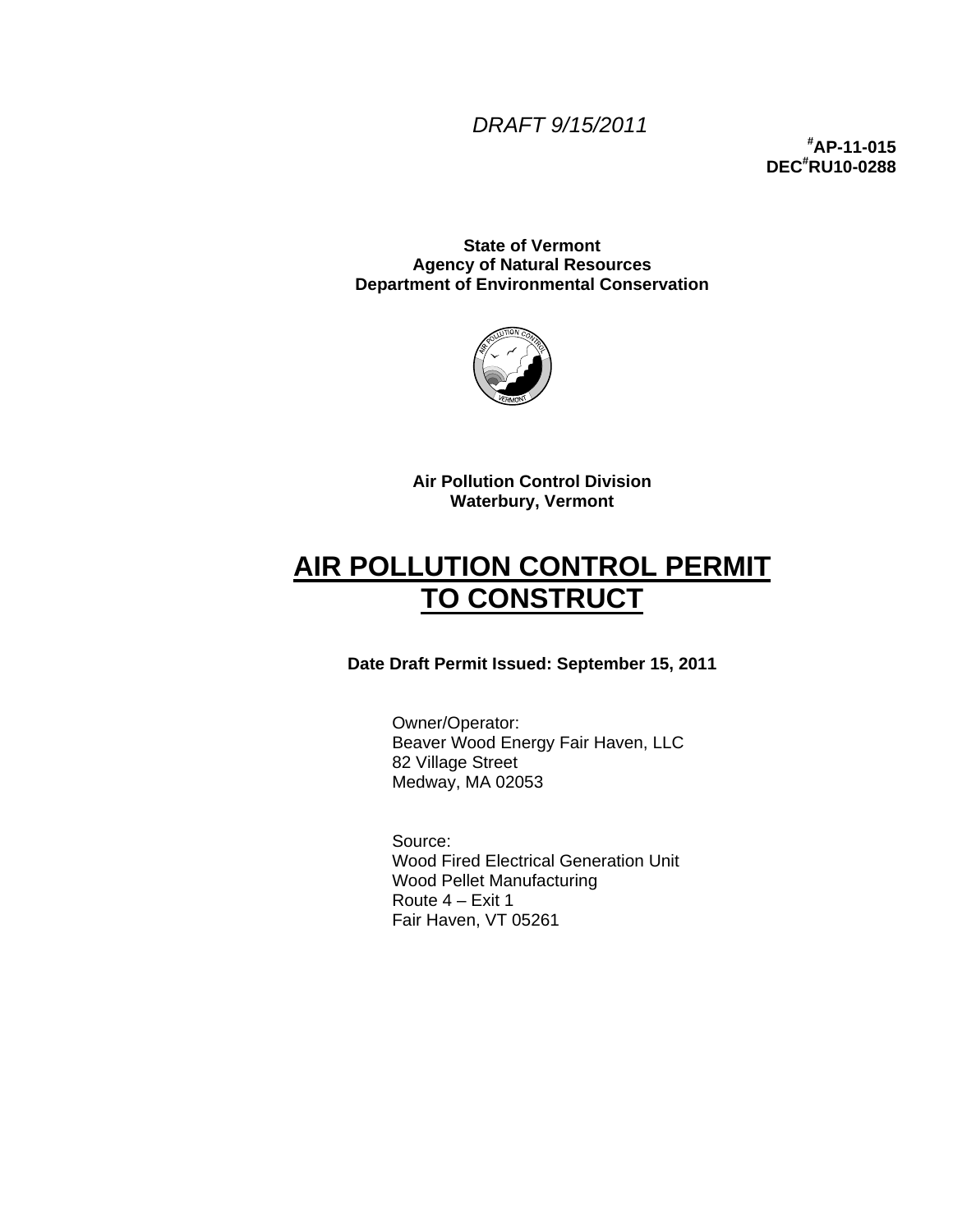## **FINDINGS OF FACT**

#### (A) FACILITY DESCRIPTION

Beaver Wood Energy Fair Haven, LLC. (also referred to herein as "Permittee") owns and operates a property on Route 4 in the town of Fair Haven, Vermont (also referred to herein as "Facility"). The Permittee has proposed to construct a 34 MW (gross) biomass fuel electric generating facility with an integrated 115,000 ton per year wood pellet production facility at the Route 4 site in Fair Haven, Vermont.

#### Wood-fired power boiler:

The electric generating plant will process and combust approximately 362,000 tons per year of green wood chip fuel based on a 45% moisture content consisting of forest residue chips, bark and mill waste (clean untreated wood fragments). Construction/demolition waste and other contaminated biomass will not be used as fuel or feedstock. The proposed biomass boiler (also referred to as "Main Boiler") will consist of an Advanced Stoker Boiler with a maximum permitted gross heat input rating of 482 million British thermal units per hour (MMBtu/hr). The boiler will have over-fire air and combustion controls as well as superheaters, economizers, a water cooled vibrating conveyor grate and feedwater heating to maximize thermal efficiency. The boiler will provide steam to a condensing steam turbine generator to produce electrical power. The boiler will be equipped with two startup burners, each with a maximum heat input rate of 60 MMBtu/hr. Ultra-low sulfur diesel fuel oil will be fired in the boiler's startup burners during cold and hot startups until the boiler reaches approximately 45% load and for flame stabilization.

Exhaust gases from the boiler will pass through a multi-clone, followed by an electrostatic precipitator (ESP) or fabric filter for control of particulate matter. Note that this document uses the term 'fabric filter' for 'bag house.' Following the particulate control devices, the exhaust gas will pass through a Multi Pollutant Catalytic Reactor (MPCR). The MPCR is used to control the emission of oxides of nitrogen  $(NO<sub>x</sub>)$ , carbon monoxide (CO) and volatile organic compounds (VOC) from the boiler. Aqueous ammonia (19%) is used in conjunction with the selective catalytic reduction (SCR) functionality of the MPCR to control the emission of  $NO<sub>x</sub>$ .

#### Wood Pellet Manufacturing:

The wood pellet plant will consist of a 60 foot long single pass rotary drum wood dryer, with an integral burner, hammermills, pellet mills, a pellet cooler, a pellet packaging system, raw wood chip storage silos and finished pellet silos. The dryer will be equipped with a wood fired burner which will have a maximum heat input capacity of 30 MMBtu/hr to dry the raw wet wood chips. At times, waste heat (estimated to be equivalent to approximately 12 MMBtu/hr) from the Main Boiler will be used to replace an equivalent amount of fuel input to the pellet plant wood fired burner. The wood fired burner will be a Coen low NOx design using air staging technology. The rotary wood dryer will process a maximum of 15 oven dried tons of wood per hour. The particulate matter emissions in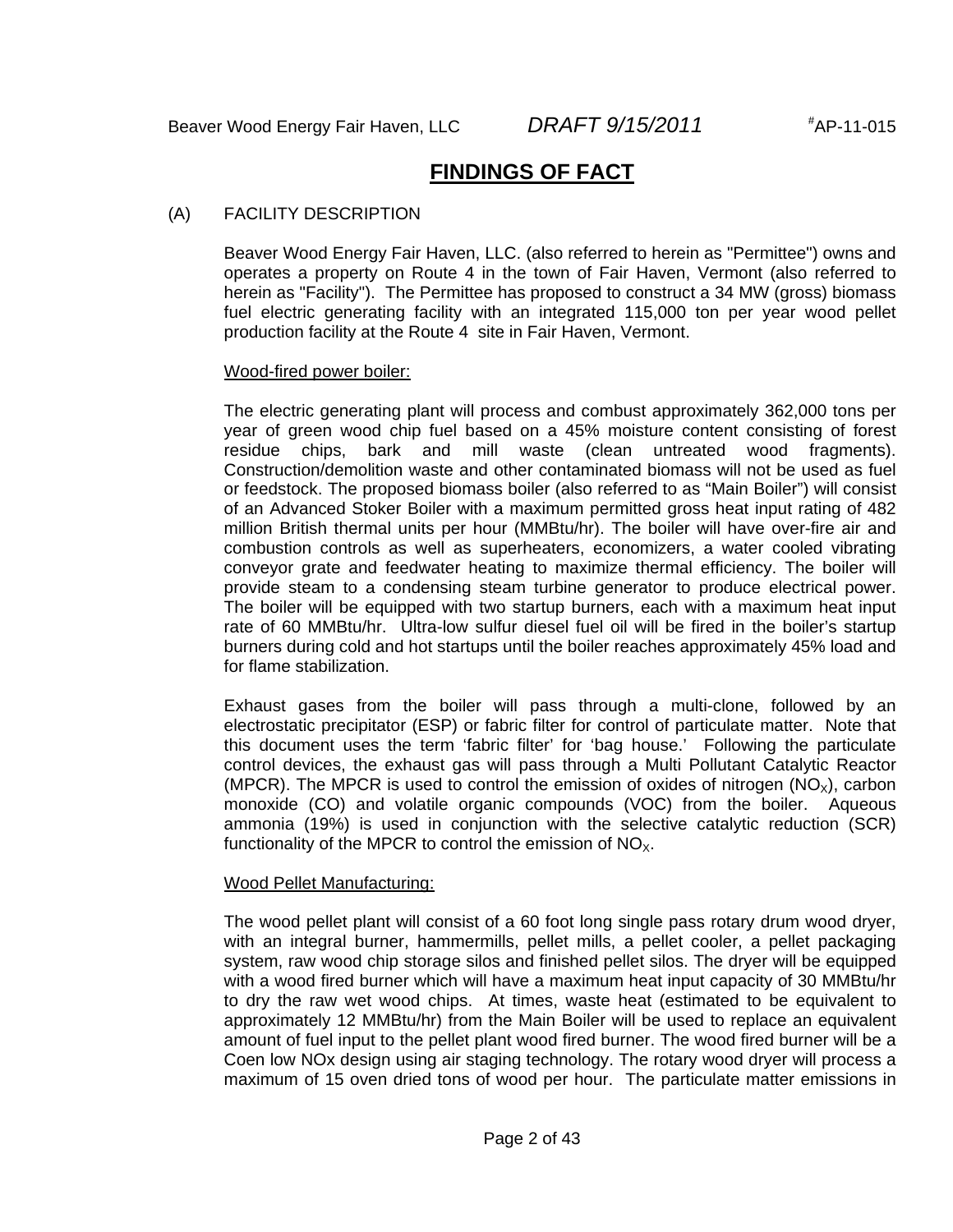the exhaust from the dryer shall be controlled by a cyclone followed by a fabric filter. The particulate matter emissions from the rest of the pellet manufacturing operations that follow the dryer (hammermills, pellet mills, pellet cooler, pellet packaging) are to be controlled with fabric filter(s).

This permit limits the Facility to 115,000 oven-dry (0% moisture content) tons/year of output from the rotary dryer. The dried material leaving the rotary dryer will actually have a moisture content of approximately 10% resulting in an output of 126,500 tons (at 10% moisture content). As the dried material is processed into pellets, some of it will become fines/dust that is separated from the other material and used on site as fuel. As the wood material from the dryer is processed into pellets, there is some further loss of moisture such that the total annual production of wood pellets is expected to be 114,880 tons at 7% moisture content. Unless noted otherwise in this permit, the weight of wood materials in the pellet manufacturing operation will be in terms of oven dry ton (ODT).

#### Cooling Tower:

The Permittee is also proposing a counter flow, mechanical draft cooling tower with two cells. The cells will be rectangular in shape with a separate fan for each cell. The circulating water system will include two vertical pumps to circulate the water from the cooling tower basin through the circulating water system. Each cell of the cooling tower will be equipped with a drift eliminator to reduce particulate matter emissions.

#### Diesel Engines:

The facility's fire protection system will include a diesel fired pump engine for emergency water needs. The engine will be 400 hp or less and will only operate during emergency situations, maintenance, and periodic testing.

Previously permitted (AOP-10-042) are several diesel engine generators:

- Two (2) 1,000 kW diesel engine generators for use as emergency generators at the future electric generating plant and integrated wood pellet manufacturing plant.
- Two (2) 500 kW diesel engine generators for use as emergency generators at the future electric generating plant and integrated wood pellet manufacturing plant, and to provide onsite power during the construction phase of the electrical generating plant and integrated pellet manufacturing plant.
- To cover the anticipated additional power needed at the site for construction, the Permittee is also proposing to use up to five (5) temporary 100 kW diesel engine generators during the construction phase of the larger project.
- The operation of all the diesel engines during the construction of the electrical generating plant and integrated wood pellet manufacturing plant will be restricted by a facility-wide fuel limitation of 300,000 gallons/year of ultra low sulfur diesel fuel.
- The diesel engine generators, after start up of the wood fired boiler, will each be limited to a total of 65 hours/year of operation for any ISO New England OP4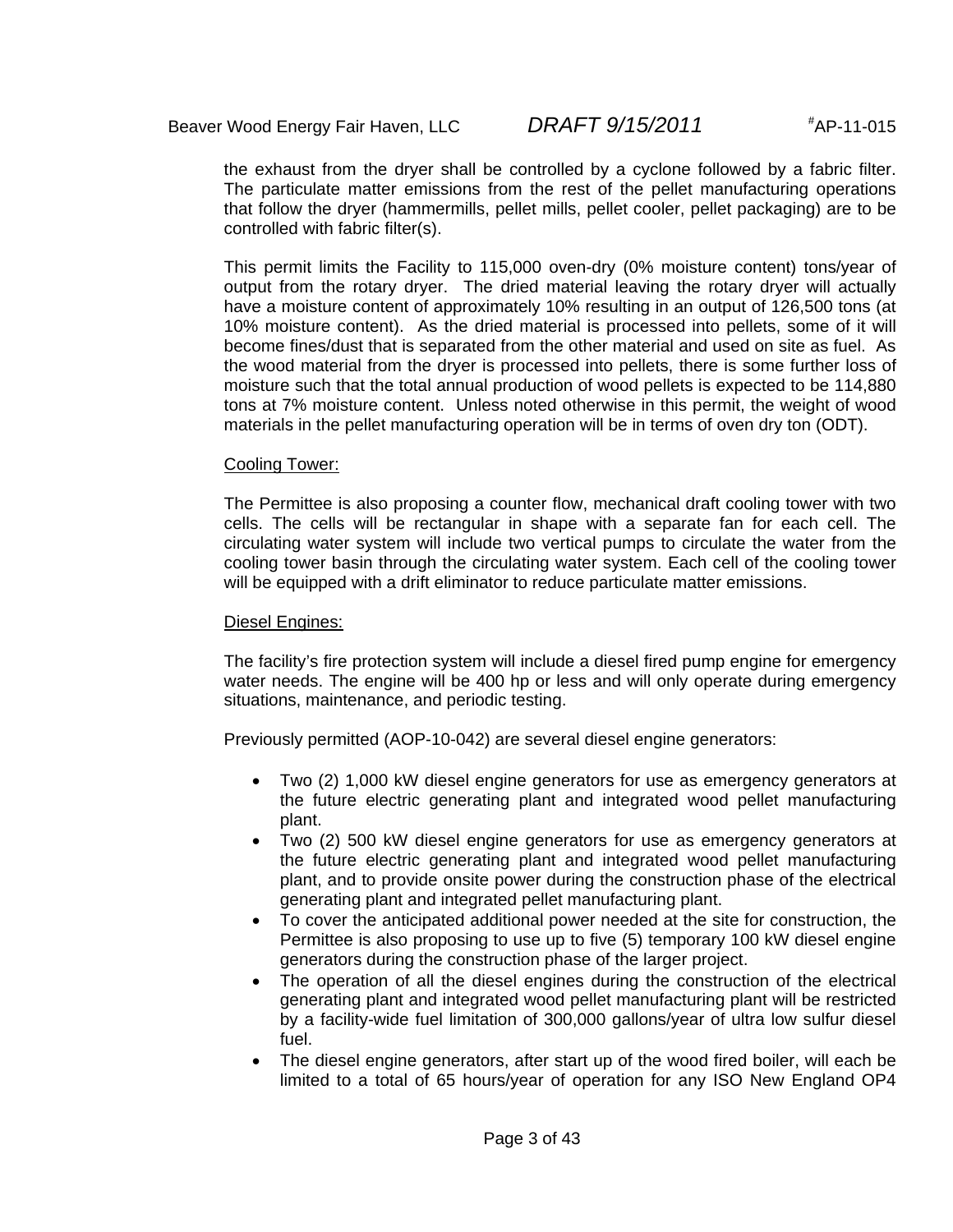event or OP7 event (grid capacity deficiency events), and routine testing and maintenance of the engines.

During the construction phase of this project, the stationary diesel engines will be operated in accordance with the requirements in permit AOP-10-042. Upon the initial start up of the Main Boiler, permit AOP-10-042 will be terminated and the stationary diesel engines will be operated in accordance with the requirements in permit AP-11- 015.

#### Temporary Rental Boiler:

During construction of the Facility a temporary boiler will be needed. This boiler will have a heat input of less than 10 MMBtu/hr and it will not be used after the main boiler is available for startup.

Upon issuance of this Permit, the approved operations at the Facility include the following air pollution related operations, equipment and emission control devices:

| <b>Equipment Specifications</b>                                                                                      |                              |                                                |                                       |                                  |  |
|----------------------------------------------------------------------------------------------------------------------|------------------------------|------------------------------------------------|---------------------------------------|----------------------------------|--|
| Equipment/Make/Model                                                                                                 | Capacity/ Size               | Fuel or input<br>material                      | Air Pollution<br>Control<br>Equipment | <b>Stack</b><br>Height<br>(feet) |  |
| Main Boiler:<br>wood fired Advanced<br>Stoker Boiler                                                                 | 482<br>MMBtu/hr <sup>1</sup> | wood<br>Multi-clone.                           |                                       |                                  |  |
| Two auxiliary/start-up burners for the<br>main boiler                                                                | 60 MMBtu/hr (each)           | Ultra low sulfur<br>diesel (ULSD) <sup>6</sup> | ESP (or fabric<br>filter), MPCR       | 180                              |  |
| Wood fired burner for rotary dryer.                                                                                  | 30 MMBtu/hr                  | wood                                           | Coen low NO <sub>x</sub>              |                                  |  |
| Rotary dryer – 60' long, single pass                                                                                 | 15 ODT/hr $2$                | wood                                           | burner.<br>cyclone &<br>fabric filter | 100                              |  |
| Wood<br>pellet<br>processing<br>equipment<br>(hammermill, conveyors, pellet mills,<br>pellet cooler, pellet bagging) | 115,000<br>ODT/yr $3$        | Wood / wood<br>pellets                         | Fabric filter(s)                      |                                  |  |
| Fly ash storage silo                                                                                                 | 900 cfm (vent)               | Wood ash                                       | <b>Fabric filter</b>                  | 80                               |  |
| Dry wood storage                                                                                                     | 25,000 $ft^3$                | Dry wood                                       | None                                  |                                  |  |
| Pellet storage silos (2 silos)                                                                                       | 22,500 $ft^3$ each           | Wood pellets                                   | None                                  | ÷,                               |  |
| Cooling Tower $-2$ cells                                                                                             | 25,000 gpm (nominal)         |                                                | <b>Drift Eliminator</b>               |                                  |  |
| Diesel Engine Fire Pump                                                                                              | 400 bhp <sup>4</sup>         | ULSD <sup>6</sup>                              | Tier 3 $7$                            |                                  |  |
| Two (2): Caterpillar C32 Diesel Engine<br>Generator - Tier 2                                                         | 1,000 kW $5$ (each)          |                                                | Tier 2 $7$                            |                                  |  |
| Two (2): Caterpillar C15 Diesel Engine<br>Generator - Tier 2                                                         | 500 kW <sup>5</sup> (each)   | Tier 2 $7$<br>ULSD <sup>6</sup>                |                                       |                                  |  |
| Temporary:<br>Five $(5)$ Diesel Engine Generators – for<br>construction                                              | 100 kW $5$ (each)            | Tier $37$                                      |                                       |                                  |  |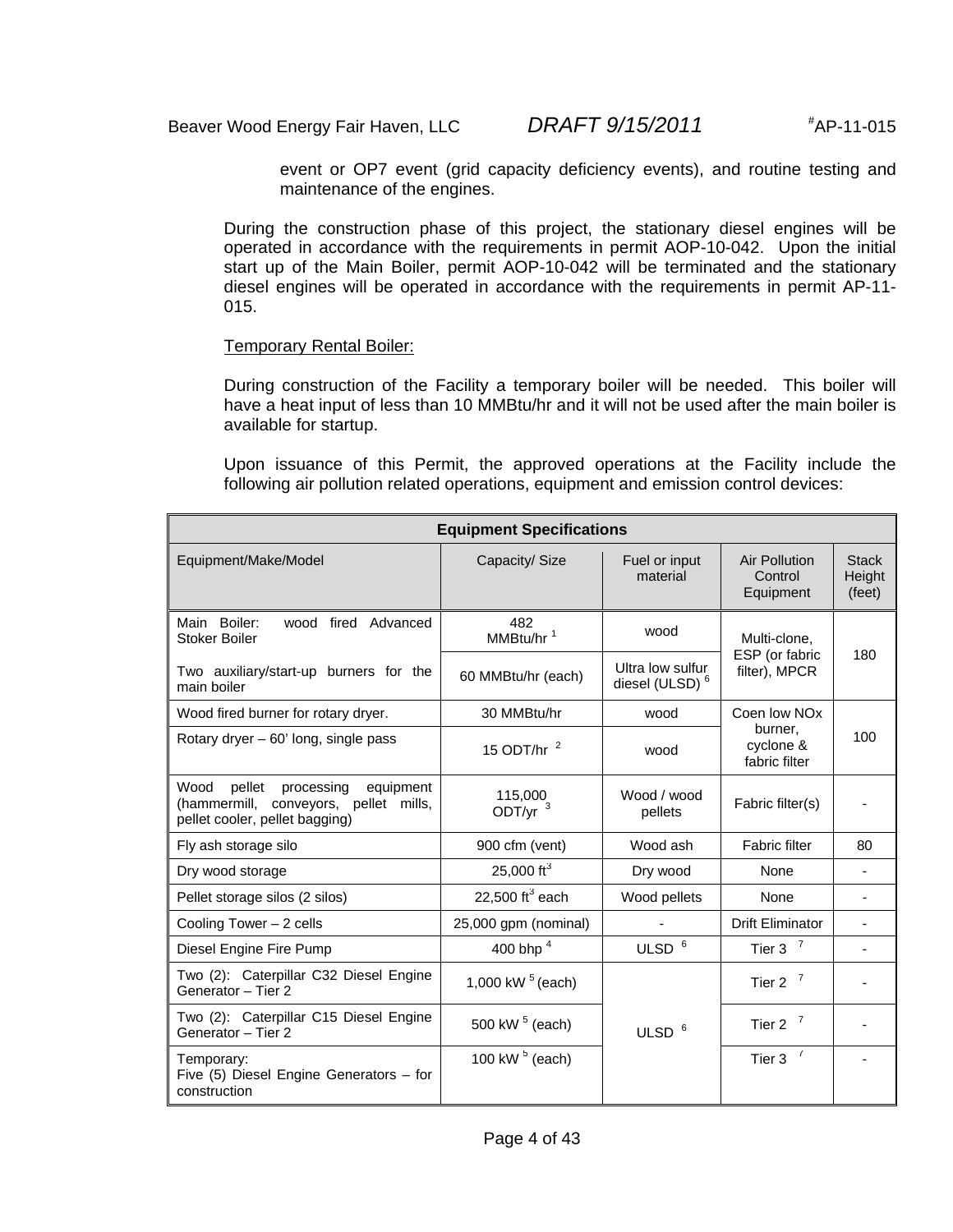| <b>Equipment Specifications</b>                                                              |                           |                                       |                                  |  |  |
|----------------------------------------------------------------------------------------------|---------------------------|---------------------------------------|----------------------------------|--|--|
| Equipment/Make/Model                                                                         | Fuel or input<br>material | Air Pollution<br>Control<br>Equipment | <b>Stack</b><br>Height<br>(feet) |  |  |
| Temporary:<br>Fuel oil boiler $-$ for use during<br>the<br>construction phase of the project | $<$ 10 MMBtu/hr           | ULSD <sup>6</sup>                     | None                             |  |  |

1 MMBtu/hr - Million British Thermal Units per hour maximum rated heat input.

 $2$  ODT/hr – oven-dry (0% moisture content) tons per hour

 $3$  ODT/yr – oven-dry tons per year output from the dryer. Some of this material is recycled back to the burner as fuel.

4 bhp – brake horsepower rated output as specified by the manufacturer.

 $5$  kW – kilowatt electrical output.

 $^6$  Ultra-Low Sulfur Diesel. Sulfur content not to exceed 15 ppm by weight  $^7$ 

 Depending upon the model year of the engine, the emission standards required by 40 *CFR* Part 60 Subpart IIII may be more restrictive than the Tier standard listed here.

#### (B) FACILITY CLASSIFICATION

The Facility is classified as a source of air contaminants pursuant to Title 10 of the *Vermont Statutes Annotated* ("10 *VSA*") §555 and §5-401 of the *Vermont Air Pollution Control Regulations* (hereinafter "*Regulations*"). In addition, §5-101 of the *Regulations* defines a *stationary source* as any structure(s), equipment, installation(s), or operation(s), or combination thereof, which emit or may emit any air contaminant, which is located on one or more contiguous or adjacent properties and which is owned or operated by the same person or persons under common control. Based on this definition, all of the equipment, operations, and structures at the Facility are grouped together by the Agency of Natural Resources, Department of Environmental Conservation, Air Pollution Control Division (hereinafter "Agency") as one stationary air contaminant source for purposes of review under the *Regulations*.

#### (C) PRIOR AGENCY ACTIONS/APPROVALS

The Facility has been issued the following "Permit to Construct" approvals pursuant to 10 *VSA* §556 and §5-501 of the *Regulations* and the following "Permit to Operate" approvals pursuant to 10 *VSA* §556a and Subchapter X of the *Regulations*.

| <b>Prior Agency Permit Approvals and Actions</b> |                                                                                                                                    |  |  |  |
|--------------------------------------------------|------------------------------------------------------------------------------------------------------------------------------------|--|--|--|
| Date of Action                                   | Description of Agency Approval/Action                                                                                              |  |  |  |
| November 23, 2010                                | #AOP-10-042 - Original Agency "Permit to Construct" and "Permit to Operate"<br>approval for the installation of diesel generators. |  |  |  |

#### (D) FACILITY PERMIT APPLICABILITY

As noted above, the Facility is classified as a source of air contaminants under §5-401 of the *Regulations*. Pursuant to 10 *VSA* §556 and §5-501 of the *Regulations* a Permit to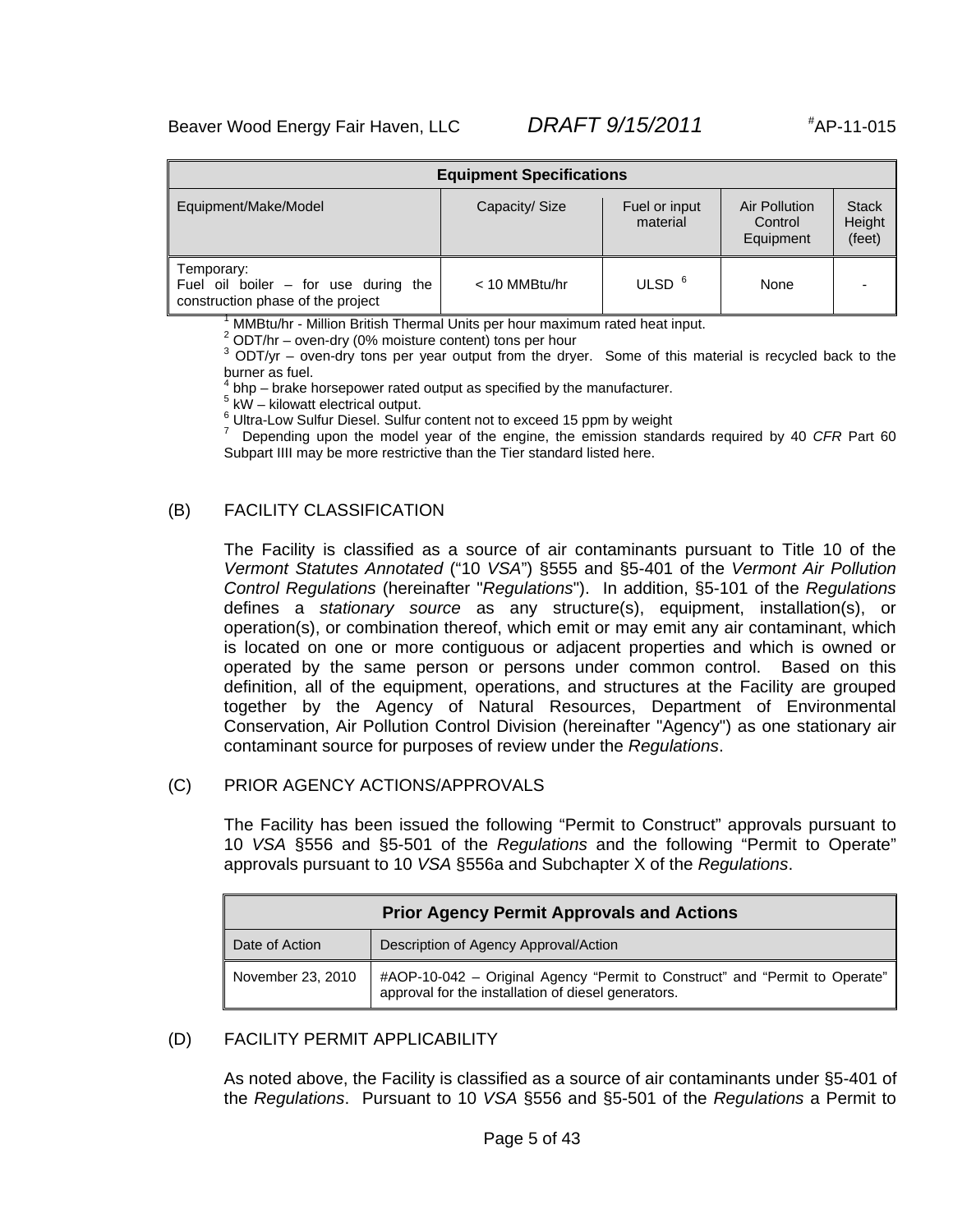Construct, or an amendment to any existing Permit to Construct, must be obtained before commencing the construction, installation, modification or operation of an air contaminant source.

Pursuant to 10 *VSA* §556a and Subchapter X of the *Regulations* a Permit to Operate is required for any air contaminant source with allowable emissions of all air contaminants combined of ten (10) tons per year ("tpy") or more, or that is otherwise subject to Title 40 *Code of Federal Regulations* ("40 *CFR*") Part 70.

Allowable emissions from the Facility are estimated to be greater than ten (10) tpy combined and emissions of carbon monoxide (CO) are estimated to be in excess of the one-hundred (100) tpy threshold for the applicability of Title V of the federal Clean Air Act.

Therefore, pursuant to §§5-1002, 5-1003, and 5-1005 of the *Regulations* the Facility is classified as a "Title V Subject Source" and must obtain a Permit to Operate consistent with the requirements of Subchapter X of the *Regulations* and Title 40 *Code of Federal Regulations* ("40 *CFR*") Part 70.

| Future Allowable Air Contaminant Emissions (tons/year) <sup>1</sup> |                 |                 |       |             |                                 |                   |                  |
|---------------------------------------------------------------------|-----------------|-----------------|-------|-------------|---------------------------------|-------------------|------------------|
| $PM/PM_{10}$                                                        | SO <sub>2</sub> | NO <sub>x</sub> | CO    | <b>VOCs</b> | <b>Total</b><br><b>Criteria</b> | HAPs <sup>2</sup> | GHG <sup>3</sup> |
| 63.1                                                                | 43.2            | 99.9            | 190.5 | 49.9        | >10                             | < 10/25           | 470,900          |

The allowable emissions for the Facility are summarized below:

<sup>1</sup> PM/PM<sub>10</sub> - particulate matter and particulate matter of 10 micrometers in size or smaller; SO<sub>2</sub> - sulfur dioxide;  $NO_x$  - oxides of nitrogen measured as  $NO_2$  equivalent;  $CO$  - carbon monoxide; VOCs - volatile organic compounds; HAPs - hazardous air pollutants as defined in §112 of the federal Clean Air Act. organic compounds; HAPs - hazardous air pollutants as defined in §112 of the federal Clean Air Act.<br><sup>2</sup> Emissions of individual HAPs each < 10 tpy and emissions of total HAPs combined <25 tpy.

<sup>3</sup> GHG – greenhouse gases. GHGs from the combustion of wood and fuel oil include:  $CO<sub>2</sub>$ , CH<sub>4</sub>, and N<sub>2</sub>O. Based on the global warming potentials listed in 40 *CFR* 98, CO<sub>2</sub>e is calculated as: (lb CO<sub>2</sub>  $*$  1) + (lb CH<sub>4</sub>  $*$  21) + (lb N<sub>2</sub>O  $*$  310) = lb CO<sub>2</sub>e.

Total PM emissions from the Facility, including both filterable and condensable components, are conservatively assumed to also be categorized as  $PM_{2.5}$  and thus also  $PM_{10}$ . Filterable PM represents the PM that is in solid form in the heated exhaust gas at the point of sampling. Condensable PM represents pollutants that are in gaseous form in the heated exhaust at the point of sampling but will become PM upon cooling and condensing and includes high molecular weight organics.

### (E) REVIEW FOR THE PERMIT TO CONSTRUCT

(a) New Source Review Designation

Any proposed facility with allowable emissions of fifty (50) tons per year or greater of any air contaminant, or five (5) tons per year or greater of lead, is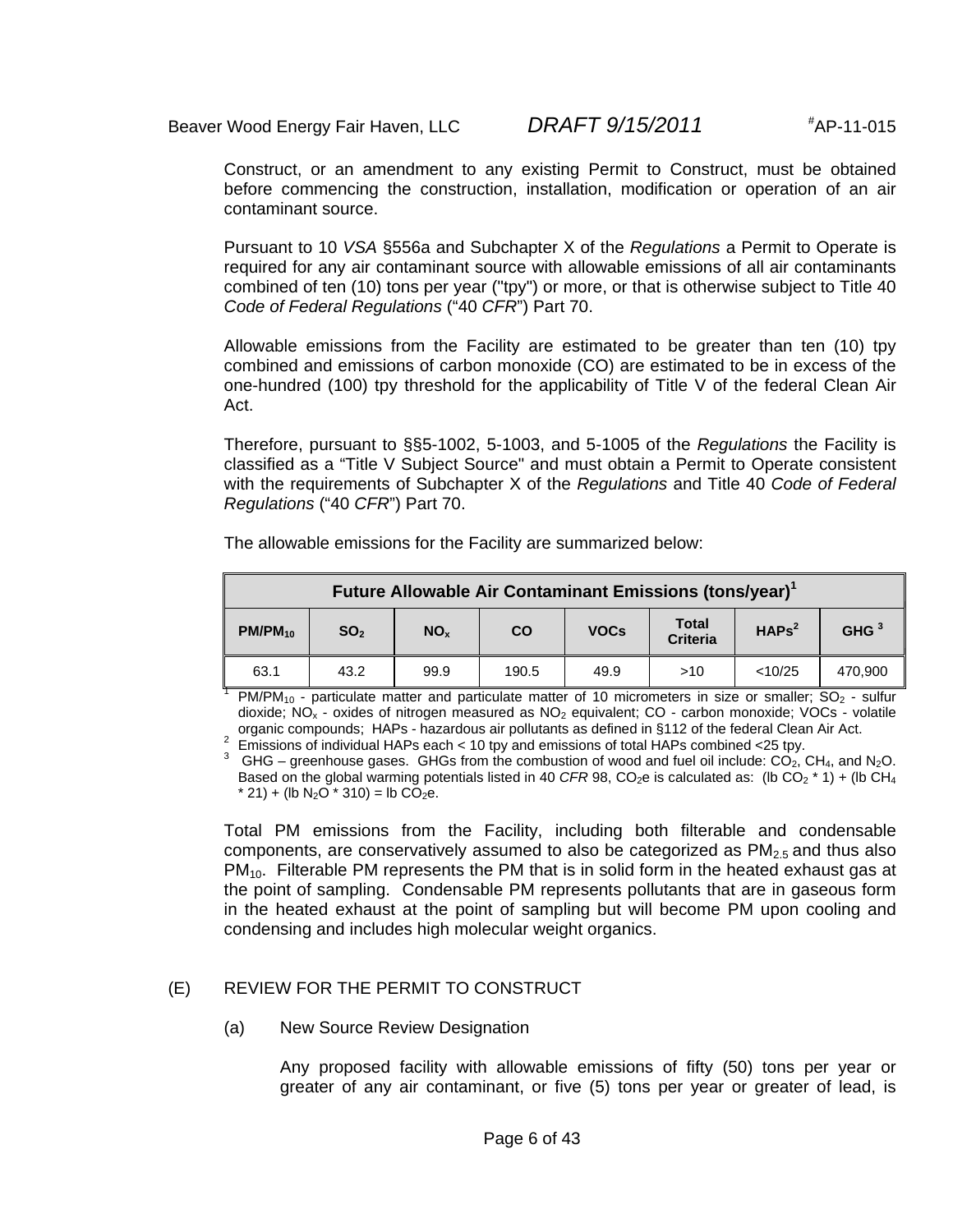designated as a major stationary source and is subject to review under §5-501 and §5-502 of the *Regulations*. The proposed project identified in Findings of Fact (A) above will result in a major increase in emissions. Consequently, the proposed project is designated as a major stationary source and is subject to the requirements of §5-502 of the *Regulations*.

(b) Most Stringent Emission Rate

Pursuant to §5-502 of the *Regulations*, the owner/operator of each new major stationary source or major modification must apply control technology adequate to achieve the Most Stringent Emission Rate ("MSER") with respect to those air contaminants for which there would be a major or significant actual emissions increase, respectively, but only for those currently proposed physical or operational changes which would contribute to the increased emissions.

The proposed project is designated as a major stationary source and therefore is subject to review under the MSER requirements in §5-502 of the *Regulations*.

Refer to the Technical Support Document for further information on the MSER review for this permit. The following table summarizes the Agency's MSER determinations:

| <b>Most Stringent Emission Rate Determinations</b> |              |                |                                                                                                                                                                                                                                                                                                                                                                                                                                   |  |
|----------------------------------------------------|--------------|----------------|-----------------------------------------------------------------------------------------------------------------------------------------------------------------------------------------------------------------------------------------------------------------------------------------------------------------------------------------------------------------------------------------------------------------------------------|--|
| Date of<br>Determination/<br>Permit#               | Pollutant    |                | Description/Emission limit                                                                                                                                                                                                                                                                                                                                                                                                        |  |
| Month xx, 2011<br>#AP-11-015                       | NOx          |                | Main Boiler: MSER is the use of combustion controls with<br>a MPCR and the following NO <sub>x</sub> emission rates: hourly<br>average of 0.060 lb/MMBtu of heat input and a 12 month<br>rolling average of 0.030 lb/MMBtu of heat input.<br>Wood pellet burner/dryer: MSER is the use of a Coen low<br>NO <sub>x</sub> burner and good combustion controls and an hourly<br>average limit of 0.35 lb/MMBtu of burner heat input. |  |
|                                                    | $PM/PM_{10}$ | Total PM<br>ΣĀ | Main Boiler: MSER for total PM is an hourly average limit<br>of 0.019 lb/MMBtu.<br>Wood pellet burner/dryer: MSER is the use of a fabric filter<br>and a total PM hourly average limit of 0.2 lb/ODT.<br>Main Boiler: MSER for filterable PM is an hourly average<br>limit of 0.010 lb/MMBtu.<br>Wood pellet burner/dryer: MSER is the use of a fabric filter<br>and a filterable PM hourly average limit of 0.005 gr/dscf.       |  |
| Filterable                                         |              |                |                                                                                                                                                                                                                                                                                                                                                                                                                                   |  |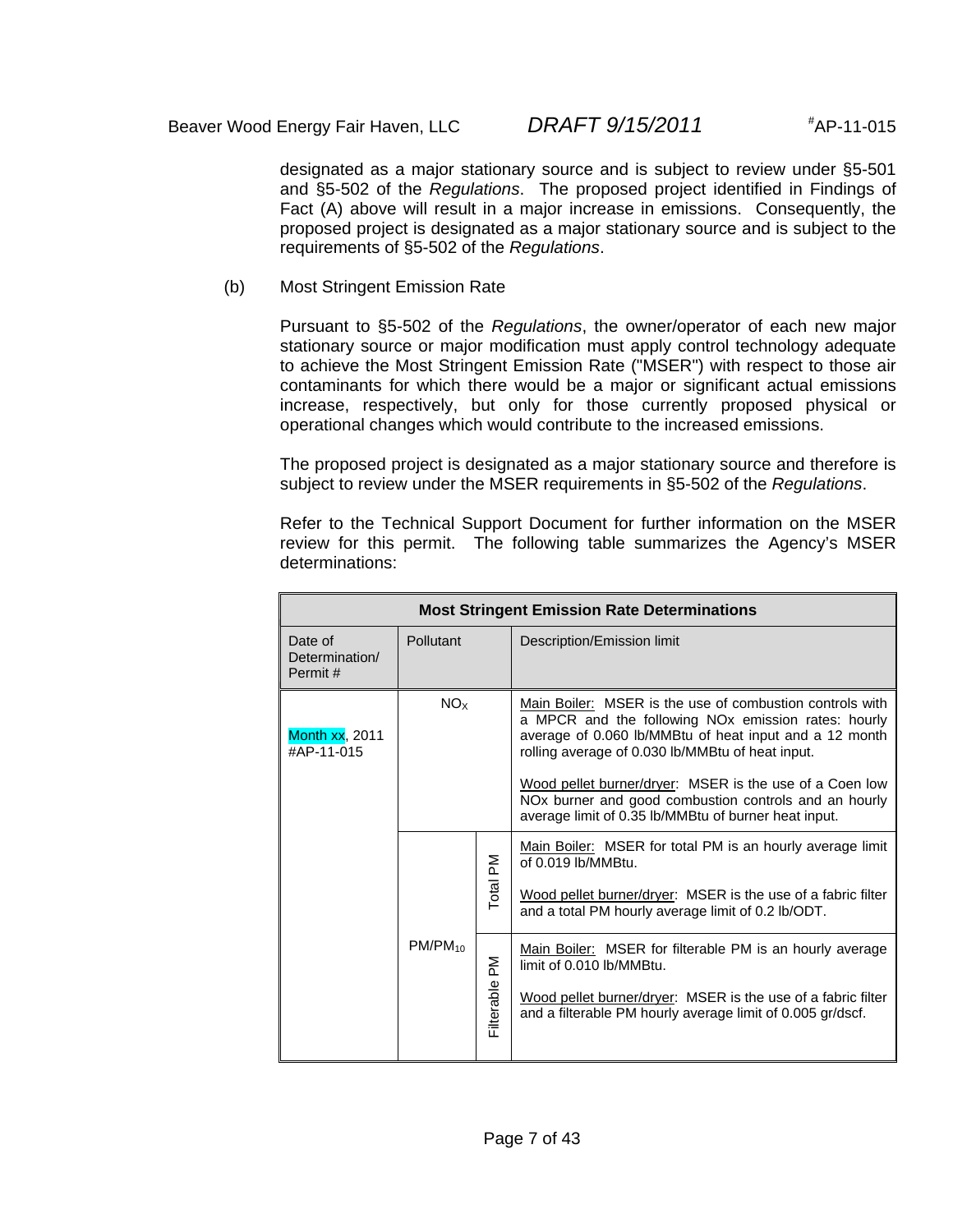AP-11-015

| <b>Most Stringent Emission Rate Determinations</b> |                  |                                                                                                                                                                                                                                                                                                                      |  |  |
|----------------------------------------------------|------------------|----------------------------------------------------------------------------------------------------------------------------------------------------------------------------------------------------------------------------------------------------------------------------------------------------------------------|--|--|
| Date of<br>Determination/<br>Permit #              | <b>Pollutant</b> | Description/Emission limit                                                                                                                                                                                                                                                                                           |  |  |
|                                                    | <b>CO</b>        | Main Boiler: MSER is the use of combustion controls with<br>a MPCR and limit of 0.075 lb/MMBtu of heat input as a 24<br>hour rolling average.                                                                                                                                                                        |  |  |
|                                                    |                  | Wood pellet burner/dryer: MSER is the use of a Coen low<br>NOx burner and good combustion controls with an hourly<br>average emission rate of 0.35 lb/MMBtu of burner heat<br>input.                                                                                                                                 |  |  |
|                                                    | SO <sub>2</sub>  | Main Boiler: MSER is the use of wood as a low sulfur<br>content fuel and a limit of 0.02 lb/MMBtu of heat input. If<br>the facility is not required by the Acid Rain Program to<br>operate an SO <sub>2</sub> CEMS, then the limit is an hourly average,<br>otherwise the limit is based on an annual average,.      |  |  |
|                                                    |                  | Wood pellet burner/dryer: MSER is the use of wood as a<br>low sulfur content fuel and an hourly average limit of 0.025<br>Ib/MMBtu of burner heat input.                                                                                                                                                             |  |  |
|                                                    | <b>VOC</b>       | Main Boiler: MSER for VOC is the use of combustion<br>controls with an oxidation catalyst within the MPCR and an<br>hourly average VOC limit of 0.005 lb/MMBtu of heat input.                                                                                                                                        |  |  |
|                                                    |                  | Wood pellet burner/dryer: MSER is an hourly average<br>emission rate of 0.69 lb/ODT. The Permittee must also<br>establish the upper operating limit for the temperature at<br>the inlet to the rotary dryer that can be used while still<br>demonstrating compliance with the VOC emission rate of<br>$0.69$ lb/ODT. |  |  |
|                                                    | <b>GHG</b>       | Main Boiler: MSER for GHG is the use of biomass fuel<br>and implementing energy efficiency and good operating<br>and maintenance practices for CO2 control. MSER is also<br>a CO2e emission limit of 2,993 lb CO2e/MW-hr electrical<br>output based on a 30-day rolling average.                                     |  |  |
|                                                    |                  | Wood pellet burner/dryer: MSER for GHG is the use of<br>biomass fuel, the use of waste heat recovered from the<br>Main Boiler exhaust gases and a CO2e emission limit of<br>427 lb CO2e/ton of pellets produced based on a monthly<br>average.                                                                       |  |  |
|                                                    |                  | Diesel Engines: MSER for GHG is the use of new engines<br>that are Tier certified in accordance with 40 CFR Part 60<br>Subpart IIII.                                                                                                                                                                                 |  |  |

(c) Ambient Air Quality Impact Evaluation

An ambient air quality impact evaluation (AQIE) is performed to demonstrate whether or not a proposed project will cause or contribute to violations of the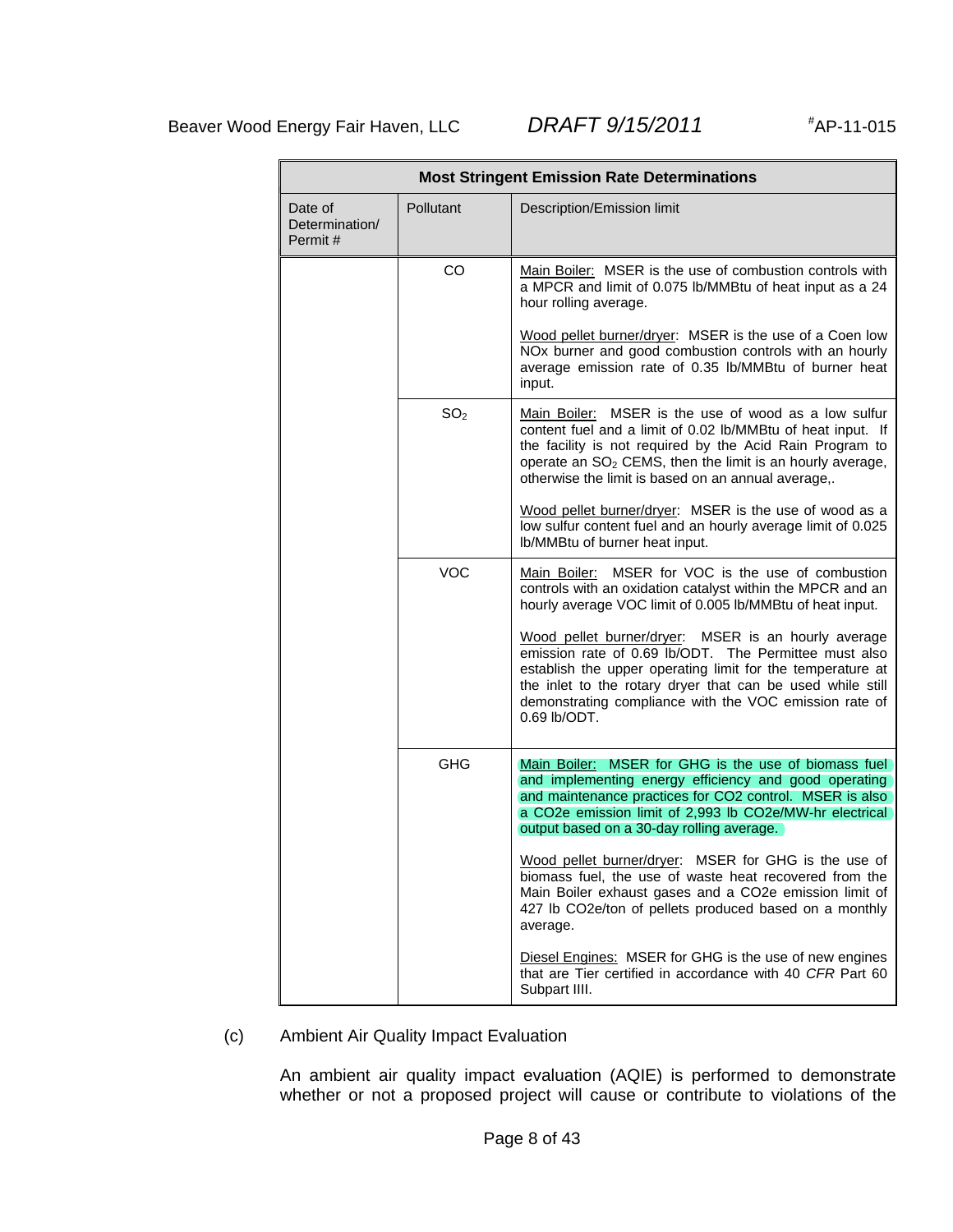ambient air quality standards and/or significantly deteriorate existing air quality.

Based on the level of emissions from this Facility, the Agency required the Permittee to conduct an ambient air quality impact evaluation for  $NO<sub>X</sub>$ ,  $SO<sub>2</sub>$ ,  $PM<sub>10</sub>$ ,  $PM<sub>2.5</sub>$ , and CO.

The Technical Support Document for this permit and the permit application contain further information regarding the details of the air dispersion modeling. Shown below is a summary of the AQIE.

The Permittee conducted the AQIE using the U.S. EPA's AERMOD air dispersion model. Six (6) different operating load scenarios were reviewed to help ensure that the maximum potential impacts were evaluated. In addition to the operating load scenarios, the Permittee also reviewed the impacts from a boiler startup scenario and the use of the emergency diesel engines.

Based on the above scenarios, the emissions from the facility were modeled to establish the significant impact area (SIA). The SIA is used to help identify nearby sources of air pollution with significant emission rates that should be included in the AQIE as interactive sources. The interactive source modeling included the following five sources: Telescope Casual Furniture in Granville, NY  $(NO<sub>x</sub>)$ ; NYS Great Meadow Correctional Facility in Comstock, NY  $(SO<sub>2</sub>)$ ; Finch Paper LLC in Glens Falls, NY (SO<sub>2</sub> & NOx); International Paper in Ticonderoga,  $NY$  (NOx & SO<sub>2</sub>) and Lehigh Northeast Cement Company in Glens Falls, NY (NOx). No nearby sources with significant emission rates of  $PM<sub>2.5</sub>$  were identified.

The maximum emissions from the proposed Facility along with the emissions from the five facilities noted above were modeled to predict the maximum impacts to determine if there are any NAAQS violations. The results are summarized in the following table:

| Air Quality Impact Evaluation - NAAQS Review |                       |                                         |                     |  |  |
|----------------------------------------------|-----------------------|-----------------------------------------|---------------------|--|--|
| <b>Pollutant</b>                             | <b>Averaging Time</b> | Total Impact ( $\mu$ g/m <sup>3</sup> ) | NAAQS $(\mu g/m^3)$ |  |  |
| $PM_{10}$                                    | 24-hour               | 38.5                                    | 150                 |  |  |
|                                              | Annual <sup>1</sup>   | 14.2                                    | 50                  |  |  |
| PM <sub>2.5</sub>                            | 24-hour               | 32.2                                    | 35                  |  |  |
|                                              | Annual                | 11.0                                    | 15                  |  |  |
|                                              | 1-hour                | 2,001.5                                 | 196                 |  |  |
| SO <sub>2</sub>                              | 3-hour                | 916.5                                   | 1,300               |  |  |
|                                              | 24-hour               | 318.9                                   | 365                 |  |  |
|                                              | Annual                | 37.9                                    | 80                  |  |  |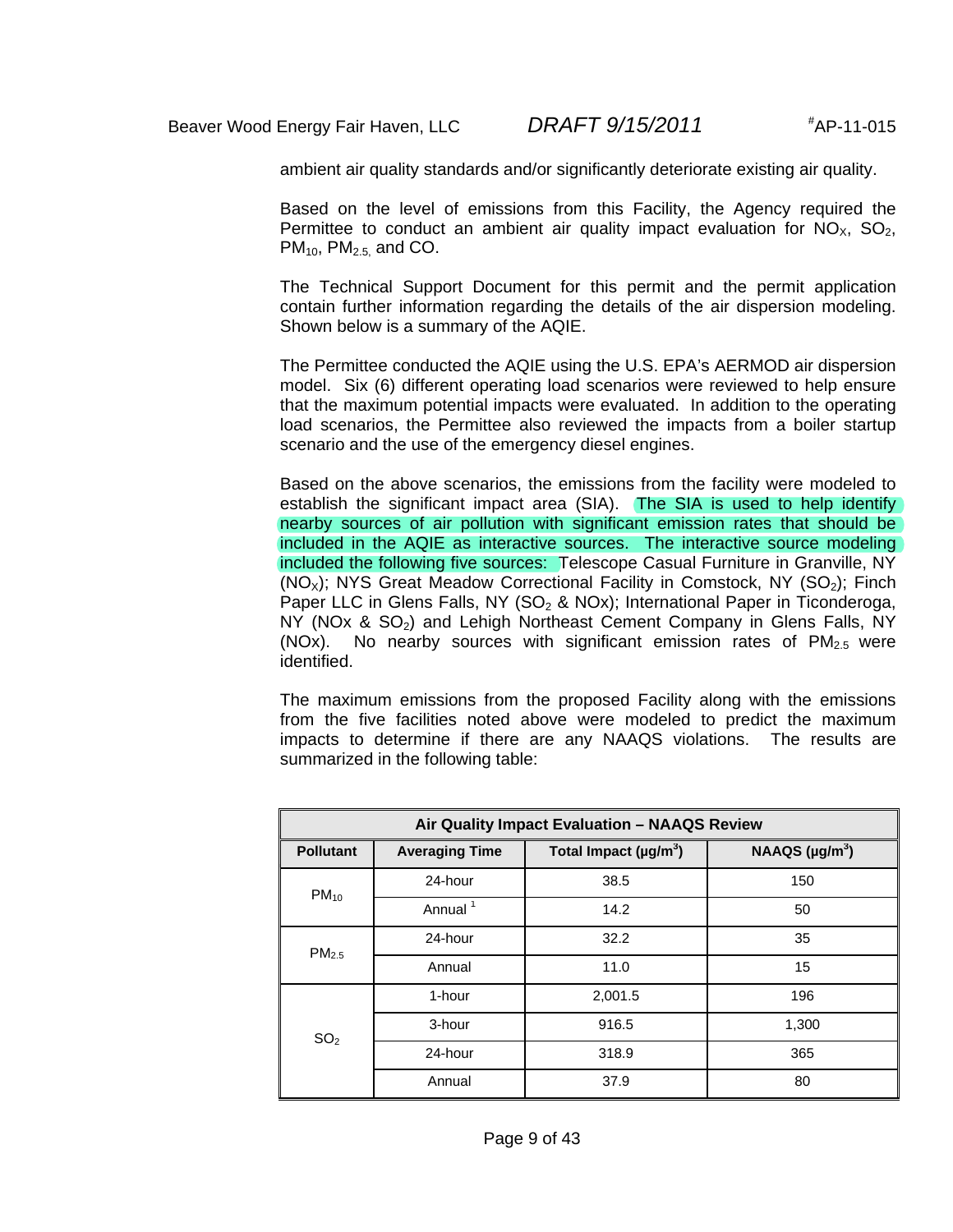| Air Quality Impact Evaluation - NAAQS Review |                                                                                   |         |        |  |  |  |
|----------------------------------------------|-----------------------------------------------------------------------------------|---------|--------|--|--|--|
| <b>Pollutant</b>                             | NAAQS $(\mu g/m^3)$<br>Total Impact (µg/m <sup>3</sup> )<br><b>Averaging Time</b> |         |        |  |  |  |
| NO <sub>2</sub>                              | 1-hour                                                                            | 649.1   | 188    |  |  |  |
|                                              | Annual                                                                            | 28.2    | 100    |  |  |  |
| CO                                           | 1-hour                                                                            | 3,727.6 | 40,000 |  |  |  |
|                                              | 8-hour                                                                            | 2,419.6 | 10,000 |  |  |  |

<sup>1</sup> Note that effective 12/28/2006, the EPA revoked the PM<sub>10</sub> annual NAAQS standard. However, up until May 2011, in certain cases, the EPA allowed a PM<sub>10</sub> surrogate policy that allowed a project to demonstrate compliance with the  $PM_{10}$  annual NAAQS as a means to also demonstrate compliance with the  $PM_{2.5}$  annual NAAQS. This permit demonstrated compliance with the  $PM_{2.5}$ annual NAAQS and did not propose to use the  $PM_{10}$  surrogate policy. Since the application for this permit included information on the  $PM_{10}$  annual NAAQS, we are including this information in this document.

With the exception of the 1-hr  $NO<sub>2</sub>$  and  $SO<sub>2</sub>$  standards, comparison of the total impacts to the NAAQS indicates that the Facility's emissions will not cause or contribute to a violation of the NAAQS.

For the 1-hr  $NO<sub>2</sub>$  and  $SO<sub>2</sub>$  standards it was necessary to identify the Facility's contribution to impacts at the receptors that had a total impact that is greater than the NAAQS. This analysis was done and it was determined that the predicted impacts from this proposed project at those receptors were well below the significant impact level. This review concluded that the Facility does not contribute to these predicted violations of the NAAQS.

Major new sources of air pollution must also demonstrate that the proposed project will not significantly deteriorate the existing air quality in regions that have been established as being in attainment of federal air quality standards. All of Vermont has been determined to be in attainment of the federal air quality standards. Significant deterioration is considered to have occurred if a comparison of the air quality impact concentration, produced by the total estimated increase in emissions in the project area, exceeded the remaining PSD increment value. Nearby sources that consume increment are to be included in the PSD increment analysis for the proposed project. There are no nearby sources that consume increment for  $NO<sub>2</sub>$ ,  $PM<sub>2.5</sub>$ , or  $PM<sub>10</sub>$ . Finch Paper and International Paper Ticonderoga both consume  $SO<sub>2</sub>$  increment, so these sources were included in this PSD increment analysis. The following table summarizes the maximum predicted impacts and the available increment for Class I & Class II Areas.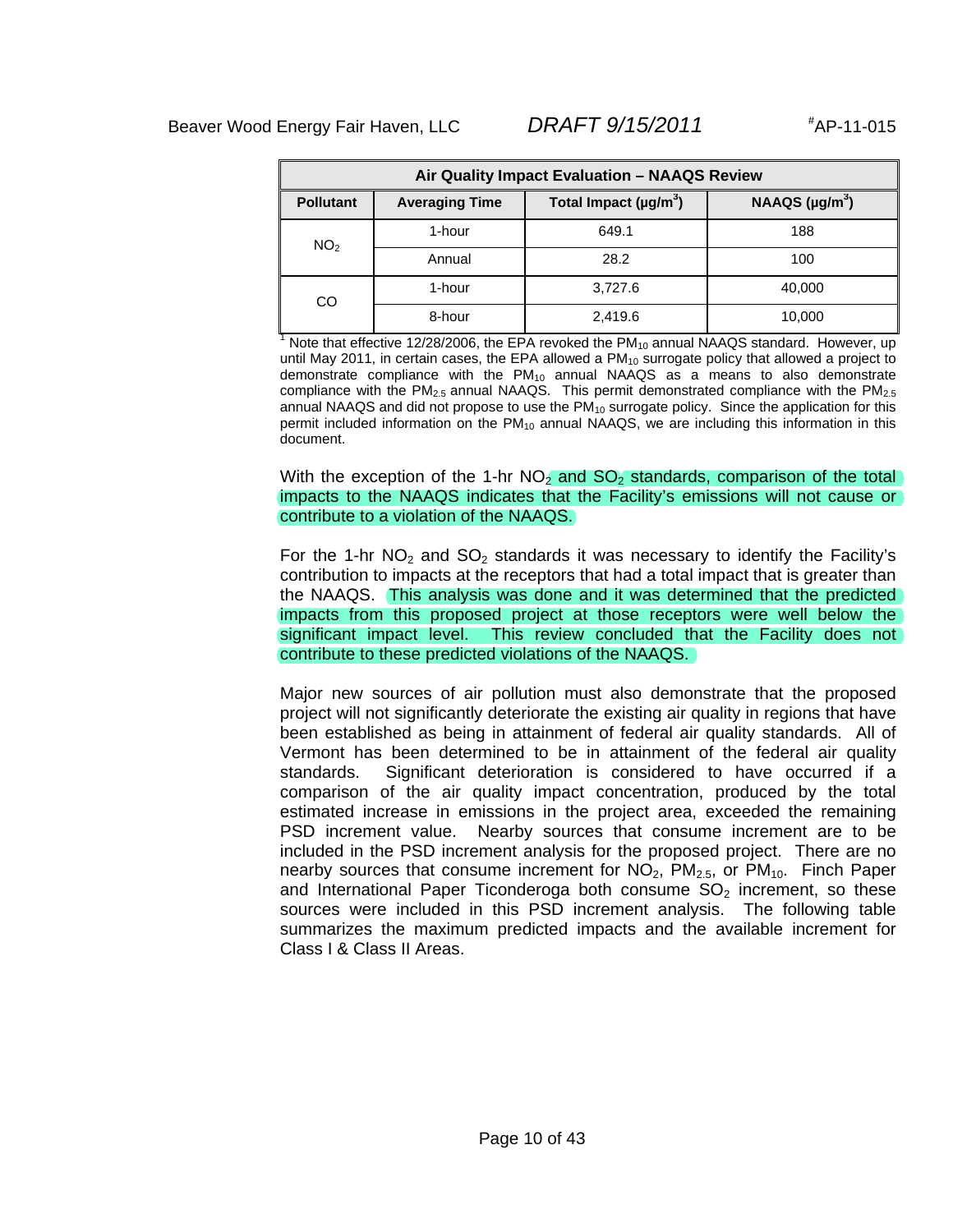| <b>PSD Increment Impacts</b> |                          |                                    |                                                  |                                    |                                                         |  |
|------------------------------|--------------------------|------------------------------------|--------------------------------------------------|------------------------------------|---------------------------------------------------------|--|
|                              |                          | <b>Class I</b>                     |                                                  | Class II                           |                                                         |  |
| <b>Pollutant</b>             | Averaging<br><b>Time</b> | <b>Max Impact</b><br>$(\mu g/m^3)$ | Available<br><b>Increment</b><br>$(\mu g/m^3)^1$ | <b>Max Impact</b><br>$(\mu g/m^3)$ | <b>Available</b><br><b>Increment</b><br>$(\mu g/m^3)^1$ |  |
| $PM_{10}$                    | 24-hour                  | 0.028                              | 6                                                | 3.5                                | 22.5                                                    |  |
|                              | Annual                   | 0.002                              | 1                                                | 0.6                                | 4.25                                                    |  |
| PM <sub>2.5</sub>            | 24-hour                  | 0.028                              | 1.5                                              | 3.5                                | 6.75                                                    |  |
|                              | Annual                   | 0.002                              | 0.25                                             | 0.6                                | 1                                                       |  |
|                              | 3-hour                   | 0.87                               | 18.76                                            | 84.1                               | 384                                                     |  |
| SO <sub>2</sub>              | 24-hour                  | 0.16                               | 3.75                                             | 14.4                               | 68.25                                                   |  |
|                              | Annual                   | $\Omega$                           | 0.5                                              | 2.4                                | 5                                                       |  |
| NO <sub>2</sub>              | Annual                   | 0.004                              | 0.625                                            | 1.4                                | 6.25                                                    |  |

1 Vermont allows major new sources to consume only 25% of the annual increment and 75% off the short term increment.

To evaluate potential Class I Area visibility impairment, the Permittee conducted a Level 1 Screening Procedure as outlined in EPA's Workbook for Plume Visual Impact Screening and Analysis using EPA's VISCREEN model. Based on the results, the proposed Facility's plume visual impact will not cause an adverse impact.

Based on this analysis, the Permittee demonstrated that the proposed project will not cause or contribute to violations of the National Ambient Air Quality Standards (NAAQS), will not exceed Vermont's Prevention of Significant Deterioration (PSD) increments, will not significantly impact any Class I areas, nor will it significantly deteriorate existing air quality.

As required by federal PSD regulations, 40 *CFR* 52.21(o), the Permittee also included in the permit application additional impact analysis of: (a) the impairment to visibility, soils and vegetation that would occur as a result of the new major source and general, commercial, residential, industrial, and other growth associated with the new major source, except that an analysis of the impact on vegetation having no significant commercial or recreational value is not required; (b) the air quality impact projected for the area as a result of the general commercial, residential, industrial, and other growth associated with the facility.

In accordance with Vermont's *State Implementation Plan*, impacts on vegetation, soils and an assessment of secondary growth will be conducted through procedures established in Title 10 Chapter 151, *Vermont Statures Annotated* (Act 250)*.*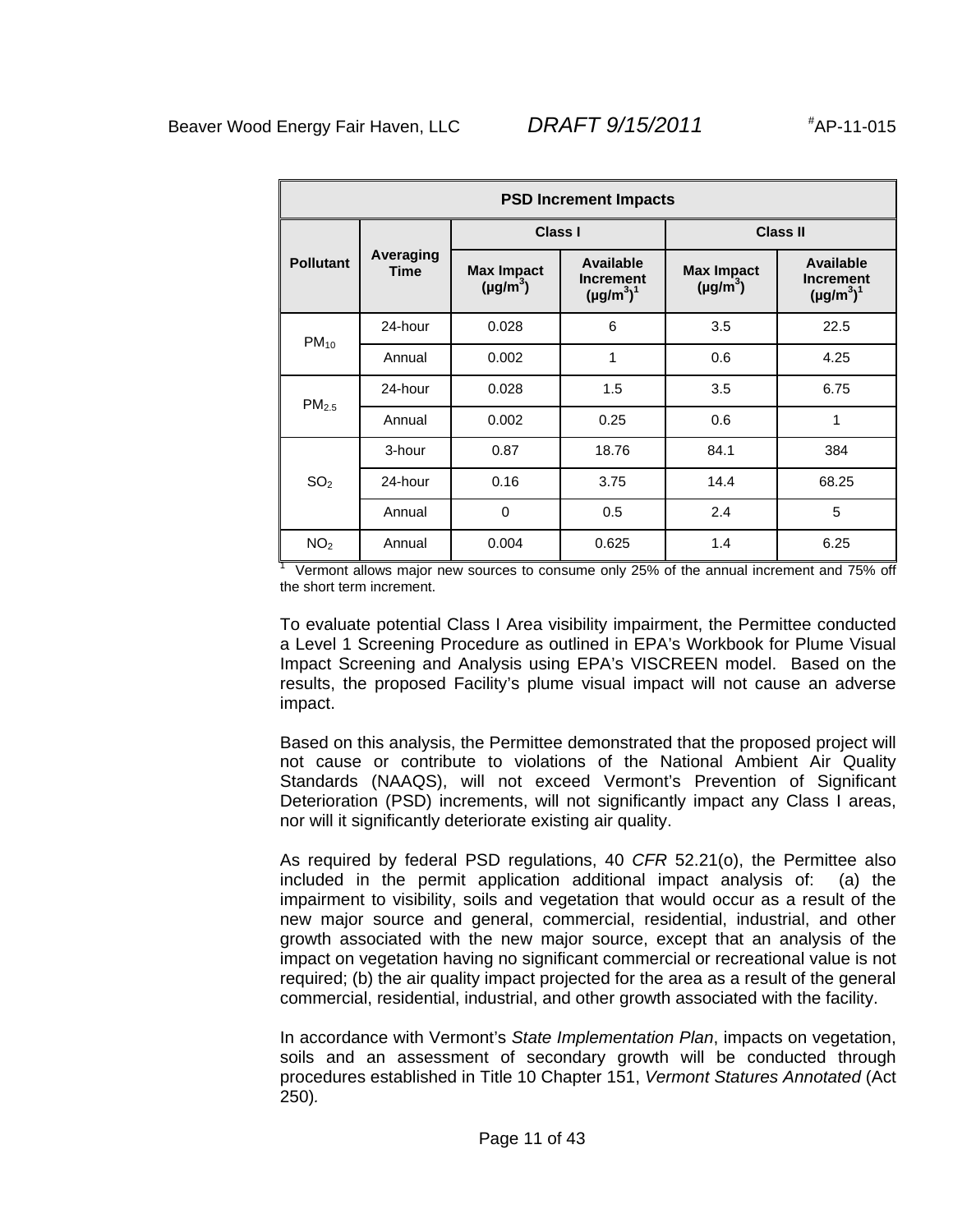(d) Applicable Requirements

The operations at the Facility are subject to the following state and federal laws and regulations, the requirements of which are embodied in the conditions of this Permit.

(i) *Vermont Air Pollution Control Regulations*:

| <b>Applicable Requirements from the</b><br><b>Vermont Air Pollution Control Regulations</b>                                                                                |
|----------------------------------------------------------------------------------------------------------------------------------------------------------------------------|
| Section 5-201 – Prohibition of Open Burning                                                                                                                                |
| Section 5-211(2) and (3)- Prohibition of Visible Air Contaminants, Installations<br>Constructed Subsequent to April 30, 1970. Exceptions - Wood Fuel Burning<br>Equipment. |
| Section 5-221(1) - Prohibition of Potentially Polluting Materials in Fuel, Sulfur Limitation<br>in Fuel.                                                                   |
| Section 5-231(1) - Prohibition of Particulate Matter; Industrial Process Emissions.                                                                                        |
| Section 5-231(3) - Prohibition of Particulate Matter; Combustion Contaminants.                                                                                             |
| Section 5-231(4) - Prohibition of Particulate Matter; Fugitive Particulate Matter.                                                                                         |
| Section 5-241 – Prohibition of Nuisance and Odor.                                                                                                                          |
| Section 5-261(3) – Control of Hazardous Air Contaminants - Hazardous Most Stringent<br>Emission Rate.                                                                      |
| Section 5-271 – Control of Air Contaminants from Stationary Reciprocating Internal<br><b>Combustion Engines.</b>                                                           |
| Section 5-402 - Written Reports When Requested.                                                                                                                            |
| Section 5-403 - Circumvention.                                                                                                                                             |
| Section 5-406 - Required Air Modeling                                                                                                                                      |
| Section 5-502 - Major Stationary Sources and Major Modifications                                                                                                           |
| Subchapter VIII - Registration of Air Contaminant Sources.                                                                                                                 |
| Subchapter X - Operating Permits.                                                                                                                                          |

(i) Existing Air Pollution Control Permit to Construct and/or Operate

The Facility was issued, on November 23, 2010, a Permit to Construct and Operate (#AOP-10-042) for the operation of diesel engines to provide electrical power for the construction phase of the main project. AOP-10- 042 will continue to be a valid permit until the startup of the Main Boiler, at which time AOP-10-042 will be terminated and the diesel engine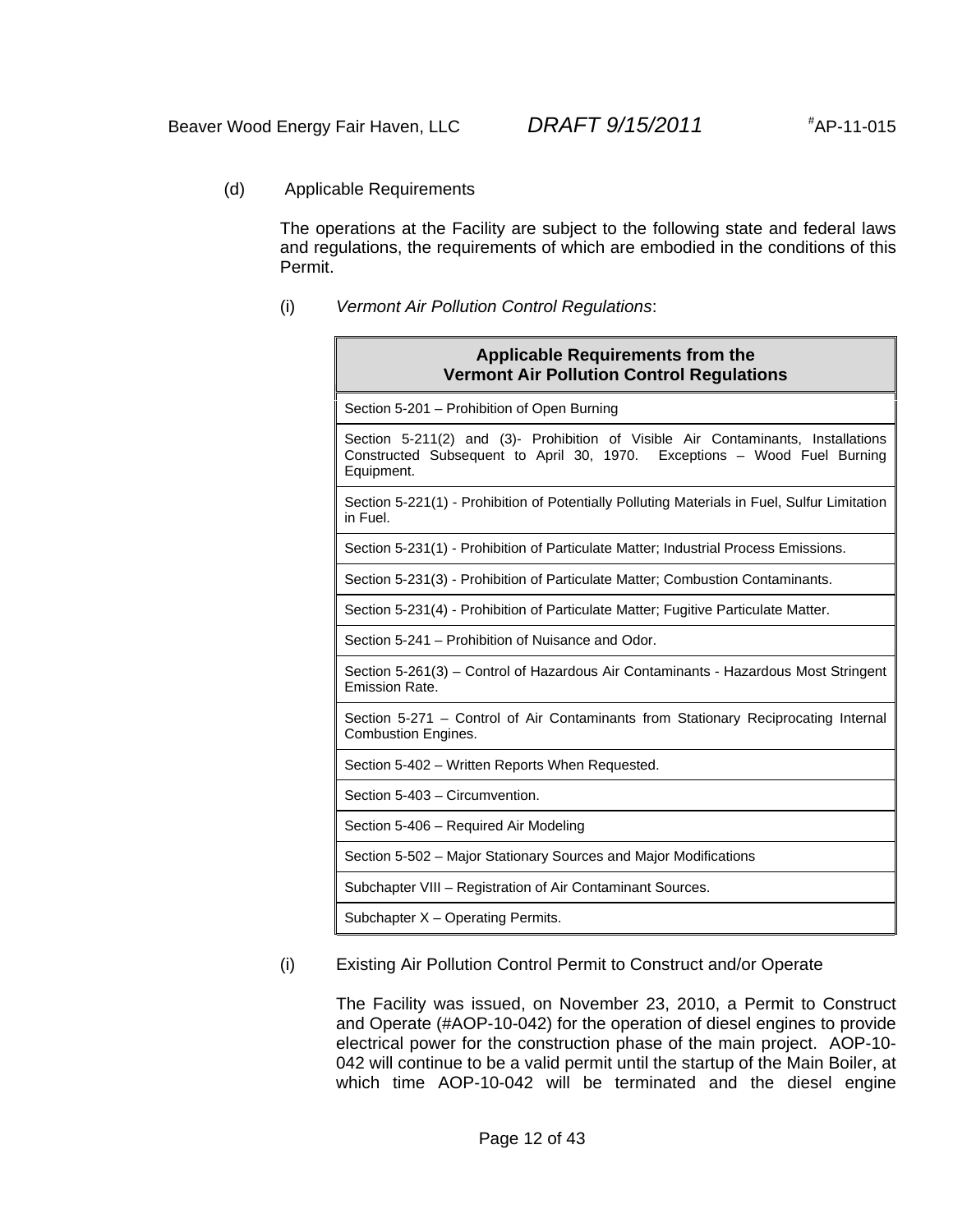generators and fire pump will be operated in accordance with permit AP-11-015 herein.

(ii) Federal Requirements:

#### **Applicable Requirements from Federal Regulations and the Clean Air Act**

40 *CFR* Part 60, New Source Performance Standards, Subpart A - General Provisions.

40 *CFR* Part 60, Subpart Db - Standards of Performance for Industrial-Commercial-Institutional Steam Generating Units: §60.42b Standards for sulfur dioxide; §60.43b Standards for particulate matter; §60.44b Standards for nitrogen oxides; §60.49b Reporting and recordkeeping requirements. Applicable to all units of 100 MMBtu per hour or greater constructed after June 19, 1984.

40 *CFR* Part 60 - Appendix B to Part 60—Performance Specifications

40 *CFR* Part 60 - Appendix F to Part 60—Quality Assurance Procedures

40 *CFR* Part 60, Subpart IIII - Standards of Performance for Stationary Compression Ignition Internal Combustion Engines (CI ICE). Applies to CI RICE model year 2007 and later as well as those ordered after July 11, 2005 and with an engine manufacture date after April 1, 2006. This standard also applies to stationary CI RICE that are modified or reconstructed after July 11, 2005. This regulation established emission rates for affected engines, requires routine engine maintenance and sets maximum sulfur content for the diesel fuel. Beginning October 1, 2010 applicable engines shall only use diesel fuel with a maximum sulfur content of 15 ppm (ULSD).

40 *CFR* Part 63, Subpart JJJJJJ - National Emission Standards for Hazardous Air Pollutants for Industrial, Commercial and Institutional Boilers. This regulation will apply to new and existing fuel oil and solid fuel fired boilers located at area sources (major sources are subject to Subpart DDDDD). It does not apply to natural gas or propane fired boilers. The final rule became effective 3/21/2011. Boilers that commenced construction on or before June 4, 2010 are considered an existing source.

40 *CFR* Part 63, Subpart ZZZZ - National Emission Standards for Hazardous Air Pollutants for Reciprocating Internal Combustion Engines. Applies to new engines that commenced construction (installed) on or after June 12, 2006 at area sources of HAPs. Requires such engines to comply with NSPS Subpart IIII or JJJJ, as applicable

Clean Air Act §§114(a)(3), 502(b), and 504(a)-(c); 40 *CFR* Part 70 §§70.6(a)(3)(i)(B) and 70.6(c)(1); and 40 *CFR* Part 64 - Compliance Assurance Monitoring (CAM). Upon issuance of a Title V Permit to Operate, a facility must comply with enhanced monitoring and CAM requirements for any emission unit with uncontrolled emissions in excess of the Title V major source threshold and which is subject to an emission standard and which is equipped with an emission control device.

*The CAM requirements apply to this Facility for the emissions of PM, NOx, and CO from the wood fired boiler, and they will be part of the Title V Permit to Operate. An application for a Title V Permit to Operate must be submitted within 12 months of commencing operation.* 

40 CFR Parts 72, 73, 75, 76, and 77 Acid Rain Program

*A permit application for an Acid Rain Permit must be submitted at least 24 months before the facility commences operation.*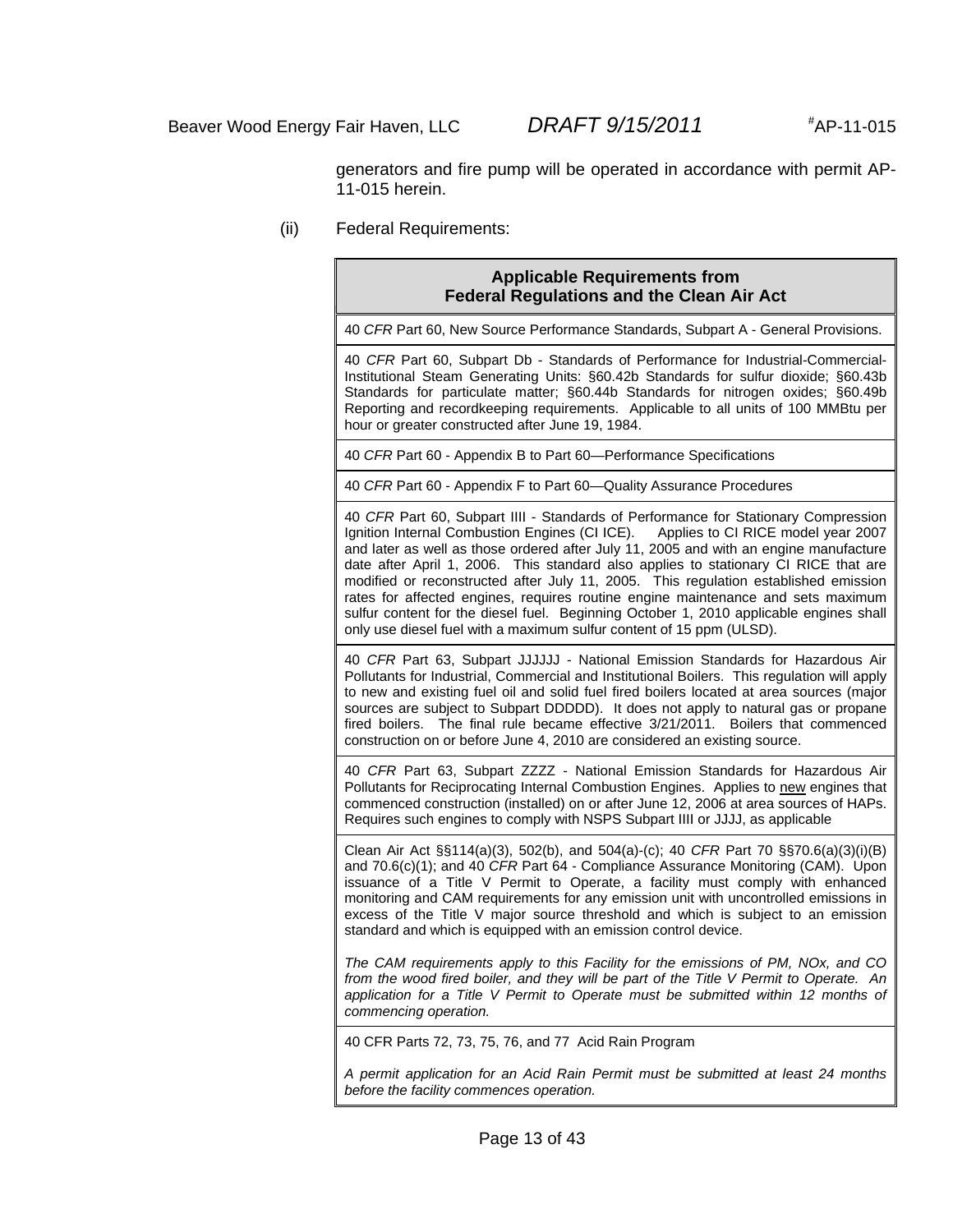#### **Applicable Requirements from Federal Regulations and the Clean Air Act**

40 *CFR* Part 98, Mandatory Greenhouse Gas Reporting. §98.2(a)(1) – reference to Table A-3: Electricity generation units that report  $CO<sub>2</sub>$  mass emissions year round through 40 CFR part 75 (subpart D).

(e) Non-Applicable Requirements

Pursuant to §5-1015(a)(14) of the *Regulations*, an owner or operator of a Facility may request a permit shield from specific state or federally enforceable regulations and standards which are not applicable to the source. The applicant has not requested such a permit shield in accordance with the requirements of §5-1015(a)(14) of the *Regulations*.

(f) Enforceability

This section delineates which permit conditions are federally enforceable and which conditions are state only enforceable. All federally enforceable conditions are subject to federal citizen suit provisions. All conditions of this Permit are enforceable by both state and federal authorities.

(g) Compliance Certification

The Permittee is required by this Permit to certify compliance with the Agency pursuant to the requirements of §5-402(1) of the *Regulations*. Additionally, this Permit requires the submission of quarterly reports of monitoring records used to demonstrate compliance with the limitations contained in this Permit.

### (G) HAZARDOUS MOST STRINGENT EMISSION RATE

Pursuant to §5-261 of the *Regulations*, any stationary source whose current or proposed actual emission rate of a hazardous air contaminant ("HAC") is equal to or greater than the respective Action Level (found in Appendix C of the *Regulations*) shall achieve the Hazardous Most Stringent Emission Rate ("HMSER") for the respective HAC.

The Agency has determined that the Facility will have regulated emissions of multiple HACs in excess of their respective Action Levels. The Agency has divided these HACs into 5 categories and then determined HMSER for each of these categories. These HMSER evaluations shall be subject to re-evaluation five (5) years from the date of its determination and shall remain in effect until revised by the Agency. The HMSER determinations for this Facility are presented below.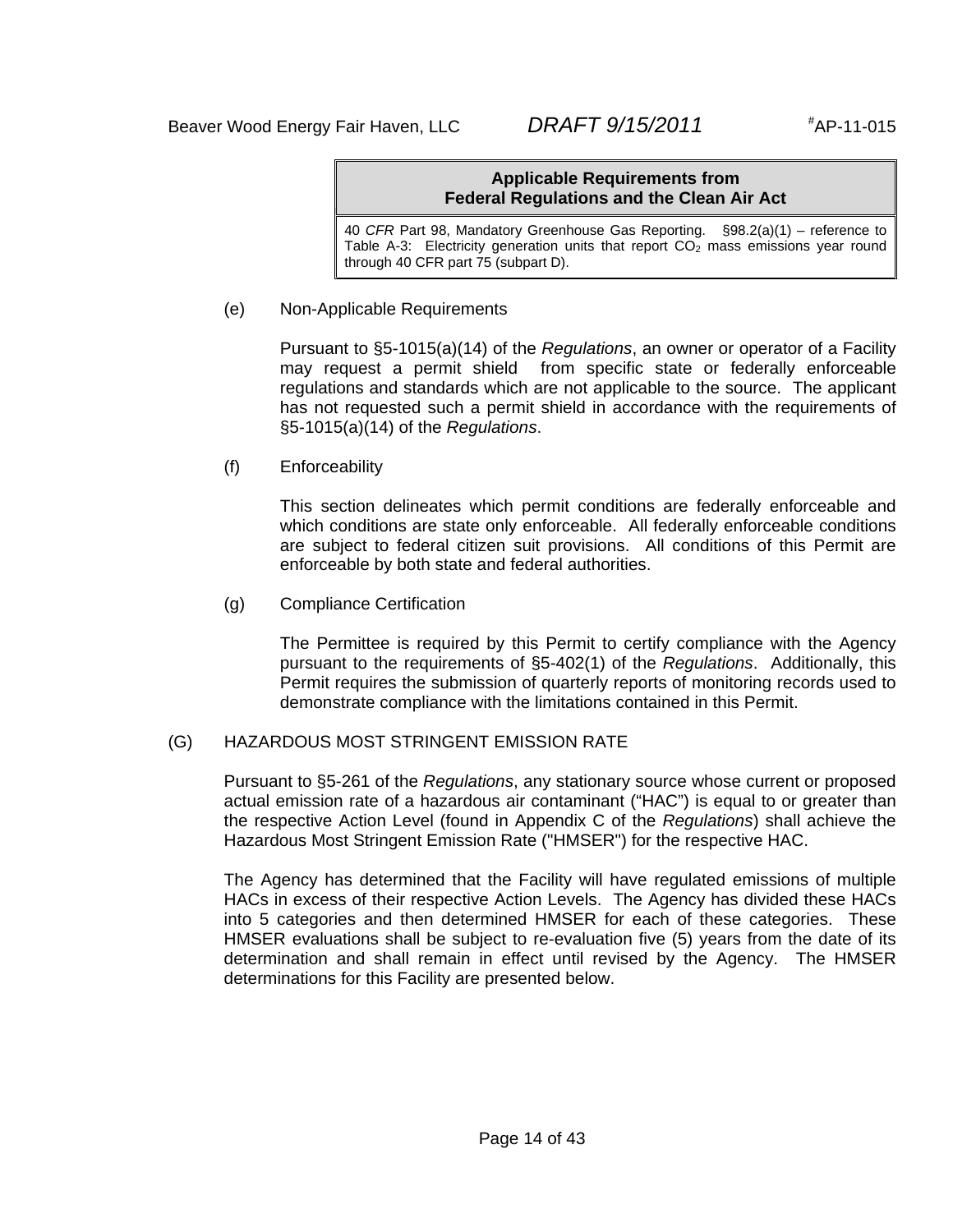AP-11-015

|                                         | <b>Hazardous Most Stringent Emission Rate Determinations</b>                                                                                                                                                                                                                                                                                                                                                               |                                                                                                                                                                                                                                                                                                                                                                                                                                                                                                                                                                                                                                                                                             |  |  |  |  |
|-----------------------------------------|----------------------------------------------------------------------------------------------------------------------------------------------------------------------------------------------------------------------------------------------------------------------------------------------------------------------------------------------------------------------------------------------------------------------------|---------------------------------------------------------------------------------------------------------------------------------------------------------------------------------------------------------------------------------------------------------------------------------------------------------------------------------------------------------------------------------------------------------------------------------------------------------------------------------------------------------------------------------------------------------------------------------------------------------------------------------------------------------------------------------------------|--|--|--|--|
| Date of<br>Determination<br>/Permit $#$ | Pollutant                                                                                                                                                                                                                                                                                                                                                                                                                  | Description/Emission limit                                                                                                                                                                                                                                                                                                                                                                                                                                                                                                                                                                                                                                                                  |  |  |  |  |
| month xx,<br>2011<br>#AP-11-015         | Non-mercury metallic HACs:<br>arsenic, barium, beryllium,<br>cadmium, chromium-hexavalent,<br>copper (dusts & mists), iron<br>oxides (dusts & fumes), lead<br>compounds, manganese, nickel<br>compounds, vanadium pentoxide<br>and zinc oxide.                                                                                                                                                                             | Main Boiler: HMSER for non-mercury metallic HACs<br>from the Main Boiler is the use of a fabric filter or ESP<br>and a filterable PM surrogate emission limit of 0.010<br>Ib/MMBtu (hourly average).<br>Wood pellet burner/dryer: HMSER for non-mercury<br>metallic HACs from the wood pellet burner/dryer is<br>the use of a fabric filter and a filterable PM surrogate<br>emission limit of 0.005 gr/dscf (hourly average).                                                                                                                                                                                                                                                              |  |  |  |  |
|                                         | Organic HACs: 1,2-<br>dichloroethane (ethylene<br>dichloride), 1,2-dichloropropane<br>(propylene dichloride),<br>acetaldehyde, acrolein, benzene,<br>benzo(a)pyrene,<br>bromodichloromethane.<br>chloroform, dichloromethane<br>(methylene chloride), 2,4-<br>dinitrotoluene, formaldehyde,<br>hexachlorobenzene,<br>naphthalene, tetrachloroethylene<br>(perchloroethylene),<br>trichloroethylene, and vinyl<br>chloride. | HMSER for organic HACs is good<br>Main Boiler:<br>combustion control and the use of an oxidative<br>catalyst in the MPCR, and a CO surrogate emission<br>limit of 0.075 lb/MMBtu (24 hour rolling average), and<br>a VOC surrogate emission limit of 0.005 lb/MMBtu<br>(hourly average).<br>Wood pellet burner/dryer: HMSER for organic HACs<br>is proper burner design and good combustion<br>practices as well as a VOC surrogate emission rate of<br>0.69 lb/ODT (hourly average). The Permittee must<br>also establish the upper limit for the inlet and outlet<br>temperature to the rotary dryer and then demonstrate<br>that the VOC emissions are below this VOC emission<br>limit. |  |  |  |  |
|                                         | sulfuric acid mist<br>Acid gases:<br>and chlorine                                                                                                                                                                                                                                                                                                                                                                          | HMSER for both the Main Boiler and the wood pellet<br>burner/dryer is the use of natural wood which has an<br>inherently low level of sulfur and chlorine.                                                                                                                                                                                                                                                                                                                                                                                                                                                                                                                                  |  |  |  |  |
|                                         | Ammonia                                                                                                                                                                                                                                                                                                                                                                                                                    | HSMER is an ammonia slip limit of 10 ppm NH3 @<br>$7\%$ O <sub>2</sub> for the wood fired boiler (24 hour rolling<br>average).                                                                                                                                                                                                                                                                                                                                                                                                                                                                                                                                                              |  |  |  |  |
|                                         | CDD/CDF:<br>chlorodibenzodioxins/<br>chlorordibenzofurans                                                                                                                                                                                                                                                                                                                                                                  | HMSER for CDD/CDFs to be good combustion<br>practices and properly operated air pollution control<br>equipment.                                                                                                                                                                                                                                                                                                                                                                                                                                                                                                                                                                             |  |  |  |  |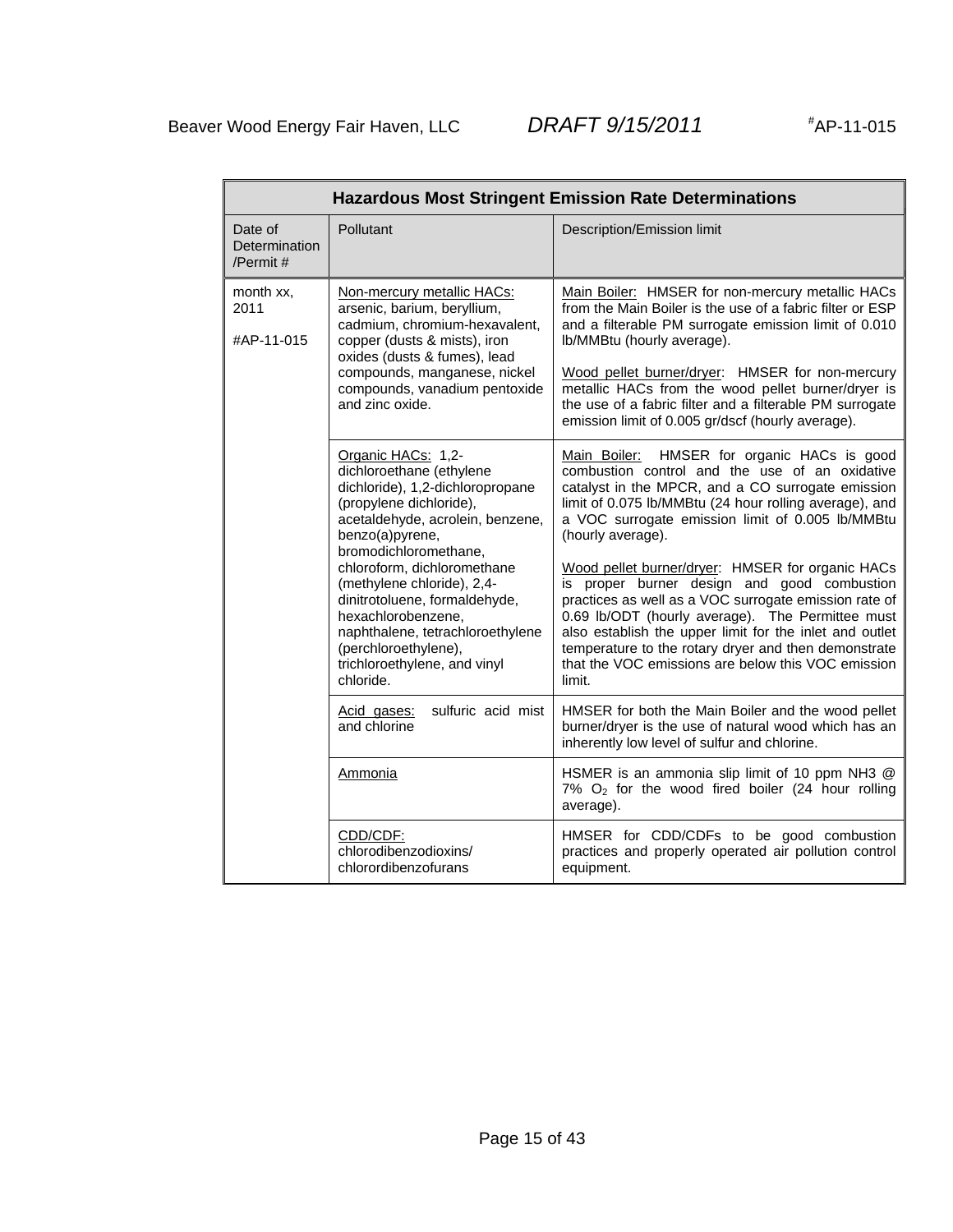#### (H) EQUIVALENCY DETERMINATIONS

Visible Emission Standards: There are two limits which regulate visible air contaminant emissions for the source. The state limit is contained in §5-211(2) of the *Regulations*. This limit prohibits visible emissions of greater than 20% opacity for more than a period or period(s) aggregating six (6) minutes in any hour and at no time may visible emissions exceed 60% opacity. There is an exception in §5-211(3) of the *Regulations* which allows visible emissions to exceed the 20% and 60% limits during periods of start-up and soot blowing for the wood-fired boiler. However, at no time may visible emissions during periods of startup and soot blowing exceed 80% opacity. The federal limit in 40 *CFR* Part 60, Subpart Db §60.42b(f) limits visible emissions to 20% opacity or less, except for one 6-minute period in any hour where emissions may not exceed 27% opacity. The federal opacity limits do not apply during periods of startup, shutdown, or malfunction. Compliance with the state and federal limit are measured differently. The federal standard is based upon the use of Reference Method 9 (40 *CFR* Part 60 Appendix A), while the state limit is assessed using Methods 203B and 203C (40 *CFR* Part 51, Appendix M).

The Agency considers the state limit to be equivalent to the applicable federal limit. Therefore, the Permittee will be required to comply with the state opacity limit. This determination is based upon the following: (1) all periods of source operation are covered by the state opacity limits, and (2) the six-minute averaging technique in federal Reference Method 9 may result in under-enforcement of an opacity regulation.

Particulate Matter Emission Standards: There are five applicable PM emission limits that apply to the Main Boiler:

- 1. Filterable PM limit of 0.030 lbs/MMBTU required by 40 *CFR* Part 60, Subpart Db, §60.43b(h)(1)
- 2. Filterable PM limit of 0.03 lb/MMBtu required by 40 *CFR* Part 63, Subpart JJJJJJ §63.11201
- 3. Total PM limit of 0.10 gr/dscf corrected to 12% CO2 contained in §5-231(3)(b)(iii) of the *Regulations.* (roughly equivalent to 0.2 lb/MMBtu)
- 4. Total PM limit based on the MSER of 0.019 lb/MMBtu.
- 5. Filterable PM limit based on the MSER of 0.010 lb/MMBtu.

The MSER limits are the most stringent. The Permittee will be required to comply with the total PM and filterable PM MSER emission limits.

Compliance with the MSER emission limit shall be determined consistent with the procedures identified within 40 *CFR* Part 60 Subpart Db for determining compliance with the federal emission standard (filterable PM as determined by Reference Method 5, total PM as determined by Reference Methods 5 & 202). §5-231(3)(b)(iii) of the *Regulations*, and 40 *CFR* Part 60 §60.43b(h)(1) are subsumed by MSER as set forth in this subsection.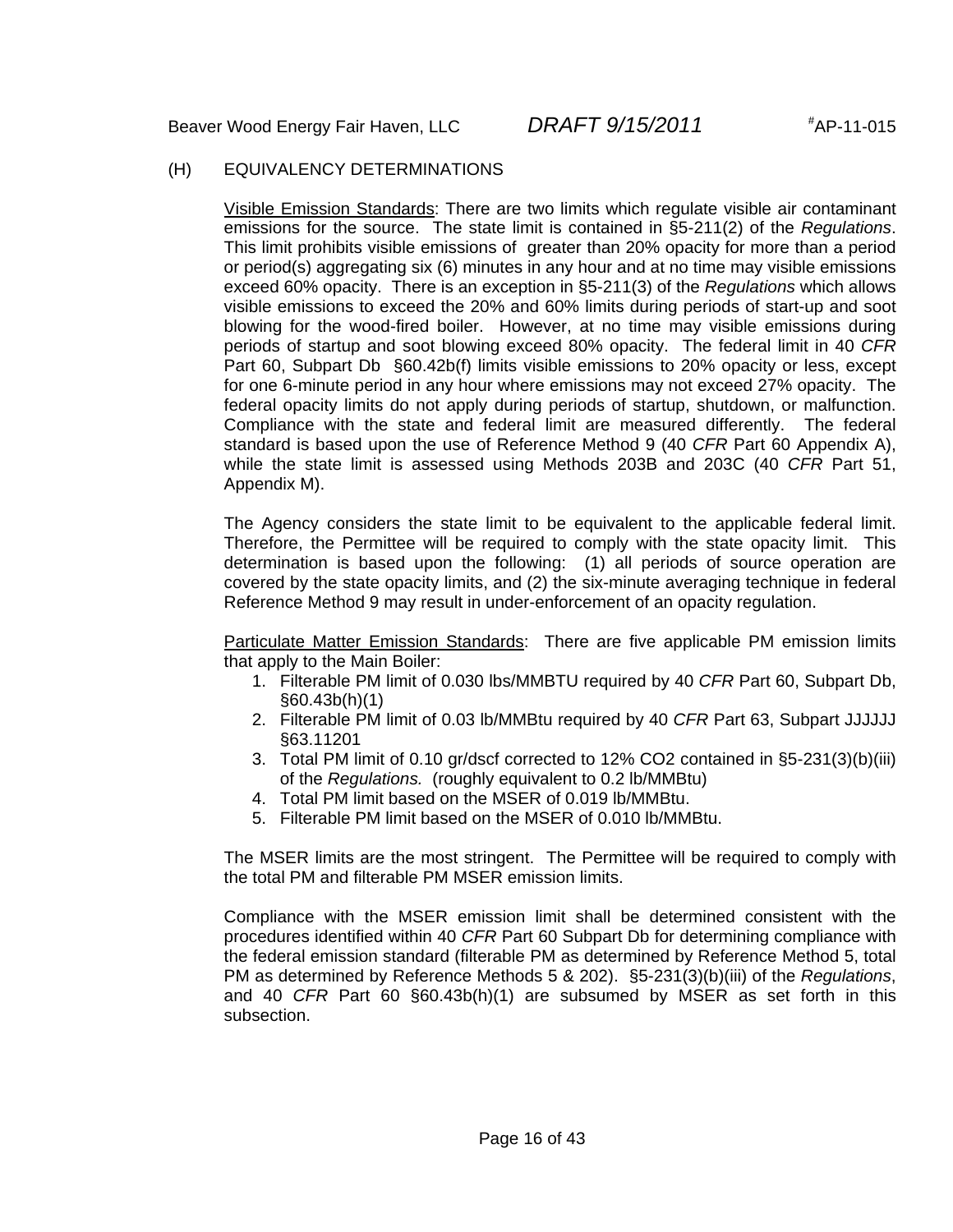| <b>Applicable Particulate Matter Emission Standards, Main Boiler</b> |                                         |                              |  |  |
|----------------------------------------------------------------------|-----------------------------------------|------------------------------|--|--|
| Most<br>Stringent                                                    | <b>Regulatory Authority</b>             | Standard or Limit            |  |  |
|                                                                      | 40 CFR Part 60 Subpart Db §60.43b(h)(1) | 0.030 lb/MMBtu Filterable PM |  |  |
|                                                                      | 40 CFR Part 63 Subpart JJJJJJJ          | 0.03 lb/MMBtu Filterable PM  |  |  |
|                                                                      | $\S5-231(3)(b)(iii)$ of the Regulations | 0.10 gr/dscf Total PM        |  |  |
| X                                                                    | MSER: AP-11-015, Month xx, 2011         | 0.010 lb/MMBtu Filterable PM |  |  |
| X                                                                    | MSER: AP-11-015, Month xx, 2011         | 0.019 lb/MMBtu Total PM      |  |  |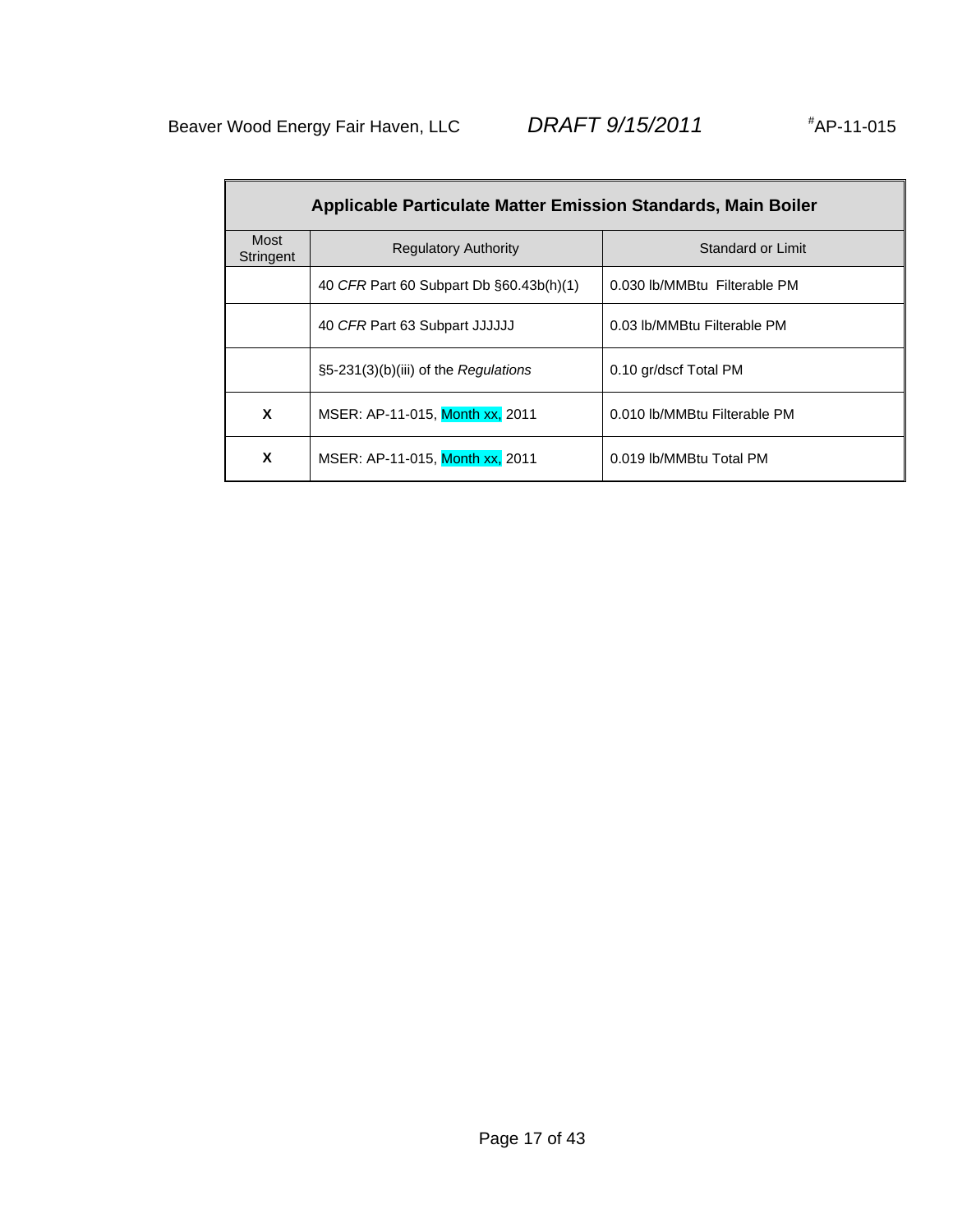$*AP-11-015$ 

Based on the Agency's review of the Facility's application and the above Findings of Fact, the Agency concludes that the Facility, subject to the following Permit conditions, complies with all applicable state and federal air pollution control laws. Therefore, pursuant to 10 *VSA* §§556, as amended, the Agency hereby issues a Permit approving the Facility, as described in the above Findings of Fact, subject to the following:

# **PERMIT CONDITIONS**

### **- Construction and Equipment Specifications -**

- (1) The Permittee shall construct and operate the Facility in accordance with the plans and specifications submitted to the Agency and in accordance with the conditions set forth herein, including the equipment specifications as listed in Findings of Fact (A) or their equivalent as approved by the Agency. [10 *V.S.A.* §556(c)] [§5-501(1) of the *Regulations*]
- (2) The Main Boiler's two fuel oil auxiliary burners shall not exceed sixty (60) million British Thermal Units per hour ("MMBTU/hr") of heat input, each. [10 *V.S.A*. §556(c)][Application for AP-11-015]
- (3) The heat input rating of the temporary fuel oil boiler shall not exceed ten (10) million British Thermal Units per hour ("MMBTU/hr"). [10 *V.S.A*. §556(c)][Application for AP-11-015]
- (4) Air Pollution Control Equipment Main Boiler
	- (a) The Main Boiler shall be equipped with a particulate matter control system consisting of multi-clones in series with an ESP, or an equivalent air pollution control device such as a fabric filter as approved in writing by the Agency, capable of complying with the PM emission limits established in this permit. The multi-clones and ESP (or equivalent) shall be maintained in good working order and properly operated whenever the Main Boiler is combusting fuel, except as provided below. During periods of startup, shutdown, and malfunction, the Permittee shall, to the extent practicable, maintain and operate the multi-clones and ESP in a manner consistent with good air pollution control practice for minimizing emissions.
	- (b) The Main Boiler shall be equipped with a selective catalytic reduction (SCR) system for controlling nitrogen oxides. All elements of the SCR system shall be maintained in good working order and shall be operating whenever the Main Boiler is running, except during the startup of the Main Boiler. The startup period for the Main Boiler ends when the SCR catalyst has reached full operating temperature.
	- (c) The Main Boiler shall be equipped with an oxidation catalyst system for controlling the emission of CO, VOCs, and organic HACs. All elements of the oxidation catalyst system shall be maintained in good working order and shall be operating whenever the Main Boiler is running, except during the startup of the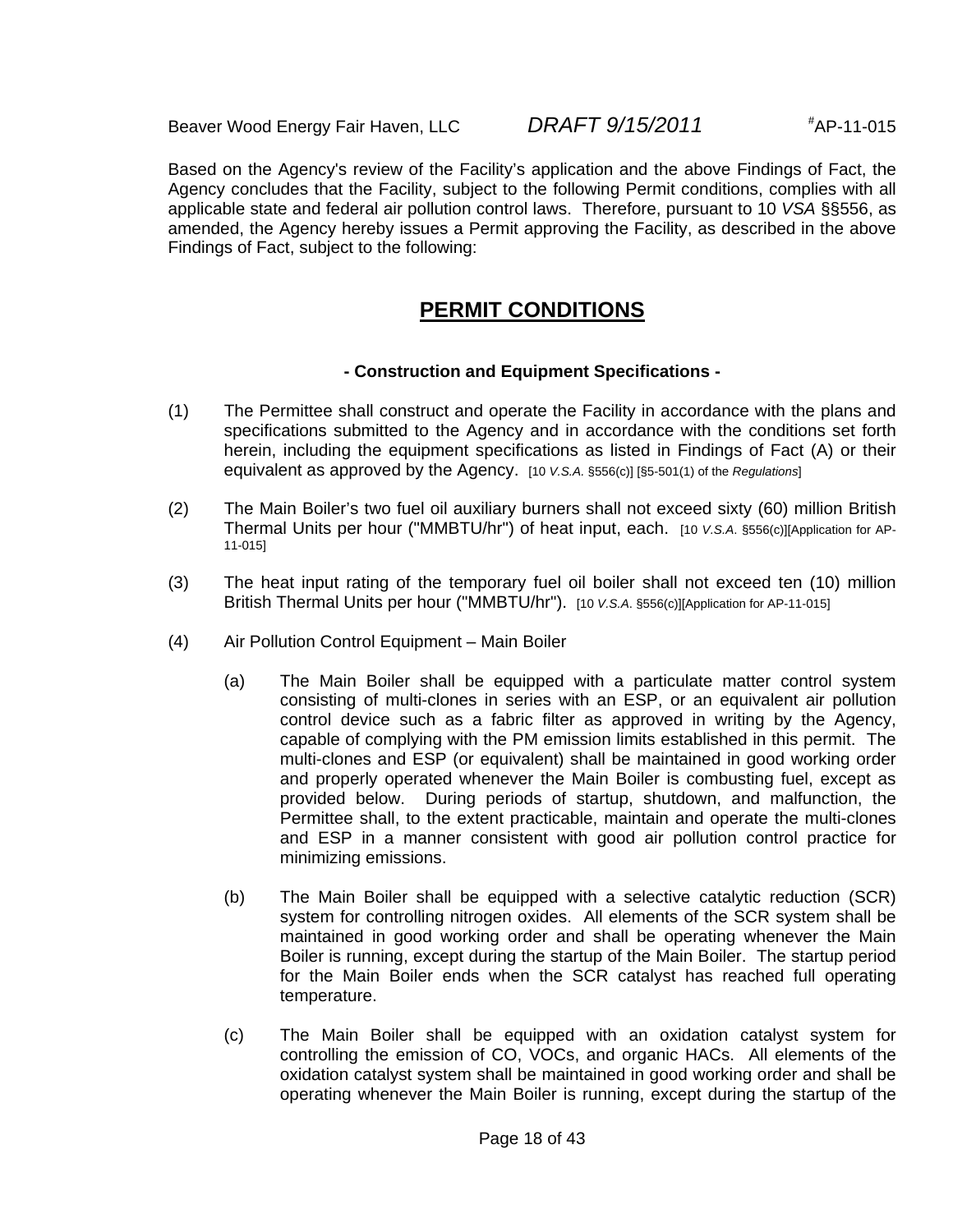Main Boiler. The startup period for the oxidation catalyst system ends when the Main Boiler has reached full operating temperature.

[10 *V.S.A*. §556(c)][Application for AP-11-015] [40 *CFR* §60.11d]

- (5) Air Pollution Control Equipment Wood Pellet burner / rotary dryer
	- (a) The burner shall be equipped with a Coen low  $NO<sub>x</sub>$  burner using staged combustion air.
	- (b) The PM in the exhaust gases from the rotary dryer shall be controlled with a cyclone followed by a fabric filter. The burner and fabric filter shall be maintained in good working order and properly operated whenever the burner and/or rotary dryer are operating, except as provided below. During periods of startup, shutdown, and malfunction, the Permittee shall, to the extent practicable, maintain and operate the burner and fabric filter in a manner consistent with good air pollution control practice for minimizing emissions.

[10 *V.S.A*. §556(c)][Application for AP-11-015]

- (6) The Permittee shall install a continuous temperature monitoring system (CTMS) to measure and permanently record the temperature at the inlet of the rotary dryer. The Permittee shall operate and maintain such system in good working order and as specified below:
	- (a) The CTMS must be installed, operated, calibrated, and maintained following written procedures in a manner consistent with the manufacturer's written specifications.
	- (b) The CTMS must be operated continuously recording temperature data at least every 10 seconds during all periods of rotary dryer operation except for periods of CTMS inspection, calibration, preventive maintenance, performance verification or uncontrolled malfunction. Nevertheless the CTMS must record temperature data for at least 95% of rotary dryer operating time during any calendar quarter.
	- (c) The CTMS must have a minimum manufacturer's stated accuracy of  $\pm 5\%$  (of reading).
	- (d) The CTMS must be equipped with a device to permanently record the system output electronically, generate 1-hour averages and automatically flag averages that exceed the limit established in Condition (16). Recorded 1-hour averages must contain continuous temperature measurements (minimum of every 10 seconds) for at least 75% of any operating hour.
	- (e) The CTMS must be equipped with an audible and visual alarm system that will activate automatically when the rotary dryer inlet temperature exceeds the limit established in Condition (16).
	- (f) In conjunction with the periodic VOC emission testing as required in condition (36), the CTMS must be inspected and its performance verified.
	- (g) A dedicated permanent log book or electronic logging system will be maintained for the CTMS which will be used to document all system related activities, including at a minimum, sensor inspection and preventive maintenance,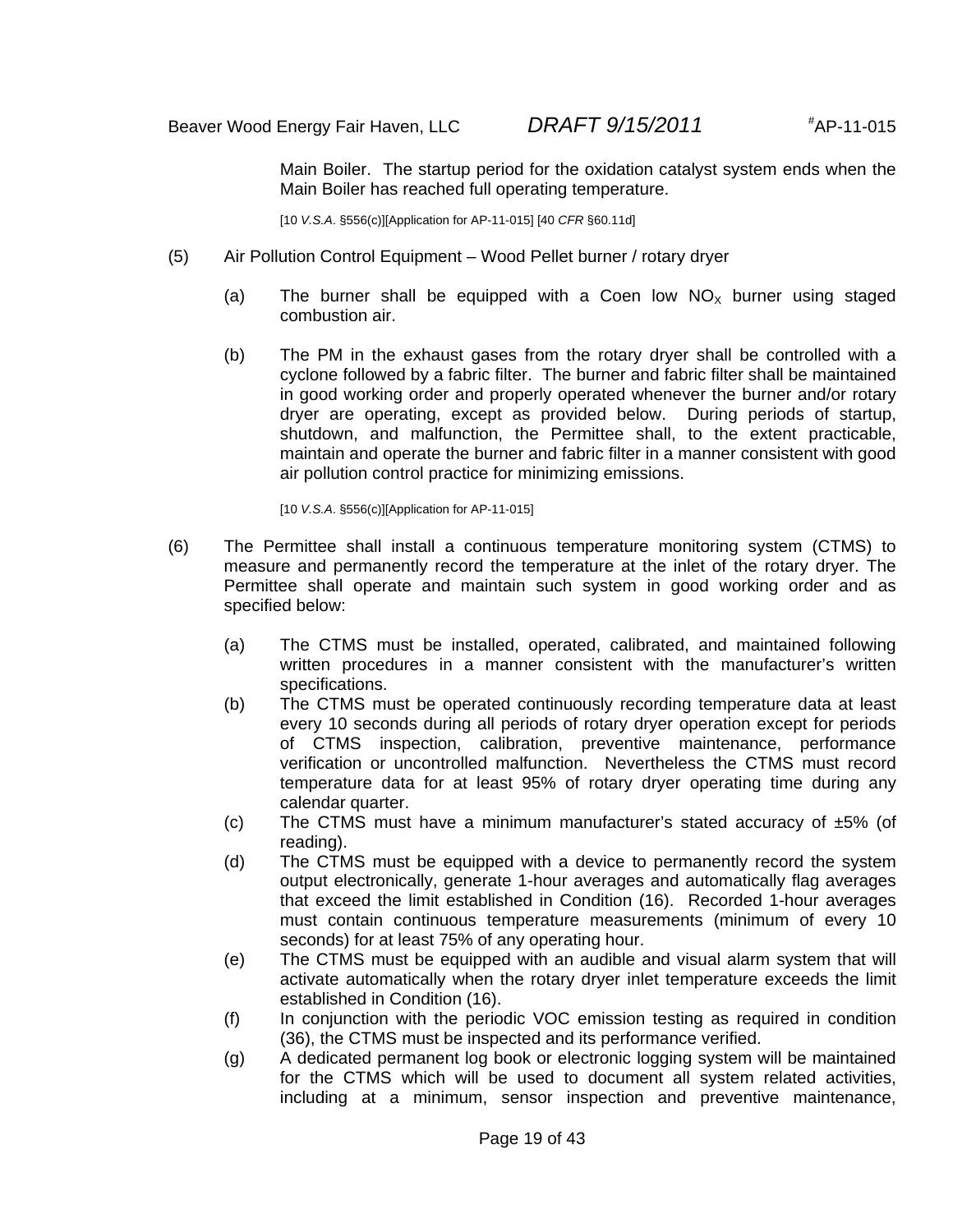corrective action and periodic performance verification.

[10 *V.S.A*. §556(c)] [§5-405(1) of the *Regulations*]

- (7) The Permittee shall control PM emissions from the wood pellet manufacturing equipment located after the rotary dryer by installing and operating one or more fabric filter(s). The processes to be controlled include the pellet mills, pellet cooler, hammer mill, and pellet packaging system. Collected particulate matter from a fabric filter if pneumatically conveyed shall utilize a closed loop system where the conveying air is returned to the blower such that there is no indoor or outdoor exhaust. All elements of these air pollution control system(s) shall be maintained in good working order at all times and shall be operated in accordance with the manufacturer's operation and maintenance recommendations. Each air pollution control system shall be in operation whenever the respective emission source is in operation. [10 V.S.A. §556(c)] [Application for #AP-11-015]
- (8) The Permittee shall control emissions from the fly ash silo by installing and operating a fabric filter on the silo vent. All elements of this air pollution control system shall be maintained in good working order at all times and shall be operated in accordance with the manufacturer's operation and maintenance recommendations. The air pollution control system shall be in operation whenever the respective emission source is in operation. [10 *V.S.A.* §556(c)] [Application for # AP-11-015]
- (9) Each fabric filter collector, with an exhaust flow greater than 1000 acfm, shall be equipped with a pressure drop measurement device which continuously measures, displays and permanently records the pressure drop across the fabric filter collector. The Permittee shall use the pressure drop measurement device to maintain the pressure drop across each fabric filter within acceptable ranges as specified by the manufacturer. [10 *V.S.A.* §556(c)]
- (10) The Permittee shall install a bag leak detection system on each of the following fabric filter emission control systems: (1) the fabric filter(s) serving the main power boiler, (2) the fabric filter(s) serving the pellet plant rotary dryer, and (3) each fabric filter vented to the outdoor air that serves a process or processes that collectively have potential uncontrolled PM emissions of 50 tons per year or more. The Permittee shall operate and maintain such systems in good working order and as specified below:
	- (a) Each bag leak detection system must be designed, installed, operated, calibrated, and maintained following written procedures in a manner consistent with the manufacturer's written specifications and recommendations and in accordance with the U.S. EPA's "Fabric Filter Bag Leak Detection Guidance:" EPA–454/R–98–015.
	- (b) The bag leak detection system must be operated continuously recording particulate matter levels whenever each applicable fabric filter is in operation.
	- (c) The bag leak detection system must be certified by the manufacturer to be capable of detecting particulate matter emissions at concentrations of 1 milligram per actual cubic meter or less.
	- (d) The bag leak detection system sensor must provide a continuous analog output of relative or absolute particulate matter levels.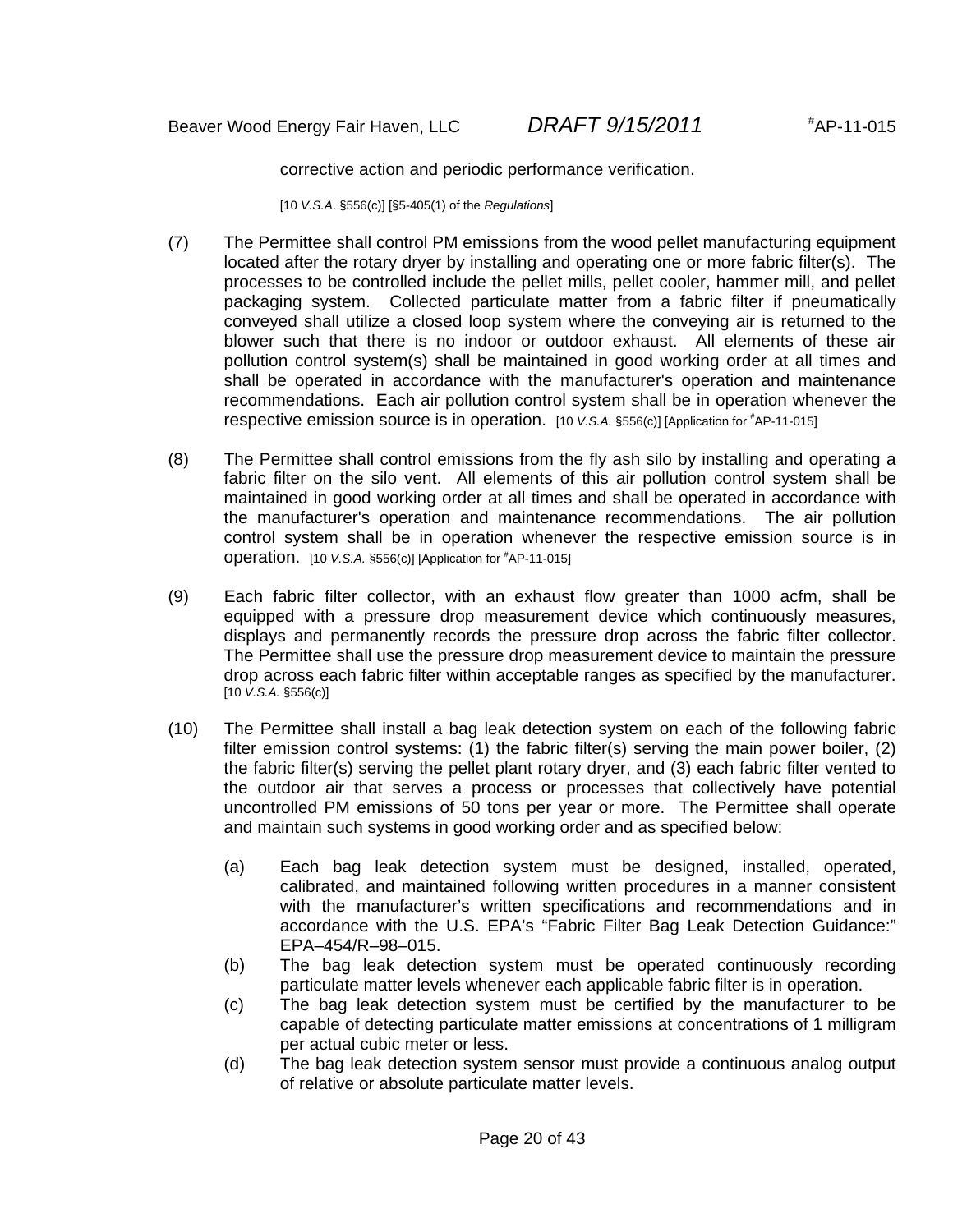- (e) The bag leak detection system must be equipped with a device to permanently record the output signal from the sensor electronically.
- (f) The bag leak detection system must be equipped with an audible and visual alarm system that will activate automatically when an increase in relative particulate matter emissions over a preset normal operating background level is detected. The alarm must be located where it is easily heard and seen by plant operating personnel.
- (g) For positive pressure fabric filter systems that do not duct all compartments of cells to a common stack, a bag leak detection system must be installed in each fabric filter compartment or cell.
- (h) Where multiple bag leak detectors are required, the system's instrumentation and alarm may be shared among detectors.
- (i) A dedicated permanent log book will be maintained for each bag leak detection system which will be used to document all system related activities, including at a minimum, sensor inspection and preventive maintenance, monthly drift and response checks and annual setup.

[10 *V.S.A.* §556(c)]

(11) Stack heights: The exhaust gases from each emission source specified below shall be discharged at elevations measured above grade, greater than or equal to their respective elevations specified below. No stack shall be equipped with any device that would obstruct the vertical discharge of the exhaust gases. [10 *V.S.A.* §556(c)] [§5-406 of the *Regulations*]

| <b>Stack Outlet Elevations and Designations</b>                                                                                                  |     |    |     |  |  |
|--------------------------------------------------------------------------------------------------------------------------------------------------|-----|----|-----|--|--|
| <b>Stack Outlet</b><br><b>Stack</b><br>Heat Input,<br>Designation<br>Unit Identification<br>Elevation,<br>MMBtu/hr<br>Number<br>feet above grade |     |    |     |  |  |
| <b>Biomass Boiler</b>                                                                                                                            | 482 | S1 | 180 |  |  |
| Wood burner & dryer exhaust                                                                                                                      | 30  | S2 | 100 |  |  |

#### **- Operational Limitations -**

- (12) The Permittee shall submit a complete Title V Permit application within 12 months of the initial startup of either the Main Boiler, or the wood pellet manufacturing operation. [Subchapter X of the *Regulations*] [40 *CFR* Part 70]
- (13) Wood Fuel: When wood fuel is used, only natural wood as defined in the *Regulations* may be used as fuel in the wood fuel burning equipment. In addition, the wood fuel burning equipment shall only be used when there is a need for space or process heat and shall not be used as an *incinerator* where the primary purpose is the reduction in volume and/or weight of an unwanted material. [10 *V.S.A.* §556(c)] [§§5-101 and 5-231(2) of the *Regulations*] [Application for # AP-11-015]
- (14) Fuel Oil: When fuel oil is used, only No. 2 fuel oil or lighter grade fuel oils with a maximum sulfur content not to exceed 15 ppm by weight may be used as fuel in the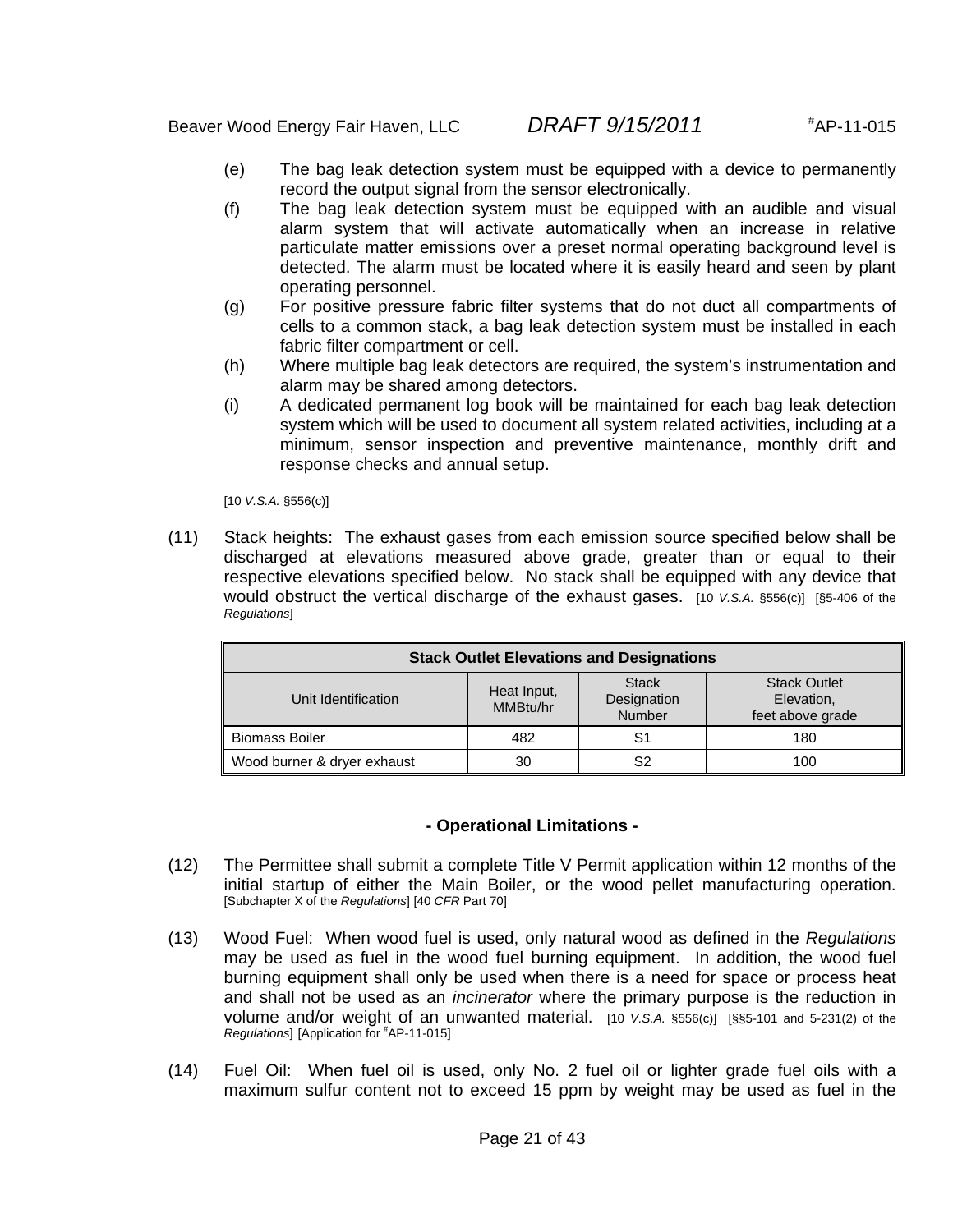Main Boiler, the temporary boiler, or any of the diesel engines unless the Permittee obtains prior written approval from the Agency to use another type of fuel. [10 *V.S.A.* §556(c)] [§§5-501 and 5-221(1)(a) of the *Regulations*] [Application for # AP-11-015]

- (15) The production of dried wood material from the rotary dryer shall not exceed 115,000 oven-dry tons per rolling 12 month period. [10 V.S.A. §556(c)] [Application for #AP-11-015]
- (16) Rotary Dryer: To limit the emission of VOCs from the drying of wood in the rotary dryer, the Permittee shall establish the maximum rotary dryer inlet temperature and demonstrate that the dryer meets the VOC emission limit at this temperature. Thereafter, the Permittee shall control the operation of the burner and rotary dryer such that the hot air, before coming in contact with the wood material to be dried at the dryer inlet, does not exceed this established maximum inlet temperature. When established, compliance with this temperature limit shall be based on an hourly average.

[10 *V.S.A.* §556(c)] [§§5-261 and 5-502 of the *Regulations*]

- (17) Open Burning: Open burning is prohibited except as provided for in §5-202 of the *Regulations.* Prior to conducting open burning of any material, other than leaves, brush, or tree cuttings from normal grounds maintenance, the Permittee shall contact the Air Pollution Control Officer and obtain approval for such burning, if required. [§5-202 of the *Regulations*]
- (18) In accordance with 40 *CFR* Part 63 Subpart JJJJJJ (National Emission Standards for Hazardous Air Pollutants: Industrial, Commercial and Institutional Boilers at area sources), the Permittee shall comply with the following applicable requirements for oil and wood fired boilers as well as all other applicable requirements of this regulation. This condition applies to the Main Boiler and the temporary boiler.
	- (a) Work Practice Standards, Emission Reduction Measures, and Management Practices:
		- (i) Biennial tune-ups of the Main Boiler and temporary boiler as required by 40 *CFR* §63.11223. For boilers installed on or after June 4, 2010 the first tune-up is required within 180 days after installation. Subsequent tuneups must be completed no later than 25 months after the prior tune-up.
		- (ii) [§63.11201 Table 2, item 1] Minimize the Main Boiler's startup and shutdown periods following the manufacturer's recommended procedures.
	- (b) Emission Limits:
		- (i) [§63.11201 Table 1] For the Main Boiler: particulate matter emission limit of 0.03 lb/MMBtu of heat input must be achieved at all times, except during periods of startup and shutdown.
	- (c) Operating Limits:
		- (i) [§63.11201 Table 3, items 1 and/or 2] The opacity from the Main Boiler stack must be less than or equal to 10 percent opacity (daily block average).
		- (ii) [§63.11201 Table 3, Item 7] The operating load of the Main Boiler shall not exceed 110 percent of the average operating load recorded during the most recent particulate matter performance stack test.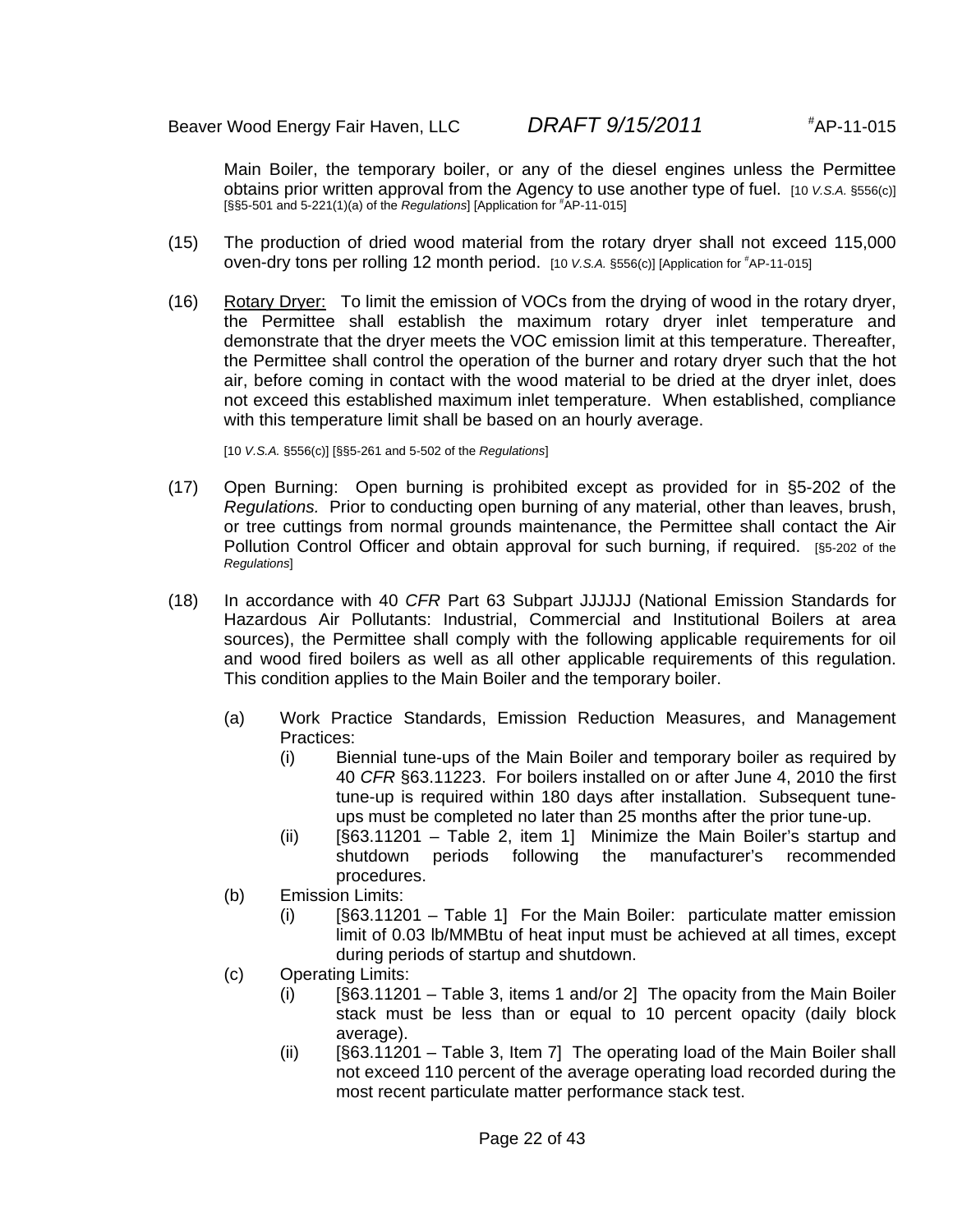- (d) Demonstrating Continuous Compliance Main Boiler:
	- $(i)$  [§63.11222 Table 7, item 1] The Permittee must demonstrate continuous compliance with opacity by:
		- a. Collecting the opacity monitoring system data according to §63.11224(e) and §63.11221; and
		- b. Reducing the opacity monitoring data to 6-minute averages; and
		- c. Maintaining opacity to less than or equal to 10 percent (daily block average).
- (e) Notification, reporting and recordkeeping requirements as specified in §63.11225. This includes:
	- (i)  $\S63.11225(a)(2)$ : Initial Notification temporary boiler and Main Boiler:
		- a. For boilers installed on or after June 4, 2010 the initial notification must be sent to the EPA no later than 120 days after installation.
	- (ii) §63.11225(a)(4): Notification of Compliance Status:
		- a. Notification of the initial tune-up of the boiler must be submitted no later than 60 days after completing the tune-up.
	- (iii) §63.11225(b): By March 1 of each year, prepare and, upon request, submit an annual compliance certification report. For boilers only subject to a requirement to conduct biennial tune-up and not subject to emission limits or operating limits, the Permittee may prepare only a biennial compliance report.

[40 *CFR* Part 63 Subpart JJJJJJ] [40 *CFR* Part 63]

- (19) Diesel Engines: For stationary diesel engines that are subject to 40 *CFR* Part 60 Subpart IIII, the Permittee must:
	- (a) Comply with the emission standards in §60.4204 and/or §60.4205 as applicable.
	- (b) As required in §60.4206, operate and maintain the engines according to the manufacturer's written instructions or procedures developed by the owner or operator that are approved by the engine manufacturer.
	- (c) As required in §60.4207, only Ultra Low Sulfur Diesel fuel with a maximum sulfur content not to exceed 0.0015% by weight (15 ppm) may be used in the affected diesel engines.

[10 *V.S.A.* §556(c)] [§5-501 of the *Regulations*][40 *CFR* Part 60 Subpart IIII]

- (20) Diesel Engine: The stationary emergency diesel engine(s) shall be equipped with a nonresettable hour meter. [10 *V.S.A.* §556(c)] [40 *CFR* Part 60 Subpart IIII §60.4209(a)]
- (21) Engines: The Permittee shall not install or operate a stationary reciprocating internal combustion engine, as defined in the *Regulations*, unless the engine complies with §5- 271 of the *Regulations* as may be applicable as well as any federal regulations including NSPS Subpart IIII and NESHAP ZZZZ, as may be applicable. All engines greater than 450 bhp, including emergency engines, installed on or after July 1, 2007 must comply with the applicable emission standards (Tier 2) of §5-271 immediately upon installation. Installation of any size engine, even those below 450 bhp, may still require approval from the Agency in the form of an amended permit prior to installation. Stationary reciprocating internal combustion engines include those used to power electric generator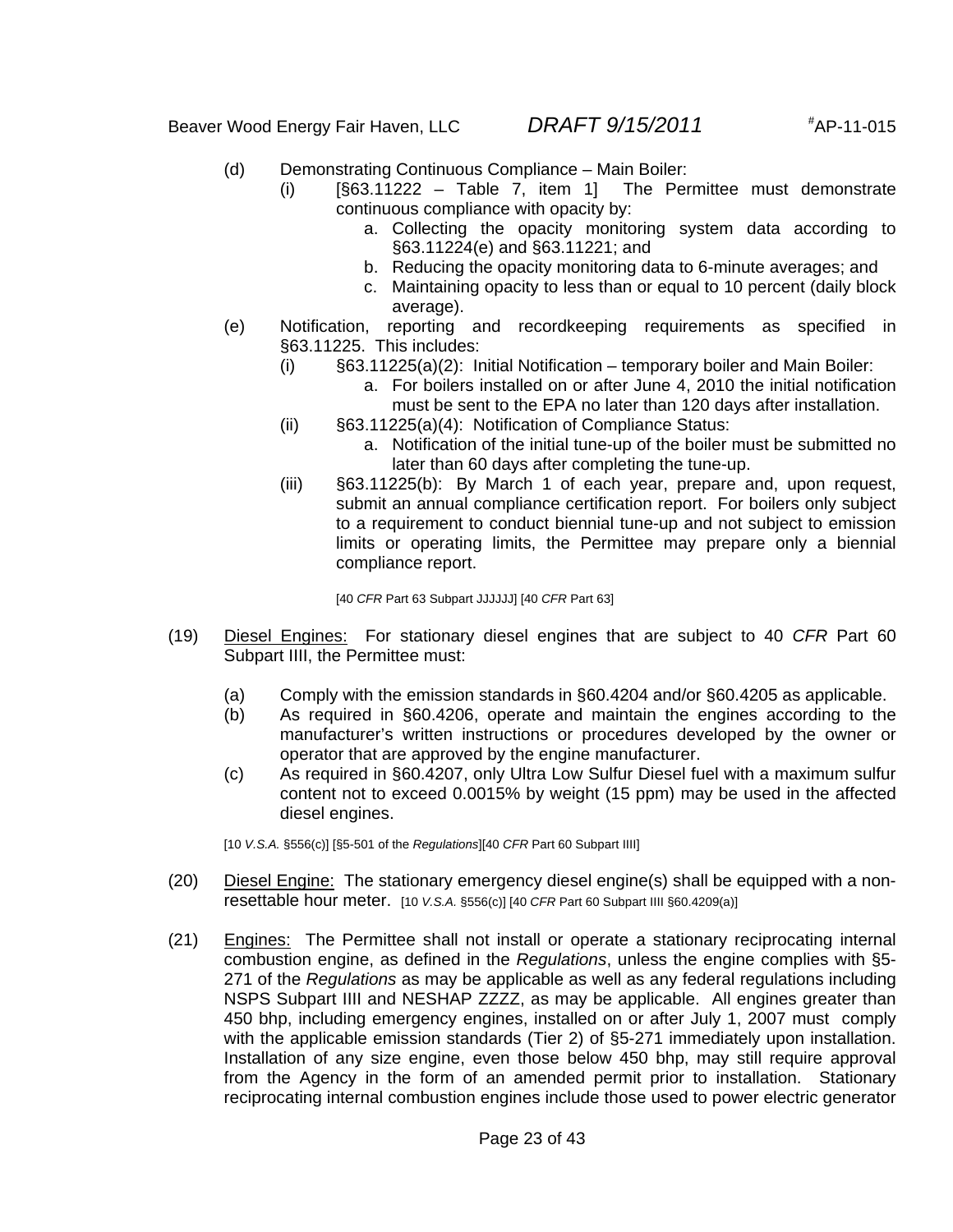sets or to provide shaft power for other equipment such as compressors but does not include engines used to power motor vehicles. [§§5-271 and 5-501 of the *Regulations*] [40 CFR Part 60 Subpart IIII and Part 63 Subpart ZZZZ]

- (22) Emergency Engines: To comply with the requirement of the State of Vermont, the emergency engines may only be used as follows:
	- (a) During emergency power failures. Emergency power failures are defined as those times when the normal power source is temporarily unavailable due to circumstances beyond the reasonable control of the Permittee.
	- (b) When requested by the Independent Systems Operator for New England (ISO New England) for an OP 4 event or OP 7 event, and;
	- (c) For periods of routine testing and maintenance:
		- (i) Routine testing and maintenance of each engine is limited to 65 hours per year.
		- (ii) Unless required for system testing, the engines shall not be operated simultaneously.
		- (iii) The testing and maintenance of the engines shall not be conducted on days that have a forecast air quality index of 101 or higher: "Unhealthy for Sensitive Groups."

In the event the Permittee must take action to restore the normal power source, the Permittee must take such action in a reasonable period of time. Emergency engines shall not be operated as part of any other ISO or utility peaking or load shedding activities.

Note that under 40 *CFR* Part 60 Subpart IIII diesel engines that operate during an OP4 or OP7 event may be considered as a non-emergency engine and be subject to additional requirements.

[10 *V.S.A.* §556(c)] [§§5-401(6)(c) and 5-501 of the *Regulations*]

#### **- Emission Limitations -**

- (23) Nitrogen Oxides [Facility Wide]: The Permittee shall limit emissions of nitrogen oxides from the entire Facility, including the Main Boiler, the burner for the rotary dryer, and the stationary diesel engines, to less than one-hundred (100) tons per year based on any rolling twelve (12) consecutive calendar month period. [Application for #AP-11-015] [10 V.S.A. §556(c)] [§5-502 of the *Regulations*]
- (24) Main Boiler emission limits
	- (a) The emission limits for the main boiler are shown in the following table: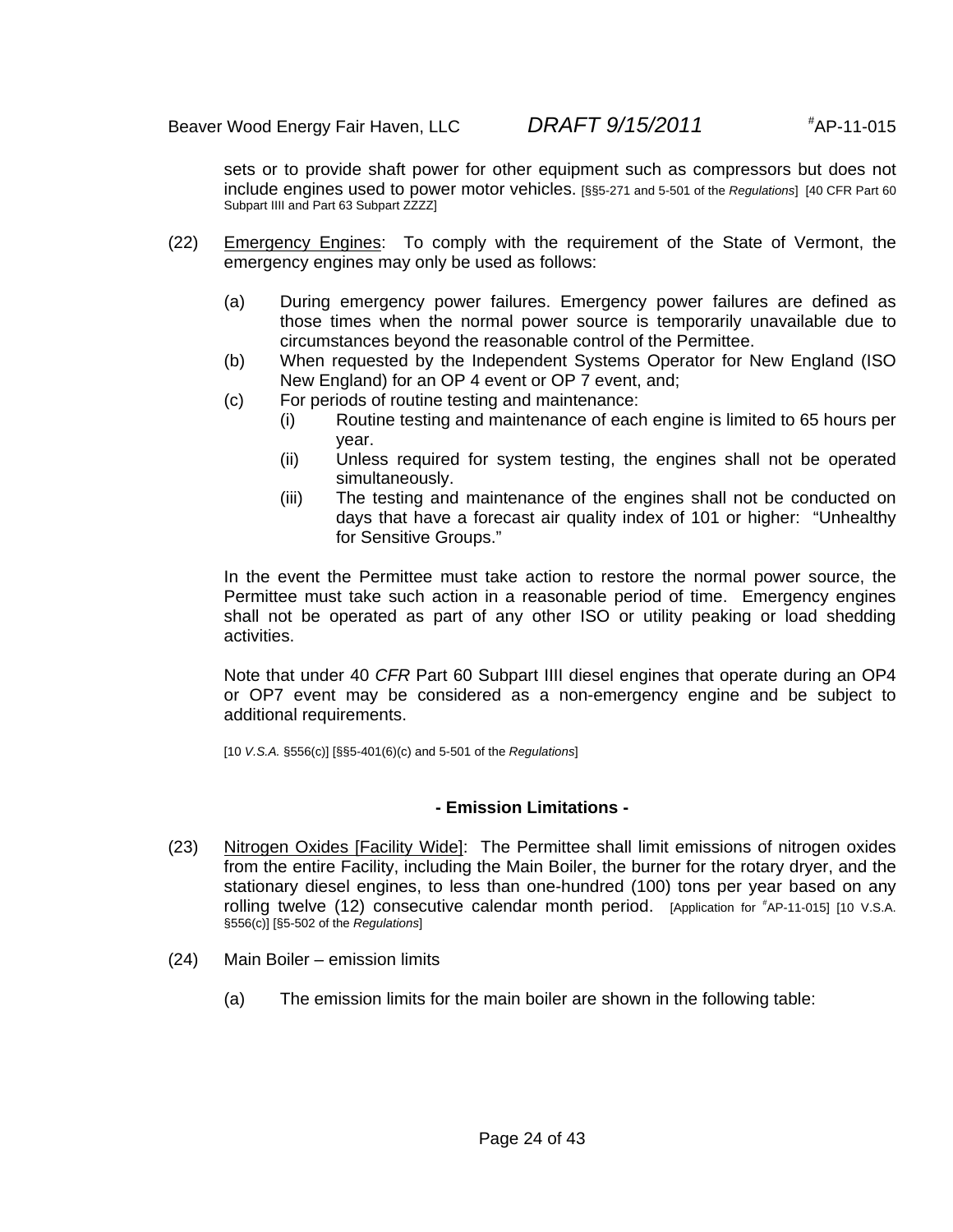| <b>Main Boiler Emission Limitations</b> |                                                       |                                |                                                                 |                                                                                                                                             |  |
|-----------------------------------------|-------------------------------------------------------|--------------------------------|-----------------------------------------------------------------|---------------------------------------------------------------------------------------------------------------------------------------------|--|
| Pollutant                               | <b>Emission Limitations</b>                           |                                |                                                                 | Compliance Test Method <sup>1</sup>                                                                                                         |  |
|                                         | <b>Emission Limit</b>                                 |                                | Averaging period                                                |                                                                                                                                             |  |
|                                         | 0.060 lb/MMBtu <sup>2</sup>                           | 28.9 lb/hr                     | Hourly average                                                  | Reference Method 7E and                                                                                                                     |  |
| NO <sub>X</sub>                         | 0.030 lb/MMBtu                                        | 60.8 ton/yr                    | 12 month rolling<br>average                                     | $PS-2 NOX$ CEMS                                                                                                                             |  |
|                                         | 0.33 lb/MMBtu                                         | <b>Boiler</b><br>startup limit | 8-hr rolling<br>average                                         | PS-2 NO <sub>x</sub> CEMS                                                                                                                   |  |
| CO                                      | 0.075 lb/MMBtu                                        | 36.2 lb/hr                     | 24-hr rolling<br>average                                        | Reference Method 10<br>and PA-4A CO CEMS                                                                                                    |  |
| <b>Total PM</b>                         | 0.019 lb/MMBtu                                        | 9.2 lb/hr                      | Hourly average                                                  | Reference Method 5 and 202                                                                                                                  |  |
| Filterable PM                           | 0.010 lb/MMBtu                                        | $4.8$ lb/hr                    | Hourly average                                                  | Reference Method 5                                                                                                                          |  |
| SO <sub>2</sub>                         | 0.02 lb/MMBtu                                         | $9.6$ lb/hr                    | For Method 6C:<br>hourly average.<br>For CEM: annual<br>average | Reference Method 6C and, if<br>required by the Acid Rain<br>Program, an SO <sub>2</sub> CEMS<br>compliant with 40 CFR Pat 75,<br>Appendix A |  |
| <b>VOC</b>                              | 0.005 lb/MMBtu                                        | $2.4$ lb/hr                    | Hourly average                                                  | Reference Method 18 or 25                                                                                                                   |  |
| NH <sub>3</sub>                         | 10 ppm<br>@ 7% O <sub>2</sub>                         | -                              | 24-hr rolling<br>average                                        | CTM-027 and NH3 CEMS<br>compliant with Appendix F and<br>Vermont CEM Requirements                                                           |  |
| <b>GHG</b>                              | 2993 lb $CO2el$<br>MW-hr (gross)<br>electrical output |                                | 30-day rolling<br>average                                       | Reference Method 3A and<br>PS-3 O <sub>2</sub> or CO <sub>2</sub> CEMS                                                                      |  |

<sup>1</sup> All test methods and performance specifications are from 40 *CFR* part 60 unless otherwise specified. Any emission testing conducted to demonstrate compliance with the above emission limits shall be performed in accordance with methods shown in this condition, or an alternative method which has been published in 40 *CFR*, provided the federally approved alternative method has been accepted in writing by the Agency before

testing.<br><sup>2</sup> This limit applies at all times except during the startup of the Main Boiler when the SCR has not reached full operating temperature.

(b) Continuing compliance with the CO lb/MMBtu, CO lb/hr, NOx lb/MMBtu, NOx lb/hr and  $NH_3$  ppm (corrected to 7%  $O_2$ ) emission standards specified in this Permit shall be determined by means of a CEMS as required by Condition (41).

[10 V.S.A. §556(c)] [§5-502 of the *Regulations*] [Application for # AP-11-015]

(25) Wood Pellet Burner/Rotary Dryer – the emission limits for the pellet manufacturing burner and rotary dryer are shown in the following table: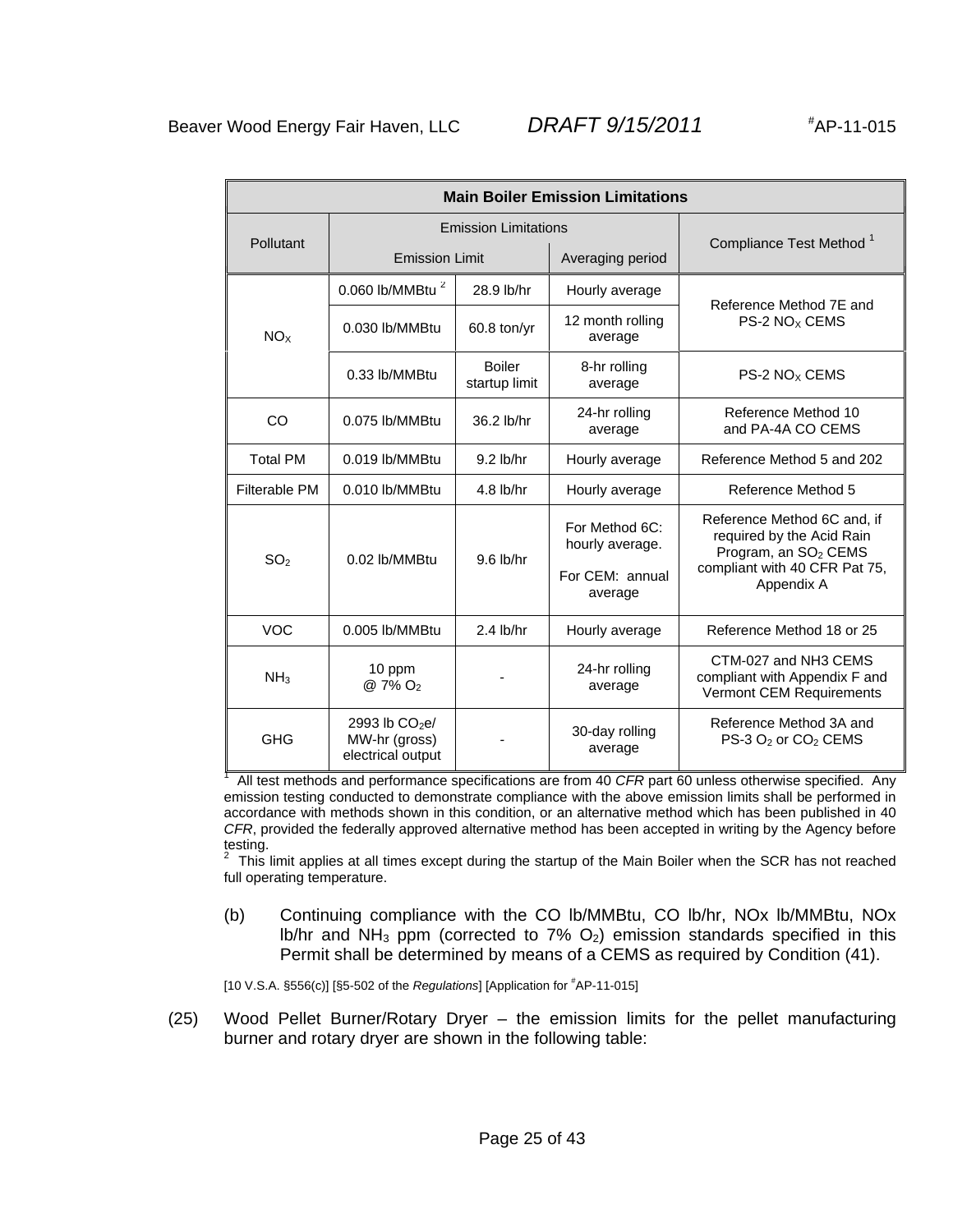| <b>Burner/Rotary Dryer Emission Limitations</b> |                                                   |              |                     |                                                                |  |
|-------------------------------------------------|---------------------------------------------------|--------------|---------------------|----------------------------------------------------------------|--|
|                                                 | <b>Emission Limitations</b>                       |              |                     |                                                                |  |
| <b>Pollutant</b>                                | <b>Emission Limit</b>                             |              | Averaging<br>period | Compliance Test Method <sup>1</sup>                            |  |
| NO <sub>x</sub>                                 | 0.35 lb/MMBtu                                     | 5.25 lb/hr   | Hourly average      | Reference Method 7E                                            |  |
| CO.                                             | 0.35 lb/MMBtu                                     | 5.25 lb/hr   | Hourly average      | Reference Method 10                                            |  |
| <b>Total PM</b>                                 | $0.2$ lb/ODT                                      | $3.0$ lb/hr  | Hourly average      | Reference Method 5 and 202                                     |  |
| Filterable PM                                   | 0.005 gr/dscf $^2$                                | $2.3$ lb/hr  | Hourly average      | Reference Method 5                                             |  |
| SO <sub>2</sub>                                 | $0.025$ lb/MMBtu                                  | $0.75$ lb/hr | Hourly average      | Reference Method 6C                                            |  |
| VOC.                                            | $0.69$ lb/ODT                                     | $10.3$ lb/hr | Hourly average      | Reference Method 18 or 25                                      |  |
| <b>GHG</b>                                      | 427 lb CO <sub>2</sub> e/ ton<br>finished pellets |              | Monthly<br>average  | Calculation based on wood fuel<br>usage and pellet production. |  |

1 Any emission testing conducted to demonstrate compliance with the above emission limits shall be performed in accordance with methods shown above, or an alternative method which has been published in 40 *CFR*, provided the federally approved alternative method has been accepted in writing by the Agency before testing.

 $2$  Emission limit for undiluted exhaust gas.

[10 V.S.A. §556(c)] [§5-502 of the *Regulations*] [Application for # AP-11-015]

(26) Particulate Matter: Emissions of particulate matter from the fabric filters shown below shall not exceed the following limits:

| <b>Particulate Matter Emission Limitations</b>                                                    |                             |                       |  |  |
|---------------------------------------------------------------------------------------------------|-----------------------------|-----------------------|--|--|
| Source                                                                                            | <b>Emission Limitations</b> |                       |  |  |
|                                                                                                   | gr/dscf <sup>1</sup>        | lbs/hour <sup>2</sup> |  |  |
| Fabric filter(s) serving the pellet mills,<br>pellet cooler, hammer mill and pellet<br>packaging. | $0.005$ gr/dscf             | $1.9^{3}$             |  |  |
| Fabric filter serving the fly ash silo vent                                                       | $0.02$ gr/dscf              | 0.14                  |  |  |

 $\frac{1}{3}$  gr/dscf equals grains of pollutant emitted per dry standard cubic foot of undiluted exhaust gas.

2 lbs/hour equals pounds of pollutant emitted per hour.

 $3$  This limit is for total emissions from the listed operations. If there are multiple fabric filters in use for controlling the PM emissions from these operations, the sum of the PM emission rate from all of the fabric filters must not exceed this limit.

Any emission testing conducted to demonstrate compliance with the above emission limits shall be performed in accordance with 40 *CFR* Part 60, Appendix A, Reference Method 5 or an alternative method which has been published in 40 *CFR*, provided the federally approved alternative method has been accepted in writing by the Agency before testing. [10 *V.S.A.* §556(c)] [§5-404 of the *Regulations*]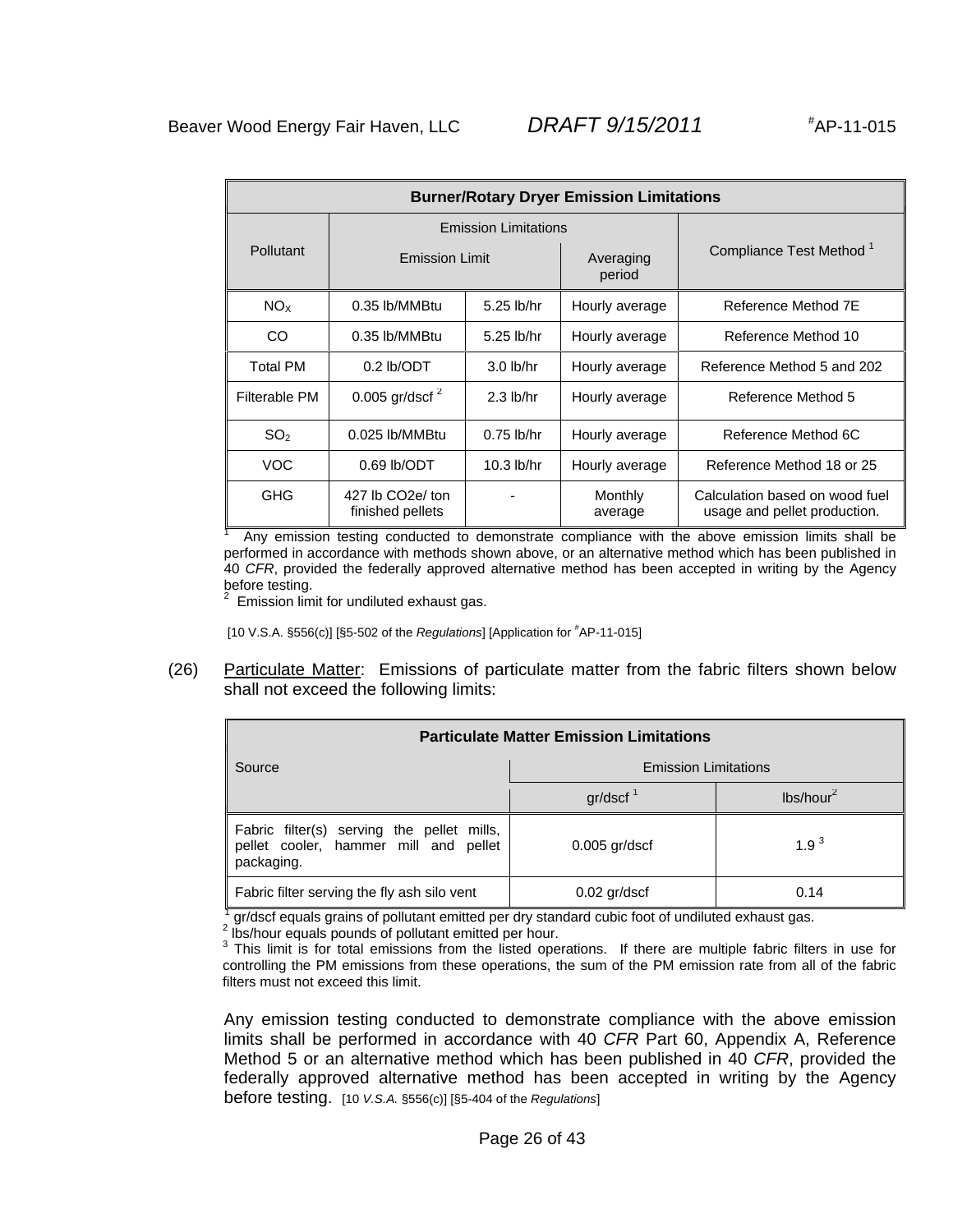(27) Diesel Engines: To meet the requirements of Vermont's regulations, the emissions of the following pollutants from the engine generators shall not exceed the following limits:

| <b>Diesel Engine - Pollutant Emission Limitations</b>                                        |                                              |  |  |  |  |
|----------------------------------------------------------------------------------------------|----------------------------------------------|--|--|--|--|
| Caterpillar C32 Diesel Engine Generator - 1,000 kW<br>(EPA Tier 2 Emission Certified Engine) | <b>Emission Limitations</b><br>$(g/bhphr^1)$ |  |  |  |  |
| Nitrogen oxides (as $NO2$ )                                                                  | 4.8                                          |  |  |  |  |
| Carbon monoxide                                                                              | 2.6                                          |  |  |  |  |
| Particulate matter                                                                           | 0.15                                         |  |  |  |  |
| Caterpillar C15 Diesel Engine Generator - 500 kW<br>(EPA Tier 2 Emission Certified Engine)   | <b>Emission Limitations</b><br>$(g/bhphr^1)$ |  |  |  |  |
| Nitrogen oxides (as $NO2$ )                                                                  | 4.8                                          |  |  |  |  |
| Carbon monoxide                                                                              | 2.6                                          |  |  |  |  |
| Particulate matter                                                                           | 0.15                                         |  |  |  |  |
| Fire Pump – less than 400 hp<br>(EPA Tier 3 Emission Certified Engine)                       | <b>Emission Limitations</b><br>$(g/bhphr^1)$ |  |  |  |  |
| Nitrogen oxides (as $NO2$ )                                                                  | 3.0                                          |  |  |  |  |
| Carbon monoxide                                                                              | 2.6                                          |  |  |  |  |
| Particulate matter                                                                           | 0.15                                         |  |  |  |  |

1 g/bhphr equals grams of pollutant emitted per brake horsepower hour at rated load and speed.

The diesel engine generators must also meet the applicable emission standards required by 40 *CFR* Part 60 Subpart IIII. Depending upon the year the engine is manufactured and if the engine is operated as an emergency engine in accordance with Subpart IIII, Subpart IIII may require an engine with lower emission rates than those shown above.

Any emission testing conducted to demonstrate compliance with the above emission limits shall be performed in accordance with 40 *CFR* Part 60, Appendix A, Reference Methods 5, 7E, and 10 or equivalent methods approved in writing by the Agency at the rated load and speed of the engine. Alternatively, compliance may be demonstrated by verifying that the engine has met the engine certification requirements of 40 *CFR* Part 89 for the Tier 2 emission standards or better for the 1000 kW and 500 kW engines. [10] *V.S.A.* §556(c)] [§§5-271(b) and 5-404 of the *Regulations*] [40 *CFR* Part 60 Subpart IIII §60.4202]

(28) Particulate Matter: Emissions of particulate matter ("PM") from any fossil fuel burning device, except motorized vehicles, with a heat input rating of less than ten (10) million British Thermal Units per hour ("MMBTU/hr") shall not exceed 0.5 pounds per MMBTU. This emission limit applies to the temporary boiler.

Any emission testing conducted to demonstrate compliance with the above emission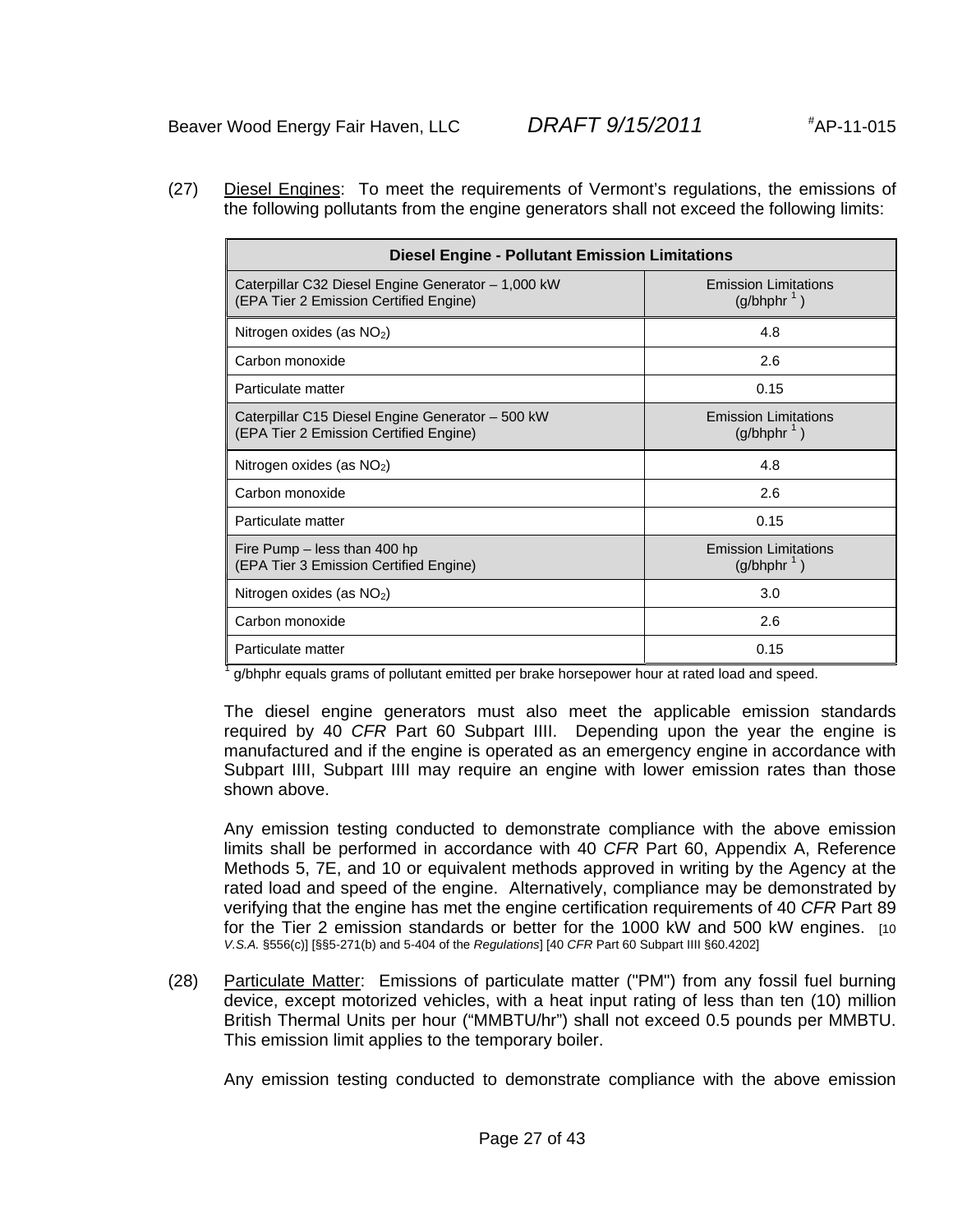limit shall be performed in accordance with 40 *CFR* Part 60, Appendix A, Reference Method 5 and 202 or an alternative method which has been published in 40 *CFR*, provided the federally approved alternative method has been accepted in writing by the Agency before testing. [§§5-231(3)(a)(i) and 5-404 of the *Regulations*]

- (29) Visible Emissions [Facility Wide]: Emissions of visible air contaminants from any installation at the Facility, except where otherwise noted in this Permit, shall not exceed twenty (20) percent opacity for more than a period or periods aggregating six (6) minutes in any hour and at no time shall visible emissions exceed sixty (60) percent opacity. For wood fuel burning equipment, the exceptions as provided in paragraphs (a) and (b) of this condition shall apply.
	- (a) During normal startup operations of the wood fuel burning equipment, emissions of visible air contaminants in excess of the limits specified above may be allowed for a period not to exceed one (1) hour; however, at no time shall such emissions exceed eighty (80) percent opacity.
	- (b) During normal soot blowing operations of the wood fuel burning equipment, emissions of visible air contaminants in excess of the limits specified above may be allowed for a period not to exceed thirty (30) minutes during any twenty-four (24) hour period; however, at no time shall such emissions exceed eighty (80) percent opacity.

Any emission testing conducted to demonstrate compliance with the above emission limits shall be performed in accordance with 40 *CFR* Part 51, Appendix M, Methods 203B and 203C, respectively, or equivalent methods approved in writing by the Agency. [§§5-211(2), 5-211(3) and 5-404 of the *Regulations*]

- (30) Volatile Organic Compounds: Emissions of volatile organic compounds from the Facility shall not equal or exceed fifty (50) tons per calendar year per year based on any rolling twelve (12) consecutive calendar month period. [§5-502 of the *Regulations*]
- (31) Hazardous Air Pollutants: Emission of federally regulated hazardous air pollutants (HAPs) from the Facility shall not equal or exceed ten (10) tons per year of any single HAP or twenty-five (25) tons per year of all HAPs combined per calendar year per year based on any rolling twelve (12) consecutive calendar month period. [40 *CFR* Part 63]
- (32) Hazardous Air Contaminants: Emissions of state hazardous air contaminants (HACs) from the applicable operations at the Facility shall not equal or exceed their respective Action Level (found in Appendix C of the *Regulations*) unless the Agency has reviewed and approved such HAC emission under §5-261(3) of the *Regulations*. [§5-261 of the *Regulations*]
- (33) Fugitive Emissions: The Permittee shall take reasonable precautions at all times to control and minimize emissions of fugitive particulate matter from the operations at the Facility. This shall include but not be limited to the following:
	- (a) Taking precautions to prevent emissions of fugitive particulate matter (ie. wood dust) during the handling of wood fuel as well as handling and disposal of the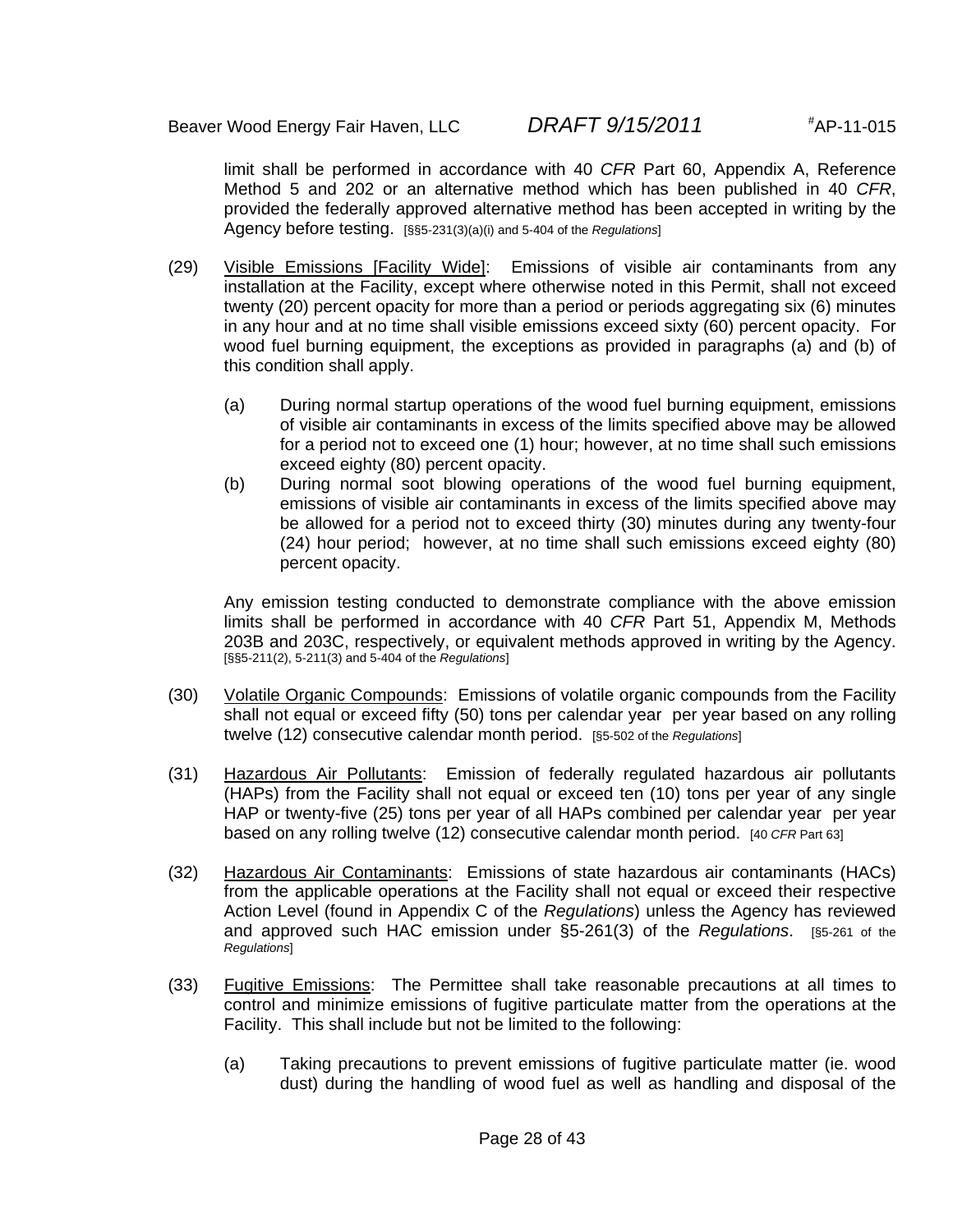wood waste material collected from the wood processing operations. Any drop loading of wood waste material from a silo, storage bin or similar unit into a receiving vehicle or trailer for subsequent removal shall be done in an area enclosed on at least three sides in order to prevent wind currents from reentraining the material. The Agency may require additional dust control measures, such as requiring an enclosed chute or stocking be used to limit the drop distance, based on Agency inspections of the actual operations; and

(b) Primarily during the construction phase but not necessarily limited to such times, use wet suppression, calcium chloride applications or other dust control measures as necessary to minimize fugitive dust emissions from all unpaved roads and traffic areas, aggregate handling operations and storage piles at the Facility. The paved portions of the haul roads and traffic areas shall be periodically sprayed with water and swept to prevent buildup of material that may generate fugitive dust emissions.

[10 *V.S.A.* §§556(c)] [§5-231(4) of the *Regulations*]

(34) Nuisance and Odor: The Permittee shall not discharge, cause, suffer, allow, or permit from any source whatsoever such quantities of air contaminants or other material which will cause injury, detriment, nuisance or annoyance to any considerable number of people or to the public or which endangers the comfort, repose, health or safety of any such persons or the public or which causes or has a natural tendency to cause injury or damage to business or property. The Permittee shall not discharge, cause, suffer, allow, or permit any emissions of objectionable odors beyond the property line of the premises. [§5-241(1) and (2) of the *Regulations*]

### **- Compliance Testing and Monitoring -**

- (35) Main Boiler:
	- (a) The Permittee shall perform emission testing on the main boiler for NOx, CO, total PM, filterable PM,  $SO<sub>2</sub>$  and VOC and shall furnish the Agency with a written report of the results within sixty (60) days after achieving the maximum production rate at which the main boiler will be operated, but not later than onehundred eighty (180) days after the initial startup of the main boiler. The emission testing shall be performed in order to demonstrate compliance with the emission limitations specified in condition (24) of this Permit. At least thirty (30) days prior to performing the emission testing required above, the Permittee shall submit to the Agency a pretest report prepared in accordance with the Agency's "Source Emission Testing Guidelines".
	- (b) After the initial stack test, ongoing compliance for  $NO_{x}$ , and CO shall be demonstrated based on the data from the continuous emissions monitoring system required by condition (41).
	- (c) After the initial stack test, ongoing compliance for  $SO<sub>2</sub>$  shall be demonstrated based on either:
		- (i) A periodic compliance stack testing conducted every five (5) years.
		- (ii) The data from a  $SO<sub>2</sub>$  CEMS if required by the Acid Rain Program.
	- (d) After the initial stack test, ongoing compliance for total PM and filterable PM shall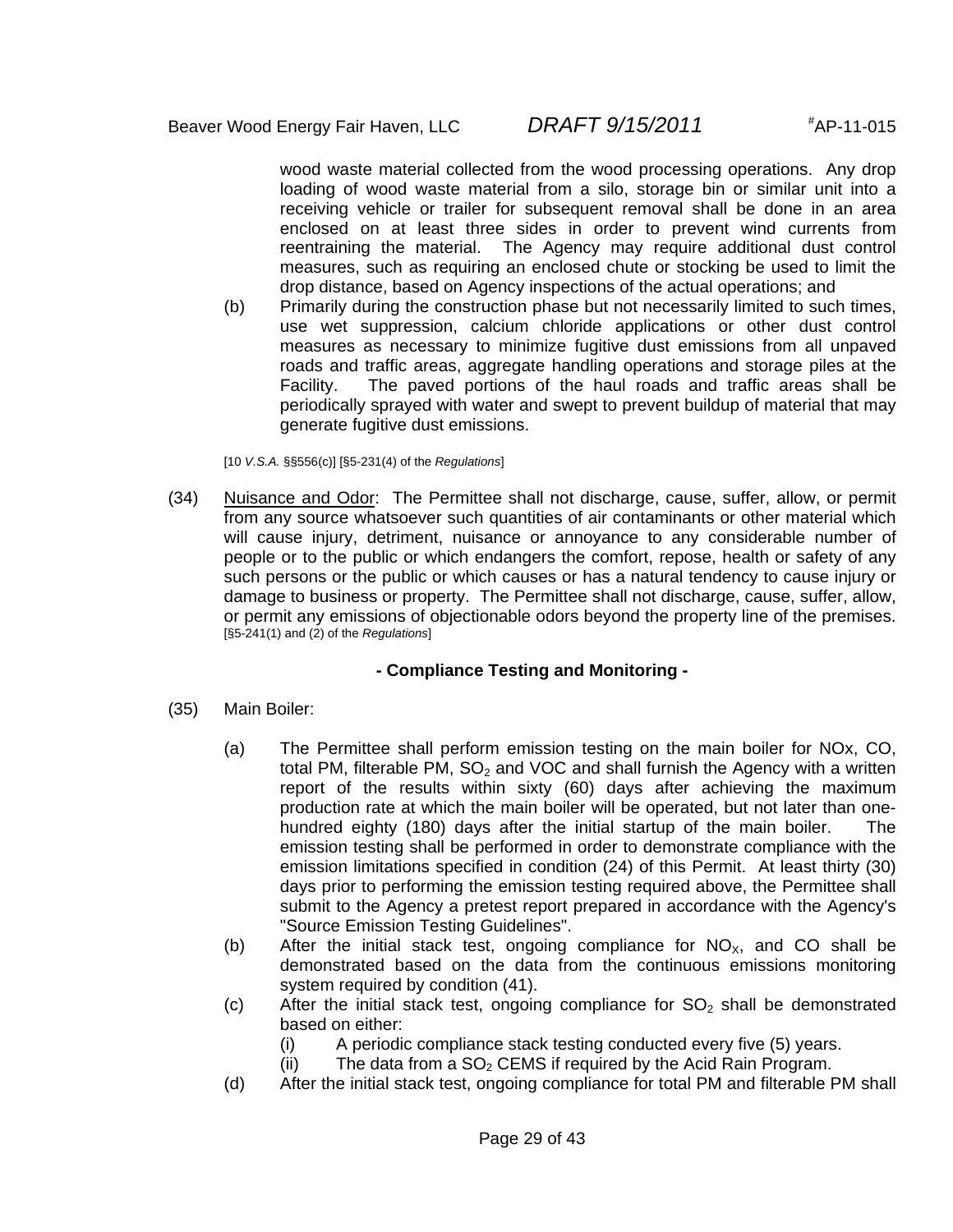be demonstrated by a periodic compliance stack test:

- (i) If the test result from any of the three most recent complete stack compliance tests was greater than or equal to half the permit limit, or if three compliance tests have not yet been completed, then the next stack compliance test is required within 12 months.
- (ii) If each of the test results from the three most recent complete stack compliance tests are less than half the permit limit, then the next stack test is required within 24 months.
- (e) After the initial stack test, ongoing compliance for VOC shall be demonstrated by a periodic compliance stack test:
	- (i) If the previous test result was greater than or equal to half the permit limit, then the next stack test is required within 12 months.
	- (ii) If the previous test result was less than half the permit limit, then the next stack test is required within 24 months.
- (f) Monitoring of ESP: Until the Permittee develops a Continuous Assurance Monitoring (CAM) plan as required in the Title V permit, the Permittee shall electronically record the ESP transformers/rectifiers ("T/R") primary and secondary voltage and current readings at least hourly, and this data must be available for review by the Agency.

[§§5-402(1), 5-404(1) and 5-405(1) of the *Regulations*] [40 *CFR* 60.8]

- (36) Wood Pellet burner/dryer:
	- (a) The Permittee shall perform emission testing on the wood pellet burner/dryer exhaust for NOx, CO, total PM, filterable PM,  $SO<sub>2</sub>$  and VOC and shall furnish the Agency with a written report of the results within sixty (60) days after achieving the maximum production rate at which the dryer will be operated, but not later than one-hundred eighty (180) days after the initial startup of the dryer. The emission testing shall be performed in order to demonstrate compliance with the emission limitation(s) specified in condition (25) of this Permit. At least thirty (30) days prior to performing the emission testing required above, the Permittee shall submit to the Agency a pretest report prepared in accordance with the Agency's "Source Emission Testing Guidelines".
	- (b) During the VOC emission testing, the average temperature at the inlet to the rotary dryer shall be used to establish the upper limit for the rotary dryer's inlet temperature as required by the VOC MSER and organic HACs HMSER determinations.
	- (c) After the initial stack test, ongoing compliance for total PM, filterable PM and  $SO<sub>2</sub>$ shall be demonstrated by periodic compliance stack testing conducted every five (5) years.
	- (d) After the initial stack test, ongoing compliance for  $NO_{x}$ , CO, and VOC shall be demonstrated by periodic compliance stack testing:
		- (i) If the previous test result was greater than or equal to half the permit limit, then the next stack test is required within 24 months.
		- (ii) If the previous test result was less than half the permit limit, then the next stack test is required within five (5) years.

[§§5-402(1), 5-404(1) and 5-405(1) of the *Regulations*] [40 *CFR* 60.8]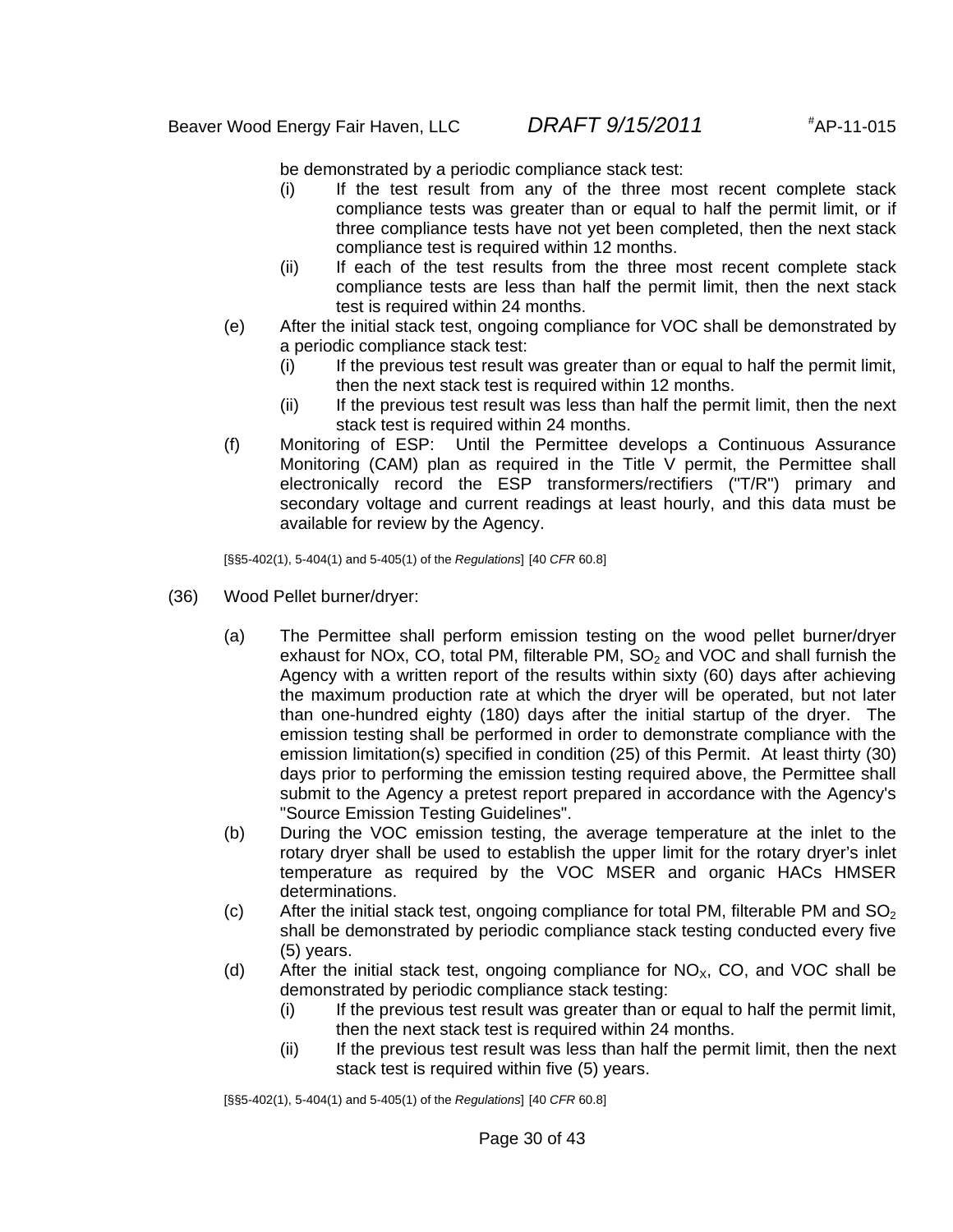- (37) Operation and Maintenance Plan [Coen burner/rotary dryer]: The Permittee shall develop an operation and maintenance plan (O&M Plan) for its wood fired Coen Burner and submit a copy of said plan to the Agency for its review within one (1) year after the initial start-up date of the burner. The Permittee shall make any changes to the plan requested by the Agency and resubmit a copy of the revised plan to the Agency within 30 days of its receipt of the Agency's written comments on the plan. The purpose of said O&M Plan shall be to ensure the proper operation and maintenance of the burner in order to ensure optimum performance and continuous compliance with the respective conditions and emission limits of this Permit. Additionally the O&M Plan shall help ensure good control of carbon monoxide emissions. The O&M Plan shall include, but not be limited to:
	- (a) In accordance with condition (38), methods for determining a combustion efficiency trigger level for the Coen burner while firing wood fuels. The trigger level shall be based on a minimum of 12 CE tests performed during operating conditions that are representative of the typical operating range of the burner. The initial CE trigger level shall be established within one-hundred eighty (180) days after the initial start-up date of the burner;
	- (b) The procedures to be followed to increase combustion efficiency whenever the combustion efficiency is determined to be less than the trigger level;
	- (c) Provisions for calibration and maintenance of any testing instruments and/or equipment used to measure the concentrations of  $CO<sub>2</sub>$  and CO in the dryer exhaust gases.
	- (d) Methods for establishing the maximum operating temperature at the inlet of the rotary dryer that must not be exceeded to help ensure that the VOC emission limit of 0.69 lb/ODT is not exceeded.
	- (e) Descriptions of routine maintenance and inspection procedures;
	- (f) Provisions for maintaining records of maintenance and inspection activities, including both routine activities and corrective actions taken in response to observations of low combustion efficiency; and

Said O&M Plan shall be present at the Facility at all times and shall be made available to representatives of the Agency upon request. The Permittee shall revise said O&M Plan at the Agency's request or as necessary to keep the plan up to date based on operating experience or to reflect equipment or operational changes. [10 *V.S.A.* §556(c)] [§5-405(1) of the *Regulations*]

(38) Wood Pellet Plant Coen Burner combustion efficiency: The Permittee shall perform combustion efficiency testing of the Coen burner by measuring the concentrations of carbon dioxide ("CO<sub>2</sub>") and carbon monoxide ("CO") in the exhaust gases. This measurement is to be taken before the exhaust gases are diluted with exhaust gas from the wood boiler, or ambient air used to control the temperature of the gases before they contact the wet wood to be dried in the rotary dryer. Said testing shall be performed monthly at a minimum except more frequent testing shall be performed initially to develop the trigger level required as part of the O&M plan permit condition. The Permittee shall perform said testing of the  $CO<sub>2</sub>$  and CO concentrations using methods which have been approved in writing in advance by the Agency. The  $CO<sub>2</sub>$  and CO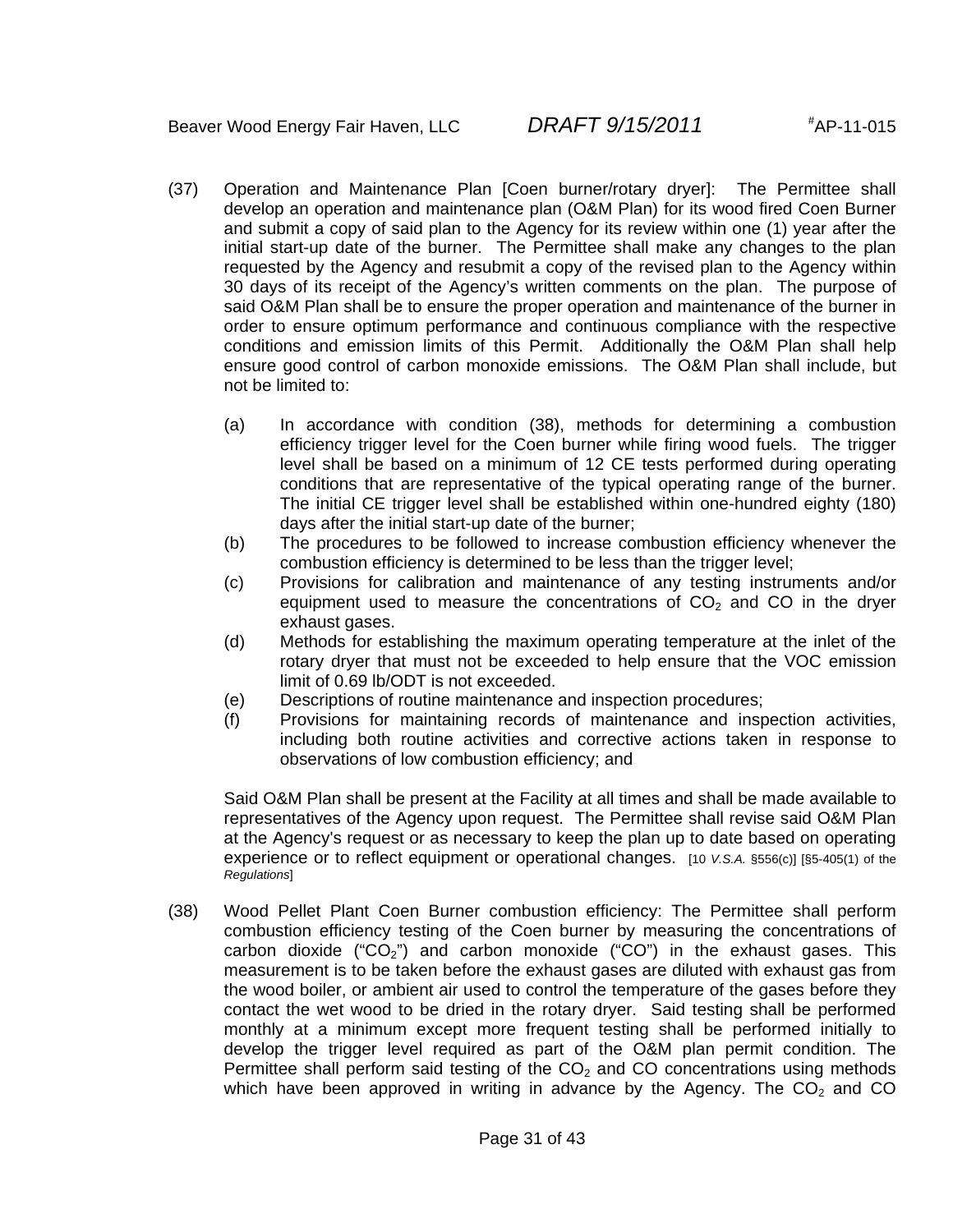concentrations may be on a wet or dry basis as long as they are both on the same basis. Any instruments and/or equipment used for said testing shall be calibrated and maintained in accordance with the manufacturer's recommendations. Each time testing of the burner exhaust gas is conducted to determine the concentrations of  $CO<sub>2</sub>$  and  $CO<sub>1</sub>$ the Permittee shall calculate and record the combustion efficiency of the boiler using methods approved in writing in advance by the Agency. For the purposes of this Permit combustion efficiency shall be determined using the following equation:

$$
CE (%) = 100
$$
\n
$$
CD2 + CO
$$
\n
$$
CO2 + CO
$$

Where;

 $CE =$  Combustion efficiency,  $CO<sub>2</sub> = %$  by volume of carbon dioxide in the flue gas, and  $CO = %$  by volume of carbon monoxide in the flue gas.

[§§5-404(1) and 5-405(1) of the *Regulations*]

- (39) Operation and Maintenance Plan [Wood Waste Dust Collection System Fabric Filters]: The Permittee shall develop and implement an operation and maintenance plan (O&M Plan) for the wood waste dust collection system fabric filters within 180 days after the initial start-up date of the units. The purpose of said O&M Plan shall be to ensure the proper operation and maintenance of the fabric filters in order to ensure optimum performance and continuous compliance with the respective conditions and emission limits of this Permit. The O&M Plan shall include, but not be limited to:
	- (a) A description of the planned response(s) to an alarm from the bag leak detection system required in condition (10);
	- (b) A description of the methods used to install, operate, calibrate, and maintain the bag leak detection system(s).
	- (c) A description of routine maintenance and inspection procedures;
	- (d) Provisions for maintaining records of such maintenance and inspections as well as findings of those inspections and any corrective actions which were taken.

Said O&M Plan shall be present at the facility at all times and shall be made available to representatives of the Agency upon request. The Permittee shall revise said O&M Plan at the Agency's request or on its own motion based on operating experience or to reflect equipment or operational changes. [10 *V.S.A.* §556(c)] [§5-405(1) of the *Regulations*]

### **- Continuous Emissions Monitoring -**

- (40) Acid Rain Program Monitoring: the Permittee shall comply with all applicable requirements of 40 *CFR* Part 75.
- (41) Prior to commencing facility operations, the Permittee shall install a continuous emission monitoring system (CEMS) and continuous opacity monitoring system (COMS) approved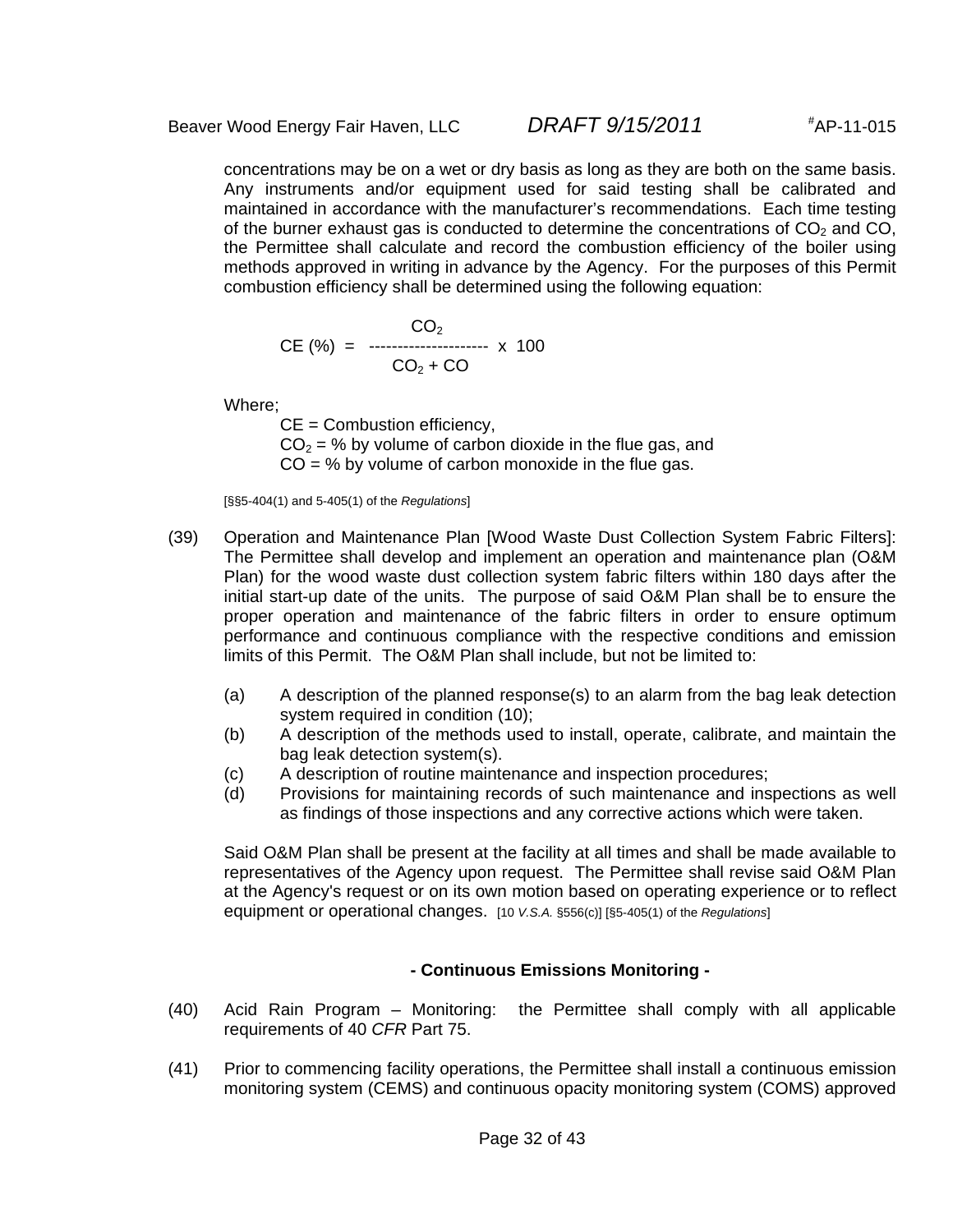by the Agency, to measure and permanently record emissions of  $NO<sub>x</sub>$ , ppm, lb/hr, lb/MMBtu, CO ppm, lb/hr, lb/MMBtu, NH<sub>3</sub> ppm corrected to 7%  $O_2$ , CO<sub>2</sub> or  $O_2$ concentration (%), stack gas volumetric flow rate (scfh) and visible emissions (% opacity) discharged to the atmosphere from the Main Boiler exhaust. The Permittee shall install a CEMS approved by the Agency to measure and permanently record the gas volumetric flow rate (scfh) in the boiler exhaust heat recovery duct that is used to direct main boiler exhaust to the rotary dryer. The Permittee shall operate and maintain such systems in good working order, within manufacturer's specifications and as specified below:

- (a) Except for  $NH<sub>3</sub>$ , the CEMS and COMS shall be designed, installed, calibrated, maintained and operated in such a manner as to meet the requirements of *40 CFR Part 60, Standards of Performance for New Stationary Sources, Subpart A, Subpart Db*, *40 CFR Part 60, Appendix B, Performance Specification 1, 2, 3, 4A, and 6, 40 CFR Part 60, Appendix F- Procedure 1 Quality Assurance Requirements for Gas Continuous Emission Monitoring Systems Used for Compliance Determination* and the latest revision of the Agency's *Continuous Emission Monitoring Requirements* (CEM Requirements).
- (b) The  $NH<sub>3</sub>$  CEMS shall be designed, installed, calibrated, maintained operated and audited in such a manner as to meet the requirements of *40 CFR Part 60, Appendix F- Procedure 1 Quality Assurance Requirements for Gas Continuous Emission Monitoring Systems Used for Compliance Determination*, and the latest revision of the Agency's *Continuous Emission Monitoring Requirements* (CEM Requirements).
- (c) Prior to the initial installation of the CEMS and COMS, the Permittee shall submit a CEMS and COMS Monitoring Plan (CEM Plan) to the Agency for approval. The CEM Plan must identify how the Permittee proposes to meet Permit condition (41). The CEM Plan must be in accordance with the Agency's CEM Requirements and shall include at a minimum: general information on facility/source and monitoring program, (contacts, system components, installation/certification timelines, etc..); design and installation description and specifications of all components of the proposed CEMS and COMS measurement and data acquisition equipment; proposed procedures for calibration, performance and certification testing; and data acquisition/handling.
- (d) The CEMS and COMS shall be operated, calibrated and maintained continuously, independent of the Main Boiler operations. The Permittee must measure and record valid continuous emission data for the parameters listed in this condition during all periods of the Main Boiler's operation including periods of boiler startup, shutdown, malfunction or emergency conditions, except for periods of CEMS and COMS quality assurance/quality control (QA/QC) activities identified in the approved Quality Assurance Plan, specified in (f) below, routine maintenance, out–of-control operation or uncontrolled malfunction. Nevertheless, the Permittee must obtain valid emissions data for all CEMS parameters listed in this condition and COMS for a minimum of 90% of the Main Boiler's operating hours, based on the calendar quarter.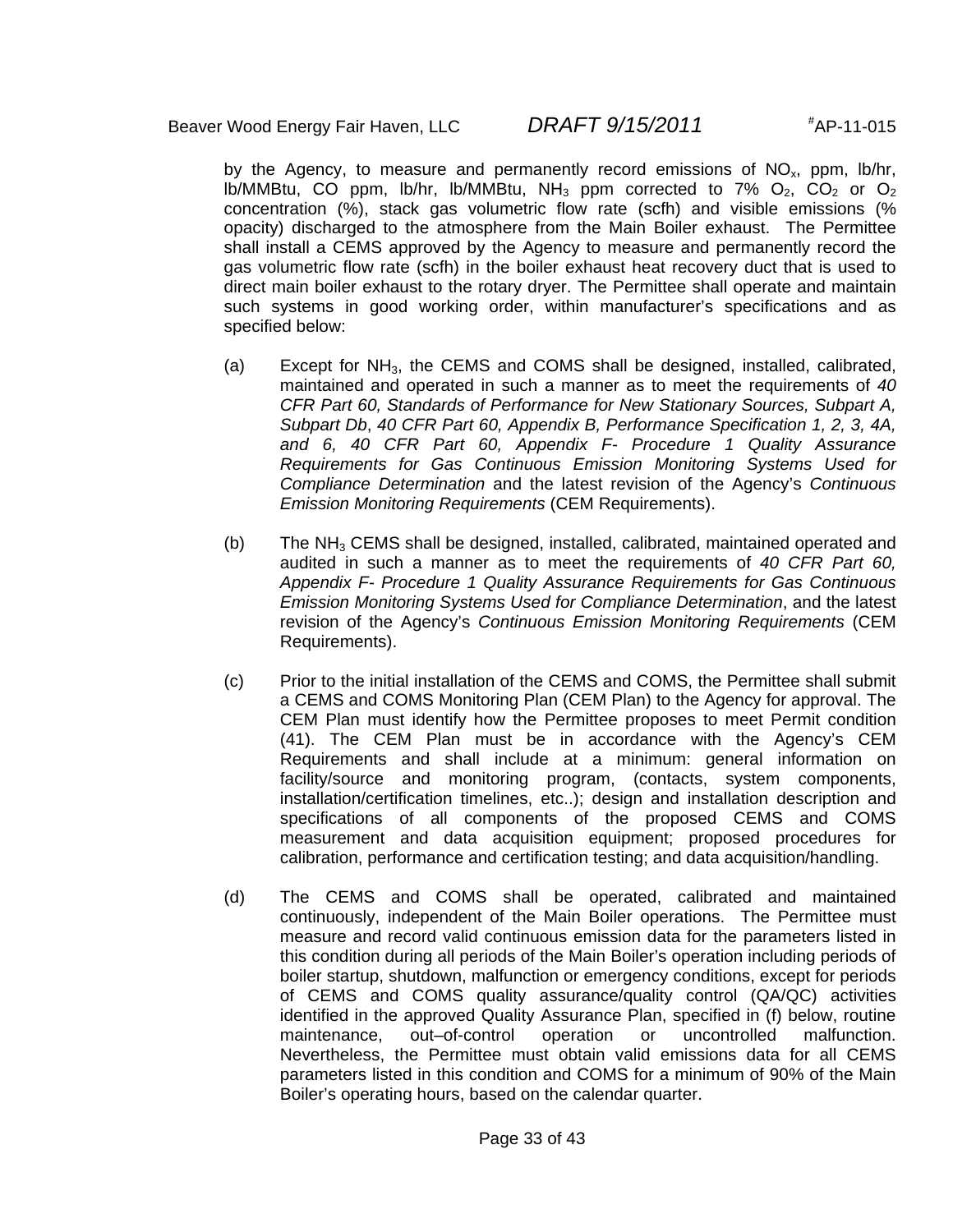- (e) To cover the period of operations from the initial startup of the Main Boiler to development of a full CEMS/COMS Quality Assurance Plan, the Permittee shall develop an Interim Quality Assurance Plan (Interim QA Plan) for the above CEMS and COMS that is in accordance with the latest version of CEM Requirements and acceptable to the Agency.
- (f) The Permittee shall develop a Quality Assurance Plan (QA Plan) for the above CEMS and COMS that is in accordance with the CEM Requirements and acceptable to the Agency. Said QA Plan shall incorporate components of both the CEM Plan and Interim QA Plan specified in this condition (c) and (e) and shall satisfactorily document instrumentation, installation, monitoring procedures, calibration procedures, QA/QC procedures, preventive maintenance, data acquisition and reporting procedures as required to demonstrate compliance with this Permit. The Permittee shall formally review the QA Plan annually. The Permittee shall revise and update the QA Plan as necessary, based on the results of this review, or at the request of the Agency or at any other appropriate time to accurately document CEMS and COMS operations. The Permittee shall notify the Agency in writing of the results of the annual QA Plan review. All QA Plan modifications are subject to Agency review and shall not be implemented until approval has been received from the Agency.
- (g) The Permittee shall submit a summary report for each calendar quarter, within thirty (30) days after the close of the quarter, in accordance with the Agency's CEM Requirements and in a format acceptable to the Agency. The report shall include at a minimum, all  $NO_x$  and CO, lb/MMBtu,  $NO_x$  and CO lb/hr,  $NH_3$  ppm corrected to 7%  $O_2$ ,  $CO_2$  lb/hr and visible emissions (% opacity) in excess of the emissions limits specified in this Permit, as well as a frequency distribution summary of all valid NO<sub>x</sub> and CO lb/MMBtu, NO<sub>x</sub> and CO lbs/hr and NH<sub>3</sub> ppm corrected to  $7\%$  O<sub>2</sub> data collected, a summary of valid CEMS and COMS data capture, periods of CEMS and COMS downtime and invalid data, and CEMS and COMS calibration, and QA/QC results.
- (h) The  $NO_x$  CEMS data shall be recorded in ppm and converted to units of lb/MMBtu (of heat input) and lb/hr, (as  $NO<sub>2</sub>$ ) in terms of 1-hour block averages for reporting.
- (i) The CO CEMS data will be recorded in ppm and converted to units of lb/MMBtu (of heat input) and lb/hr for reporting and the  $NH<sub>3</sub>$  data will be recorded and reported in units of ppm, corrected to  $7\%$  O<sub>2</sub>. The CO and NH<sub>3</sub> CEMS data will both be in terms of 24-hour rolling averages. Valid CO and  $NH<sub>3</sub>$  24-hour rolling averages recorded during operation of the Main Boiler must be calculated on an hourly basis from valid CEMS 1-hour block average data representing at least 75% of the previous 24-hour Main Boiler operating period.
- (i) The CEMS CO and  $NO_x$  lb/hr recorded and reported for the Main Boiler will include emissions from the boiler exhaust heat recovery duct to the rotary dryer based on the volumetric flow rate results from the CEMS installed on the heat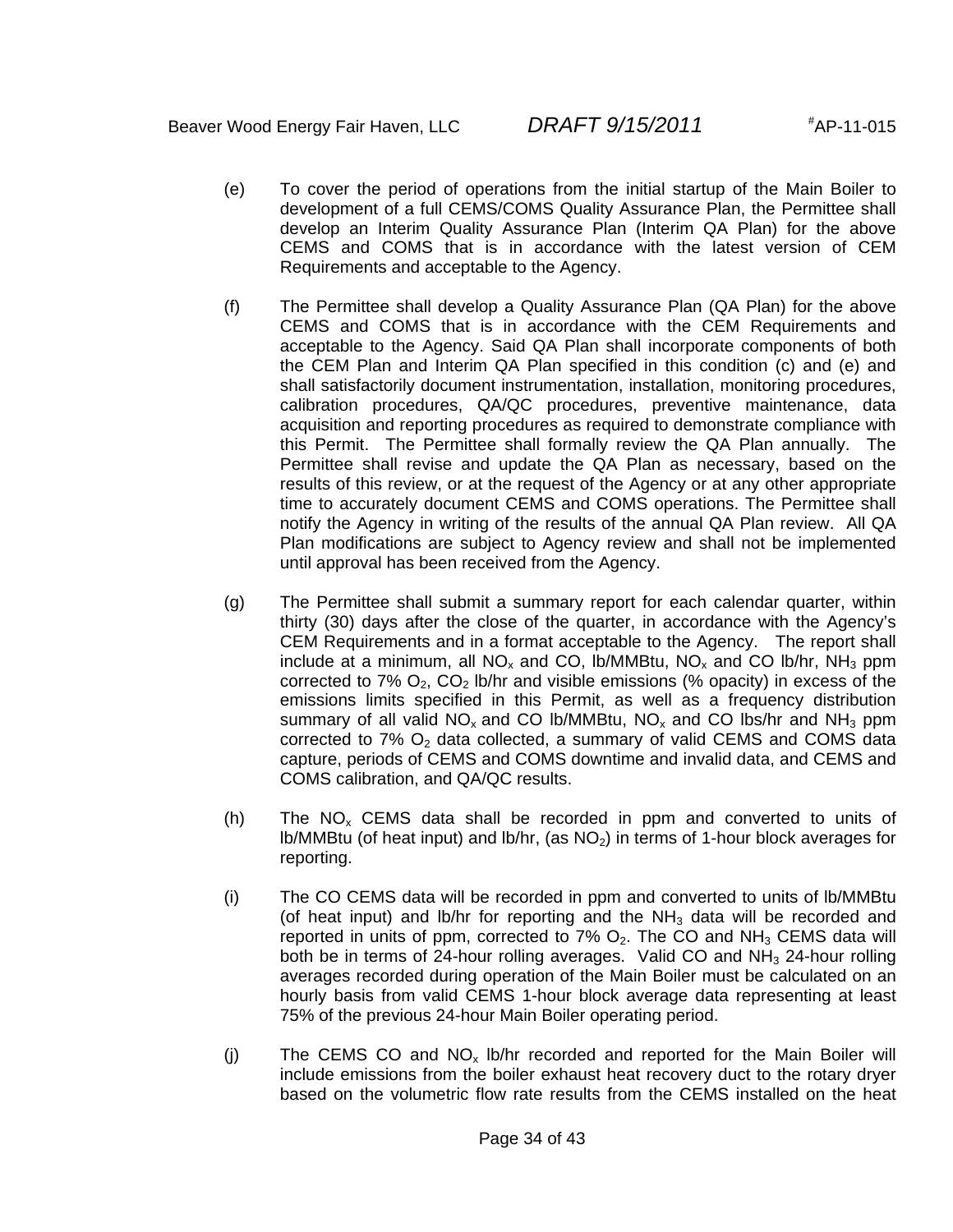recovery duct combined with the volumetric flow rate and the CO and  $NO<sub>x</sub>$ concentrations measured by the CEMS in the Main Boiler stack.

- (k) COMS shall measure and record visible emissions at least every 10-seconds. COMS data shall be reported in whole numbers in units of % Opacity in terms of 1-minute block averages. Valid COMS 1-minute block averages during source operation must be calculated from at least 5, 10-second measurements. Valid one (1)-minute block averages shall be used for determining compliance with the daily ten (10) % opacity limit, the hourly twenty (20) % opacity time-exception and the instantaneous sixty (60) % opacity and eighty (80) % opacity limits in conditions  $(18)(d)(i)$  and  $(29)$ .
- (l) The Permittee shall maintain records of all measurements, calibrations, QA/QC, maintenance, malfunction, corrective action and downtime associated with the CEMS and COMS monitoring system in a permanent form suitable for inspection as well as copies of all information reported in the quarterly summaries for a period of 5 years following the date of collection of such data or record of submission of such summaries.

[§5-405 of the *Regulations*][40 *CFR* Part 60]

#### **- Record Keeping and Reporting –**

- (42) The Permittee shall notify the Agency and the U.S. EPA in writing of the date construction of the Main Boiler commenced, postmarked no later than thirty (30) days after such date. [10 *V.S.A.* §556(c)] [40 *CFR* §60.7(a)(1)]
- (43) The Permittee shall notify the Agency and the U.S. EPA in writing of the actual date of initial start-up of the Main Boiler postmarked no later than fifteen (15) days after such date. For the purposes of this Permit, the date of initial start-up for the boiler shall be defined as the date on which fuel is first burned in the boiler. Along with this notification, the Permittee shall include the following information: This notification shall include the following information:
	- (a) The design heat input capacity of the boiler(s);
	- (b) Identification of the fuel(s) to be burned in the boiler(s); and
	- (c) The annual capacity factor at which the Permittee anticipates operating the boiler based on all fuels fired and based on each individual fuel fired.

[10 *V.S.A*. §556(c)] [40 *CFR* §60.7(a)(3)] [40 *CFR* Part 60 Subpart Db §60.49b(a)]

- (44) The Permittee shall notify the Agency in writing of the date of initial start-up of the wood pellet manufacturing operation within fifteen (15) days after such date. [§5-402(1) of the *Regulations*]
- (45) Record Keeping and Reporting: the Permittee shall maintain records of the following data and submit periodic reports as indicated: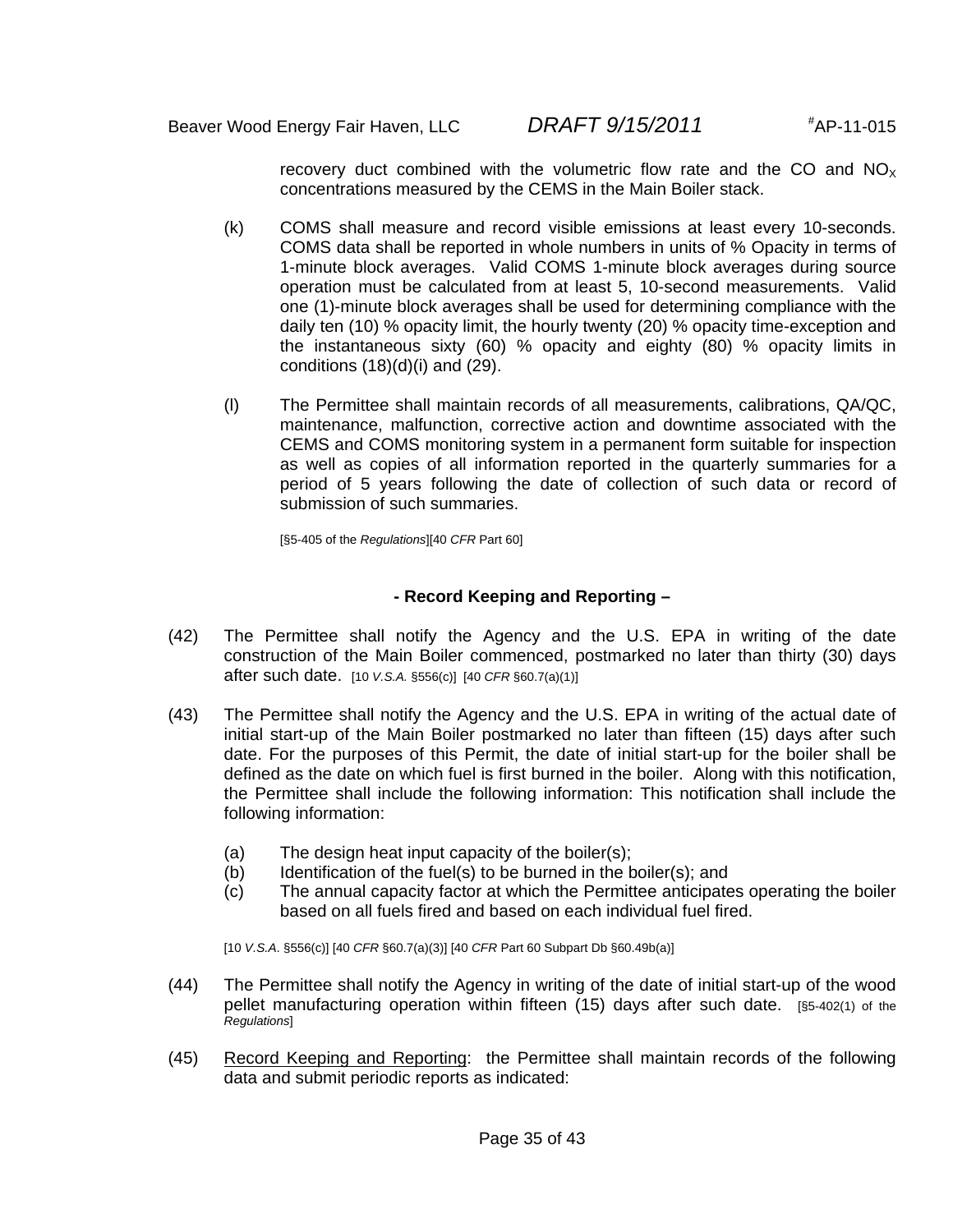AP-11-015

| <b>Record Keeping and Reporting Summary</b>                                                                                                              |                        |                        |                                 |                                                                         |
|----------------------------------------------------------------------------------------------------------------------------------------------------------|------------------------|------------------------|---------------------------------|-------------------------------------------------------------------------|
| Record                                                                                                                                                   | Recording<br>frequency | Reporting<br>Frequency | Report to:                      | Authority                                                               |
| Main Boiler wood fuel usage<br>(tons)                                                                                                                    | Daily                  | Semi-<br>annually      | Agency                          | 40 CFR Part 60<br>Subpart Db,<br>§5-405(1) of the<br>Regulations        |
| Main Boiler fuel oil (ULSD)<br>usage in gallons                                                                                                          | Daily                  | Semi-<br>annually      | Agency                          | 40 CFR Part 60<br>Subpart Db,<br>§5-405(1) of the<br><b>Regulations</b> |
| Main Boiler biennial tune-up                                                                                                                             | Biennial               | Upon<br>Request        | <b>U.S. EPA &amp;</b><br>Agency | 40 CFR Part 63<br>Subpart JJJJJJ                                        |
| Main Boiler very low sulfur fuel<br>certification as required in<br>Condition (49)                                                                       |                        | Semi-<br>annually      | U.S. EPA<br>& Agency            | 40 CFR Part 60<br>Subpart Db,<br>§5-405(1) of the<br>Regulations        |
| Coen burner wood fuel usage<br>(tons)                                                                                                                    | Daily                  | Semi-<br>annually      | Agency                          | §5-405(1) of the<br>Regulations                                         |
| Total quantity of wood dried in<br>the rotary dryer (oven dry tons)                                                                                      | Monthly                | Semi-<br>annually      | Agency                          |                                                                         |
| Rotary Dryer inlet average<br>temperature                                                                                                                | Hourly                 | None                   | Maintain on<br>site             |                                                                         |
| ULSD fuel used during each<br>calendar month in each of the<br>following units:<br><b>Emergency generators</b><br>Diesel fire pump;<br>Temporary boiler; | Monthly                | Annually               | Agency                          | §5-405(1) of the<br><b>Regulations</b>                                  |
| Records of sulfur<br>content/certification of ULSD<br>fuel as required by Condition<br>(47)                                                              | Each<br>delivery       | None                   | Maintain on<br>site             |                                                                         |
| Total hours of operation of each<br>of the emergency generators                                                                                          | Monthly                | None                   | Maintain on<br>site             |                                                                         |
| For each fabric filter, the<br>pressure drop across the fabric<br>filter                                                                                 | Continuous             | None                   | Maintain on<br>site             | §5-405(1) of the<br><b>Regulations</b>                                  |
| For each fabric filter required to<br>have a bag leak detection<br>system, the bag leak detection<br>system signal of relative level of<br><b>PM</b>     | Continuous             | None                   | Maintain on<br>site             |                                                                         |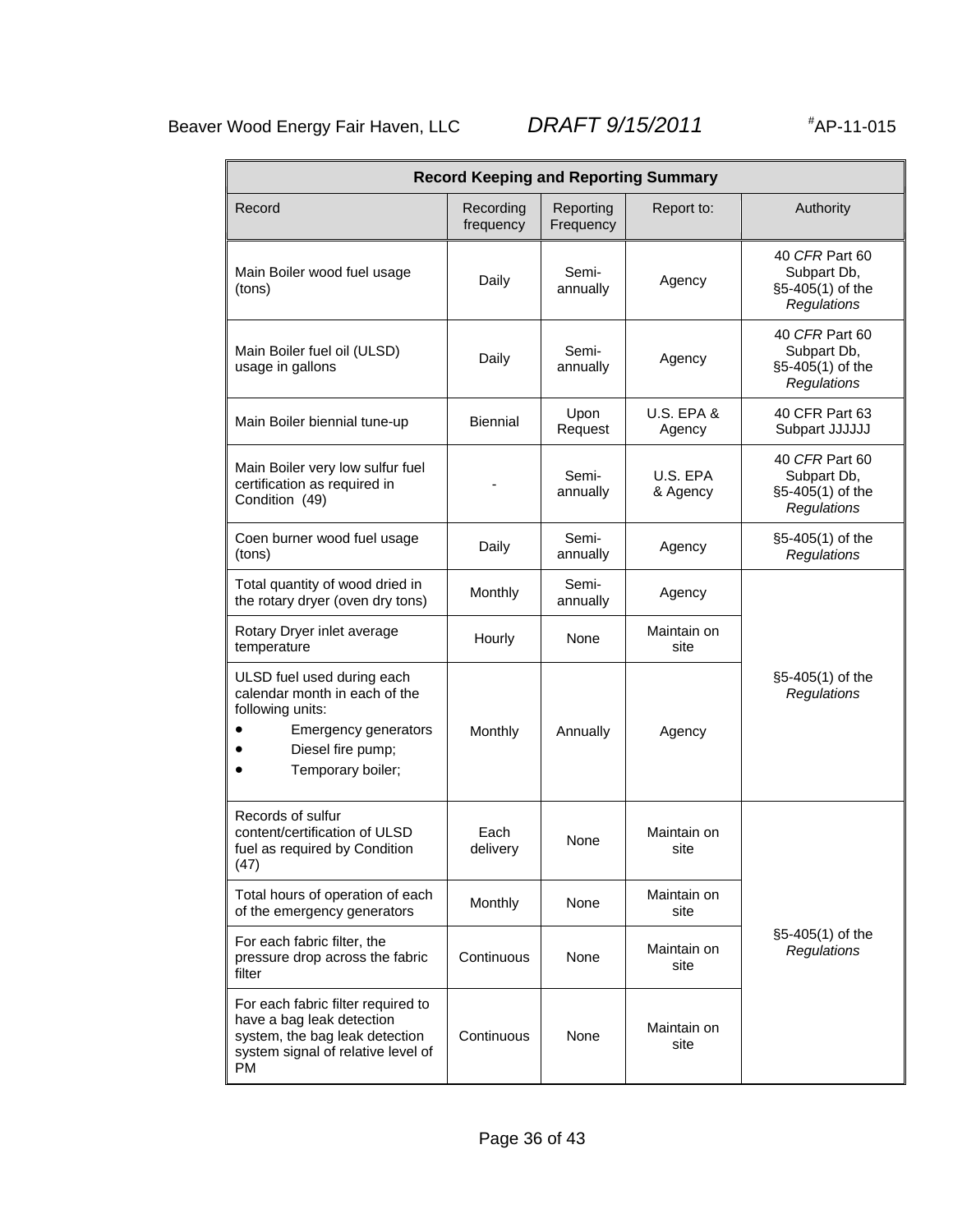AP-11-015

| <b>Record Keeping and Reporting Summary</b>                                                                                                                       |                        |                                |                          |                                 |  |
|-------------------------------------------------------------------------------------------------------------------------------------------------------------------|------------------------|--------------------------------|--------------------------|---------------------------------|--|
| Record                                                                                                                                                            | Recording<br>frequency | Reporting<br>Frequency         | Report to:               | Authority                       |  |
| Date, time and description of<br>any corrective action taken in<br>response to the indication of a<br>fabric filter bag leak.                                     | As needed              | Semi-<br>annually              | Agency                   |                                 |  |
| Electricity supplied and used by<br>each field of the electrostatic<br>precipitator pursuant monitoring<br>required in Condition (35).                            | Hourly<br>average      | Quarterly                      | Agency                   |                                 |  |
| CTMS - rotary dryer inlet<br>temperature                                                                                                                          | Hourly<br>average      | None                           | Maintain on<br>site      |                                 |  |
| Date and time and description of<br>corrective action taken as a<br>result of any exceedance of the<br>rotary dryer inlet temperature<br>limit.                   | Per<br>occurrence      | Quarterly                      | Agency                   | §5-405(1) of the<br>Regulations |  |
| Date, time and description of<br>any Main Boiler startup that<br>exceeds 24 hours to reach full<br>operating temperature of the<br>SCR and/or oxidative catalyst. | Per<br>occurrence      | Within 72<br>hours of<br>event | Agency                   |                                 |  |
| <b>CEMS</b> periodic reporting<br>required in Condition (41).                                                                                                     | Varies                 | Quarterly                      | Agency                   |                                 |  |
| Reporting and Recordkeeping<br>required by the Acid Rain<br>Program.                                                                                              | Varies                 | Varies                         | U.S. EPA &<br>Agency     |                                 |  |
| $NOx$ annual emission limit - 12<br>month rolling average.                                                                                                        | Monthly                | Quarterly                      | Agency                   |                                 |  |
| GHG emissions from Main<br>Boiler, burner/dryer, and diesel<br>engines.                                                                                           | Monthly                | Annually                       | $U.S.$ EPA $&$<br>Agency | 40 CFR Part 98                  |  |
| Annual Registration information<br>as required by condition (50)                                                                                                  | Annually               | Annually                       | Agency                   | §5-802 of the<br>Regulations    |  |

A report, signed by a responsible official of the Facility and containing summaries of such records shall be submitted to the Agency for each periodic report within thirty (30) days after the close of each reporting period. [10 *V.S.A*. §556(c)] [§5-405(1) of the *Regulations*] [40 *CFR* Part 60 Subpart Db §60.49b(d)(1)]

(46) Records of Emergency Diesel/Generator Usage: The Permittee shall maintain records in a log book of all hours of operation of each emergency generator and shall make such records available to the Agency upon request. The records shall include: the dates on which each engine was operated; the number of hours the engine was operated on the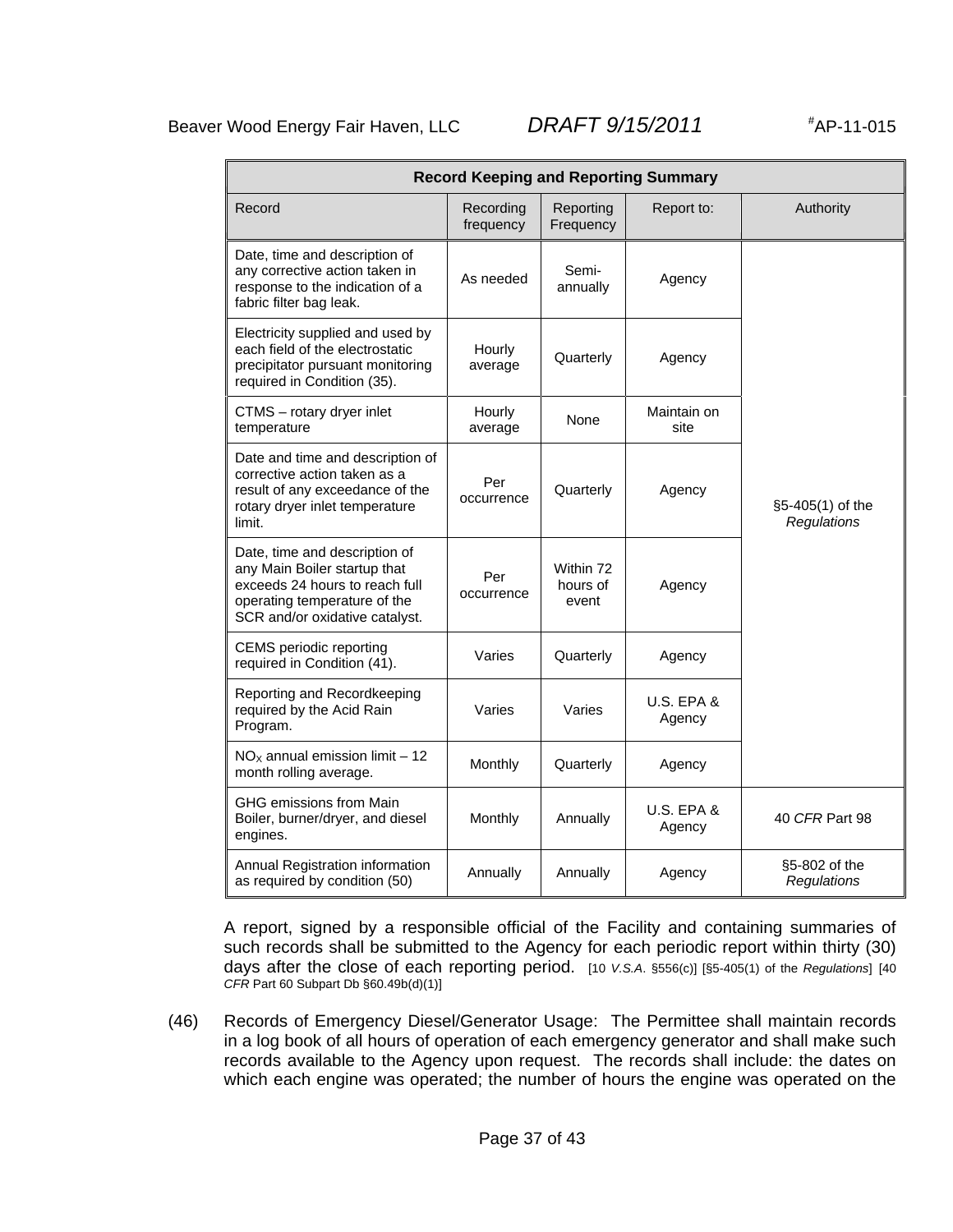respective date, including the starting and ending time shown on the engine's elapsed hour meter; the purpose of the operation be it emergency, testing or maintenance; and, if the purpose of the operation was for an emergency, the records shall include a brief description of the emergency and its cause. [10 *V.S.A.* §556(c)] [§5-405(1) of the *Regulations*]

- (47) Records of Fuel Oil Certifications: The Permittee shall obtain from the fuel supplier, for each shipment of fuel oil received at the Facility for use in the diesel engines, temporary boiler and main boiler, a certification or invoice regarding the sulfur content of the fuel oil. The certification or invoice shall include the date of delivery, name of the fuel oil supplier, fuel type, quantity of fuel oil delivered, and a statement from the fuel oil supplier that the oil complies with the specifications for Ultra Low Sulfur Diesel per 40 CFR Part 80 80.510(b) or a statement as to the sulfur content of the fuel oil in percent sulfur by weight. [10 *V.S.A.* §556(c)] [§5-405(1) of the *Regulations*] [40 *CFR* Part 60 Subpart IIII] [40 *CFR* Part 60 Subpart Db §§60.45b(j), 60.47b(f) and 60.49b(r)(1)]
- (48) Records of all required compliance testing shall include the following:
	- (a) the date, place, and time of sampling or measurements;
	- (b) the date analyses were performed;
	- (c) the company or entity that performed the analyses;
	- (d) the analytical techniques or methods used;
	- (e) the results of all such analyses; and
	- (f) the operating conditions existing at the time of sampling or measurement.

[§5-402(1) and 5-405(1) of the *Regulations*]

- (49) 40 *CFR* Subpart Db reporting of fuel oil sulfur content: the Permittee shall submit semiannual reports to the Agency and the U.S. EPA postmarked by the 30th day following the end of each reporting period. The reporting periods shall cover operations from January 1<sup>st</sup> through June  $30<sup>th</sup>$  and July 1<sup>st</sup> through December  $31<sup>st</sup>$ . Such semi-annual reports shall include the following information:
	- (a) Calendar dates covered in the reporting period;
	- (b) A certified statement signed by a responsible official of the Facility that only very low sulfur diesel fuel and wood were combusted in the Main Boiler during the reporting period.

[10 V.S.A. §556(c)] [40 CFR Subpart Db §§60.49b(k)(1), 60.49b(r)(1) and 60.49b(w)]

(50) Annual Registration: The Permittee shall calculate the quantity of emissions of air contaminants from the Facility annually. If the Facility emits more than five (5) tons of any and all air contaminants per year, the Permittee shall register the source with the Secretary of the Agency (hereinafter "Secretary"), and shall renew such registration annually. Each day of operating a source which is subject to registration without a valid, current registration shall constitute a separate violation and subject the Permittee to civil penalties. The registration process shall follow the procedures set forth in Subchapter VIII of the *Regulations*, including the payment of the annual registration fee on or before May 15 of each year. [Subchapter VIII §§5-802, 5-803, 5-807, 5-808 of the *Regulations*]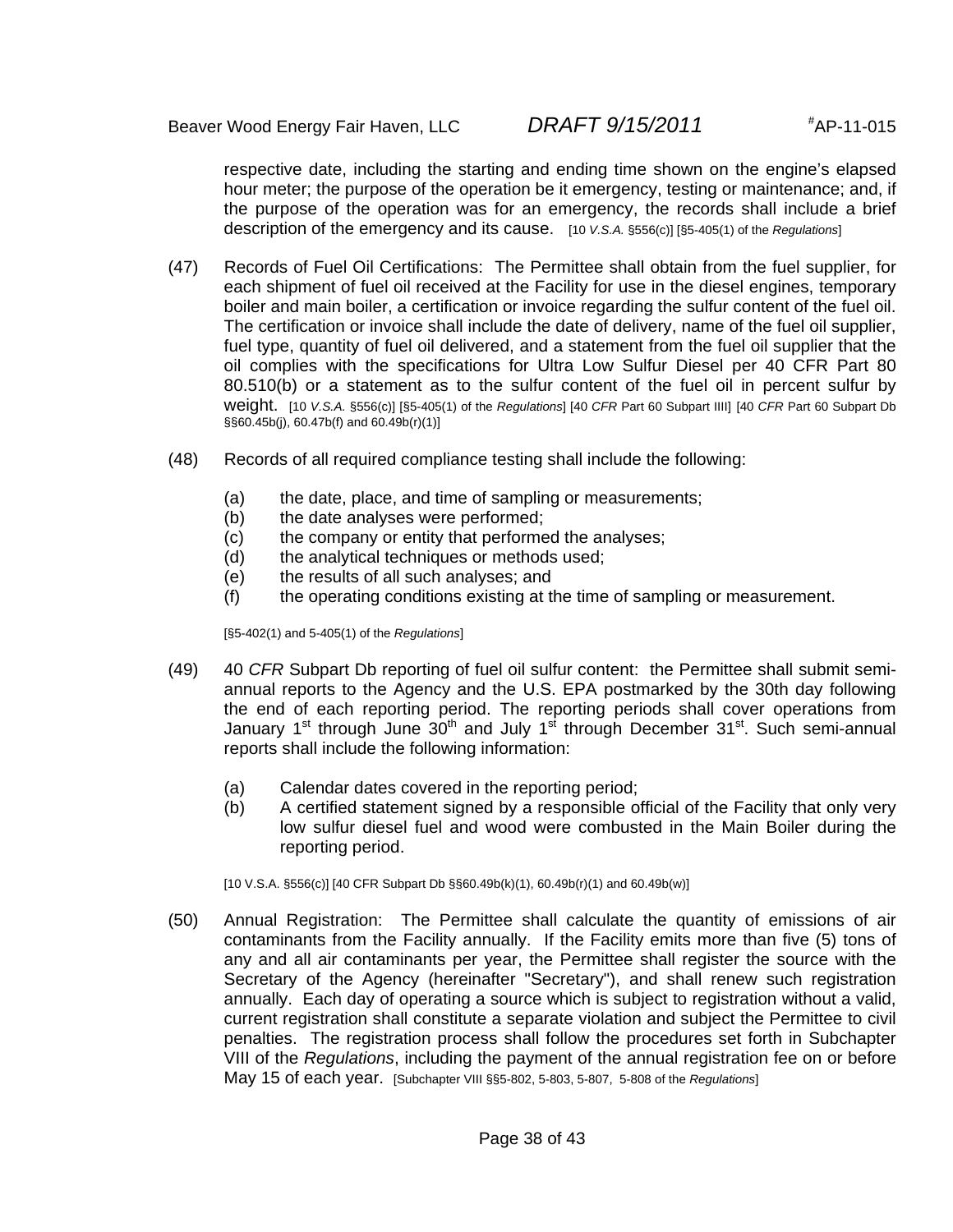- (51) The Permittee shall notify the Agency in writing of any proposed physical or operational change at the Facility which may increase the emission rate of any air contaminant to the ambient air regardless of any concurrent emission reductions that may be achieved. This notification requirement includes, but is not limited to, the proposed installation of any new equipment that is a source of air pollution, including the replacement of an existing permitted air pollution source. If the Agency determines that a permit amendment is required, a new application and the appropriate application fee shall be submitted. The permit amendment shall be obtained prior to commencing any such change except as may otherwise be allowed by the *Regulations*. [10 *V.S.A.* §556(c)] [§§5-402(1) and 5-501 of the *Regulations*]
- (52) The Permittee shall notify the Agency in writing within ten (10) days of any violation, of which it is aware, of any requirements of this Permit. This notification shall include, at a minimum, the cause for the violation and corrective action or preventative maintenance taken to correct the violation. [§§5-402(1) and 5-1015(a)(6) of the *Regulations*]
- (53) All records shall be retained for a minimum period of five (5) years from the date of record and shall be made available to the Agency upon request. [§§5-402(1) and 5-405(1) of the *Regulations*]
- (54) All records, reports, and notifications that are required to be submitted to the Agency by this Permit shall be submitted to:

Agency of Natural Resources Air Pollution Control Division 103 South Main Street, Bldg 3 South Waterbury, Vermont 05671-0402.

[§5-402(1) of the *Regulations*]

(55) All records, reports and notifications that are required to be submitted to the U.S. EPA by this Permit shall be submitted to:

> Air Compliance Clerk U.S. EPA-New England 5 Post Office Sq. Suite 100 (OES04-2) Boston, MA 02109-3912

[§5-402(1) of the *Regulations*]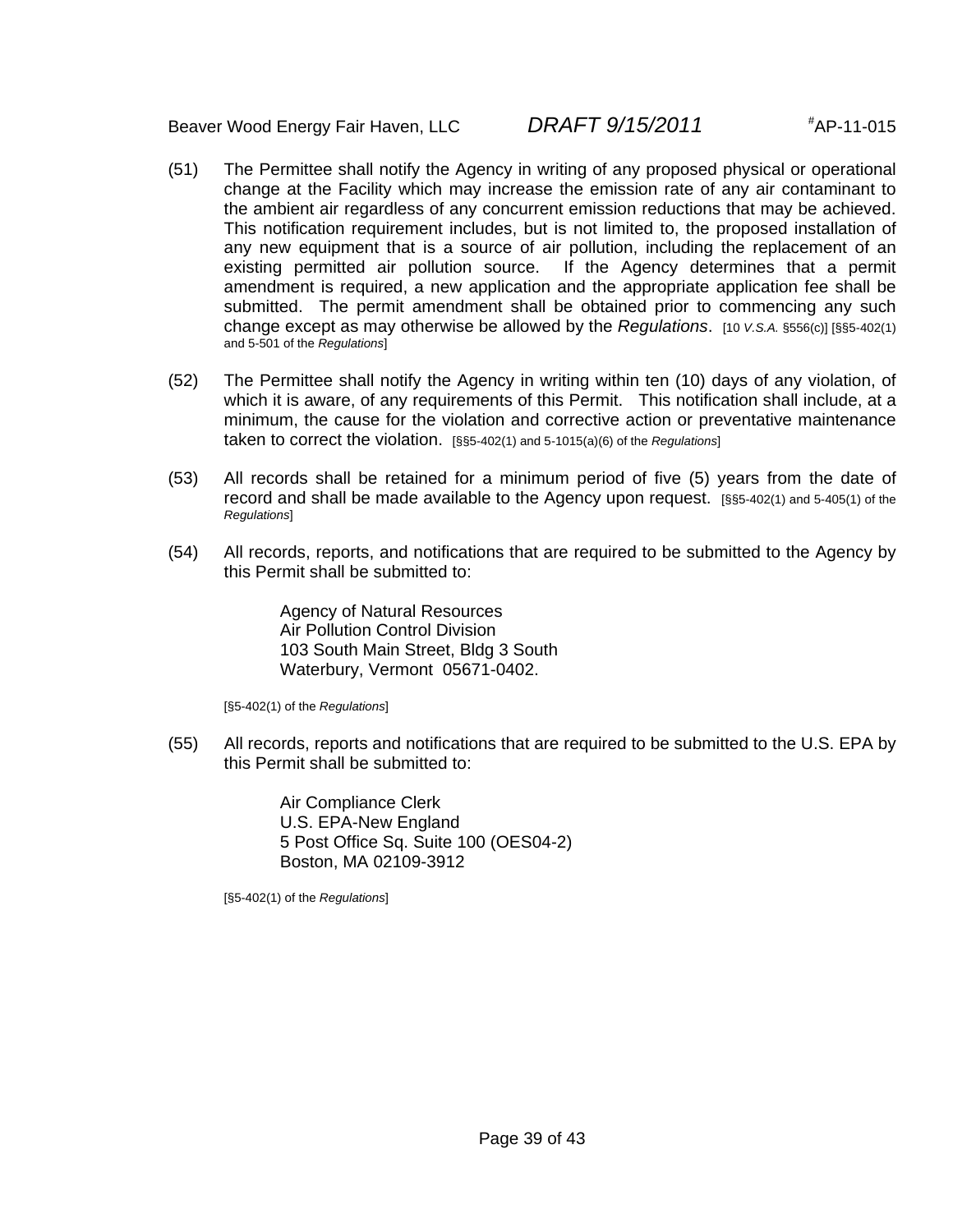#### **- Standard Permit Conditions -**

- (56) At all times, including periods of startup, shutdown, and malfunction, owners and operators shall, to the extent practicable, maintain and operate any affected facility including associated air pollution control equipment in a manner consistent with good air pollution control practice for minimizing emissions. Determination of whether acceptable operating and maintenance procedures are being used will be based on information available to the Agency which may include, but is not limited to, monitoring results, opacity observations, review of operating and maintenance procedures, and inspection of the source.  $[10 \text{ V.S.A. }$  §556(c)]
- (57) Approval to construct or modify under this Permit shall become invalid if construction or modification is not commenced within eighteen (18) months after issuance of this Permit, if construction or modification is discontinued for a period of eighteen (18) months or more, or if construction is not substantially completed within a reasonable time. The Agency may extend any one of these periods upon a satisfactory showing that an extension is justified. The term "commence" as applied to the proposed construction or modification of a source means that the Permittee either has:
	- (a) Begun, or caused to begin, a continuous program of actual on-site construction or modification of the source, to be completed within a reasonable time; or
	- (b) Entered into binding agreements or contractual obligations, which cannot be cancelled or modified without substantial loss to the Permittee, to undertake a continuous program of actual on-site construction or modification of the source to be completed within a reasonable time.

[10 *V.S.A.* §556(c)] [§5-501 of the *Regulations*]

- (58) These Permit conditions may be suspended, terminated, modified, or revoked for cause and reissued upon the filing of a written request with the Secretary of the Agency (hereinafter "Secretary") or upon the Secretary's own motion. Any modification shall be granted only with the written approval of the Secretary. If the Secretary finds that modification is appropriate, only the conditions subject to modification shall be reopened. The filing of a request for modification, revocation and reissuance, or termination, or of a notification of planned changes or anticipated non-compliance does not stay any terms or conditions of this Permit. The Secretary may provide opportunity for public comment on any proposed modification of these conditions. If public comments are solicited, the Secretary shall follow the procedures set forth in 10 *V.S.A.* §556, as amended. [10 *V.S.A.* §§56(d)]
- (59) The Permittee shall furnish to the Agency, within a reasonable time, any information that the Agency may request in writing to determine whether cause exists to modify, revoke, reissue, or terminate the Permit or to determine compliance with this Permit. Upon request, the Permittee shall also furnish to the Agency copies of records required to be kept by this Permit. [10 *V.S.A.* §§556(c) and 556a(d)] [§5-402(1) of the *Regulations*]
- (60) By acceptance of this Permit, the Permittee agrees to allow representatives of the State of Vermont access to the properties covered by the Permit, at reasonable times, to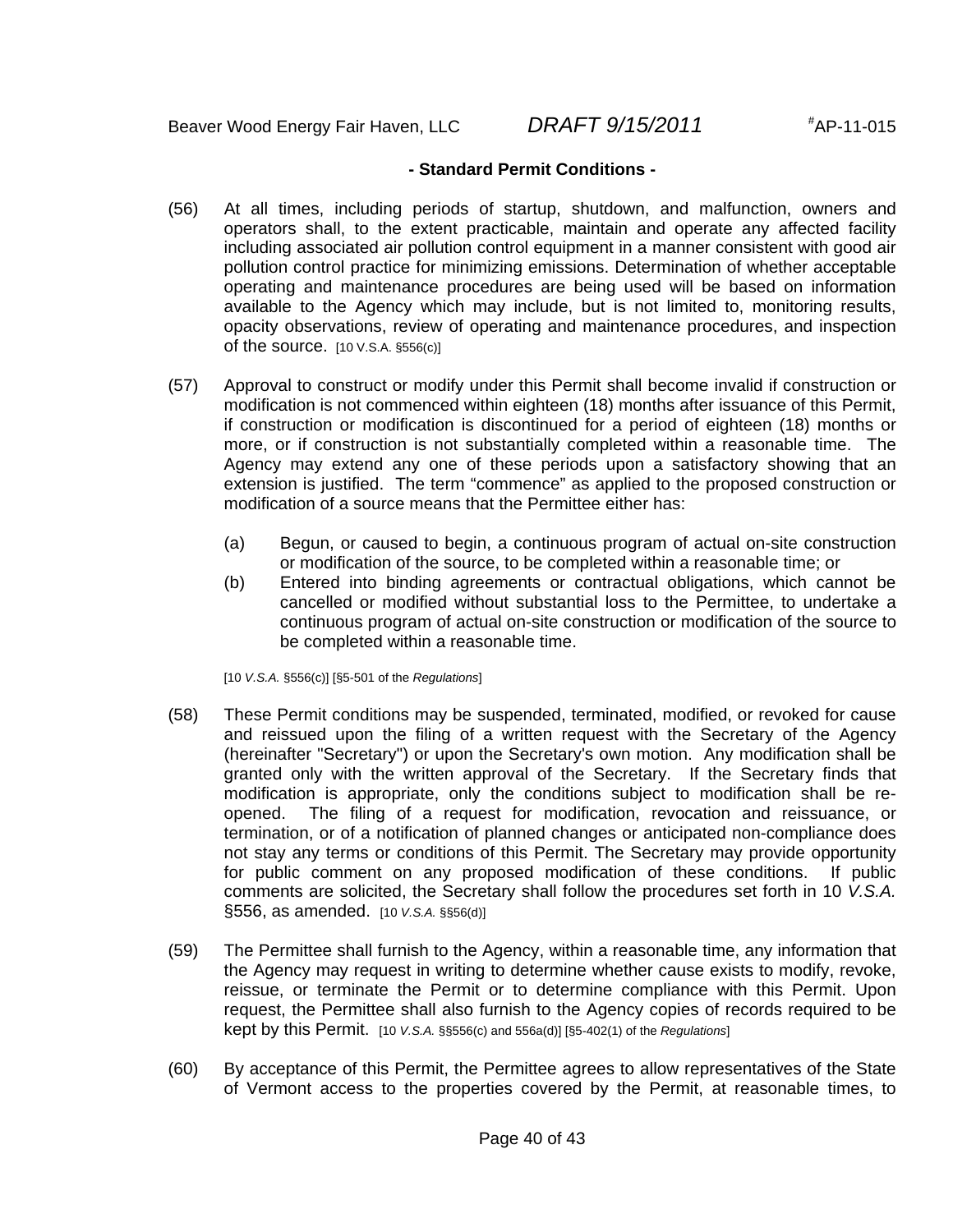ascertain compliance with Vermont environmental and health statutes and regulations and with this Permit. The Permittee also agrees to give the Agency access to review and copy any records required to be maintained by this Permit, and to sample or monitor at reasonable times to ascertain compliance with this Permit. [10 *V.S.A.* §§556(c) and 557] [ §§5- 402(1) and 5-404 of the *Regulations*]

- (61) All data, plans, specifications, analyses and other information submitted or caused to be submitted to the Agency as part of the application for this Permit or an amendment to this Permit shall be complete and truthful and, for Title V permit applications, certified by a responsible official whose designation has been approved by the Secretary. Any such submission which is false or misleading shall be sufficient grounds for denial or revocation of this Permit, and may result in a fine and/or imprisonment under the authority of Vermont statutes. [10 *V.S.A.* §556(c)] [§5-505 of the *Regulations*]
- (62) For the purpose of establishing whether or not a person has violated or is in violation of any condition of this Permit, nothing in this Permit shall preclude the use, including the exclusive use, of any credible evidence or information relevant to whether a source would have been in compliance with applicable requirements if the appropriate performance or compliance test or procedure had been performed. [10 *V.S.A.* §556(c)]
- (63) Any permit noncompliance could constitute a violation of the federal Clean Air Act and is grounds for enforcement action; for permit termination, revocation and reissuance, or modification; or for denial of a permit renewal application. [10 *V.S.A.* §556(c)]
- (64) It shall not be a defense for the Permittee in an enforcement action that it would have been necessary to halt or reduce the permitted activity to maintain compliance with the conditions of this Permit. [10 *V.S.A.* §556(c)]
- (65) No person shall build, erect, install or use any article, machine, equipment or other contrivances, the use of which, without resulting in a reduction in the total release of air contaminants to the atmosphere, reduces or conceals an emission which otherwise would constitute a violation of these *Regulations*. [§5-403 of the *Regulations*]
- (66) The provisions of this Permit are severable. If any provision of this Permit, or its application to any person or circumstances is held invalid, illegal, or unenforceable by a court of competent jurisdiction, the invalidity shall not apply to any other portion of this Permit which can be given effect without the invalid provision or application thereof. [10] *V.S.A.* §556(c) ]
- (67) This Permit does not convey any property rights of any sort or any exclusive privilege, nor does it authorize any injury to private property or any invasion of personal rights. [10 *V.S.A.* §556(c)]
- (68) All subsequent owners and/or operators of this Facility must request an amendment and transfer of this Permit prior to commencing any operations covered by this Permit. All subsequent owners and/or operators shall submit to the Agency as part of the request for amendment all such information the Agency deems necessary to establish legal ownership and/or interest in the property and all such information the Agency deems necessary to ensure the new owners and/or operators will construct and operate the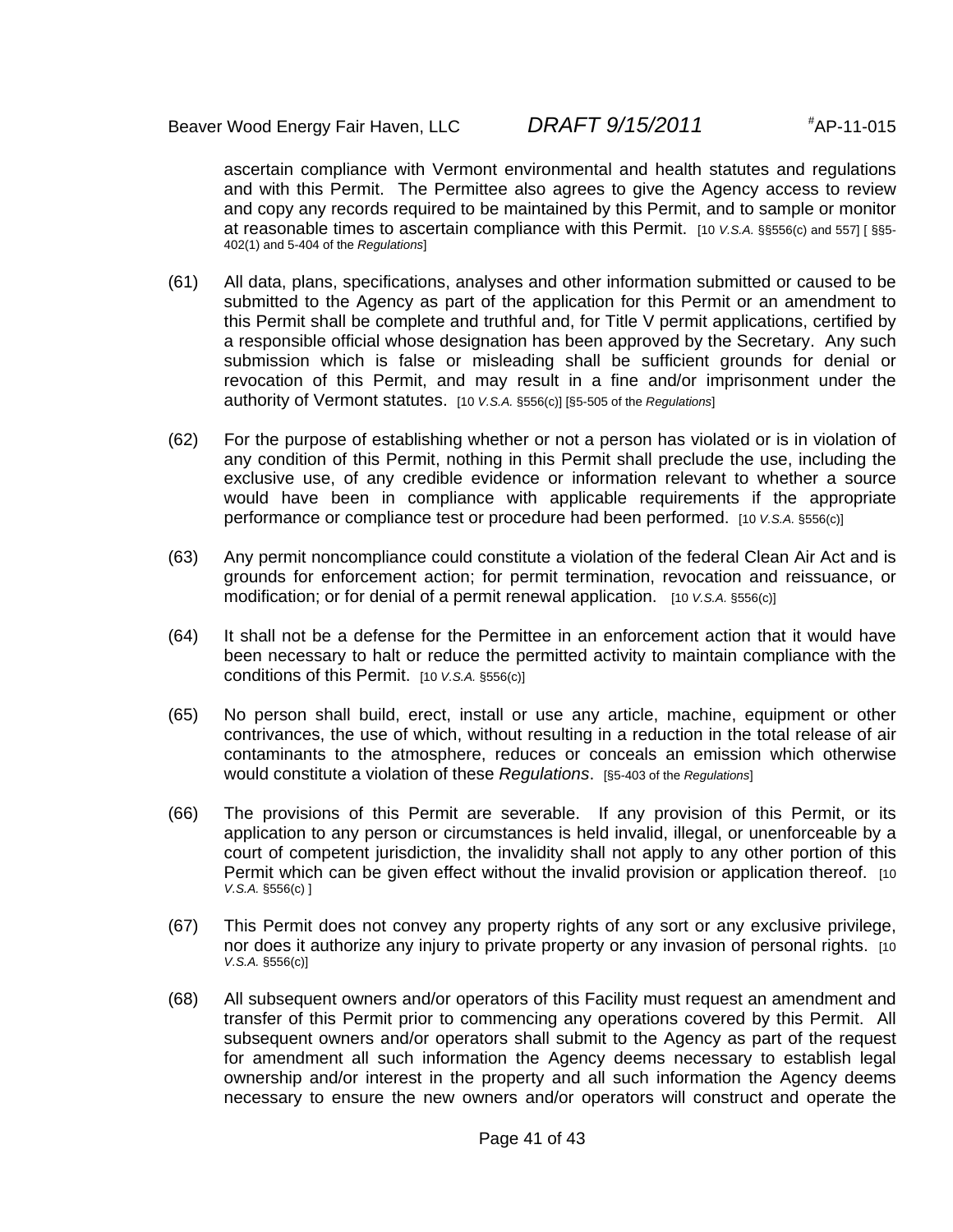Facility in compliance with the *Regulations* and this Permit. The terms and conditions of this Permit shall remain in full force and effect after submittal of the request for amendment and until the issuance of an amended Permit or denial. Should the Secretary deny the request, the new owner and/or operator must take whatever action is necessary to comply with the denial. [10 *V.S.A.* §556] [§5-501 of the *Regulations*]

- (69) Renewable Energy Projects Right to Appeal to Public Service Board. If this decision relates to a renewable energy plant for which a certificate of public good is required under 30 V.S.A. §248, any appeal of this decision must be filed with the Vermont Public Service Board pursuant to 10 V.S.A. §8506. This section does not apply to a facility that is subject to 10 V.S.A. §1004 (dams before the Federal Energy Regulatory Commission), 10 V.S.A. §1006 (certification of hydroelectric projects) or 10 V.S.A. Chapter 43 (dams). Any appeal under this section must be filed with the Clerk of the Public Service Board within 30 days of the date of this decision; the appellant must file with the Clerk an original and six copies of its appeal. The appellant shall provide notice of the filing of an appeal in accordance with 10 V.S.A.  $8504(c)(2)$ , and shall also serve a copy of the Notice of Appeal on the Vermont Department of Public Service. For further information, see the Rules and General Orders of the Public Service Board, available on line at www.psb.vermont.gov. The address for the Public Service Board is 112 State Street, Montpelier, Vermont, 05620-2701 (Tel. # 802-828-2358).
- (70) All Other Projects Right to Appeal to Environmental Court. Pursuant to 10 V.S.A. Chapter 220, any appeal of this decision must be filed with the clerk of the Environmental Court within 30 days of the date of the decision. The Notice of Appeal must specify the parties taking the appeal and the statutory provision under which each party claims party status; must designate the act or decision appealed from; must name the Environmental Court; and must be signed by the appellant or their attorney. In addition, the appeal must give the address or location and description of the property, project or facility with which the appeal is concerned and the name of the applicant or any permit involved in the appeal. The appellant must also serve a copy of the Notice of Appeal in accordance with Rule 5(b)(4)(B) of the Vermont Rules for Environmental Court Proceedings. For further information, see the Vermont Rules for Environmental Court Proceedings, available on line at www.vermontjudiciary.org. The address for the Environmental Court is 2418 Airport Road, Suite 1, Barre, VT 05641 (Tel. # 802-828- 1660).
- (71) Upon the initial startup of the Main Boiler, the conditions of this Permit as set forth above shall supersede all conditions contained in Air Pollution Control Permit to Construct and Operate #AOP-10-042 issued by the Agency to the Permittee for this Facility. [10 *V.S.A.* §§556(c) and 556a(d)]